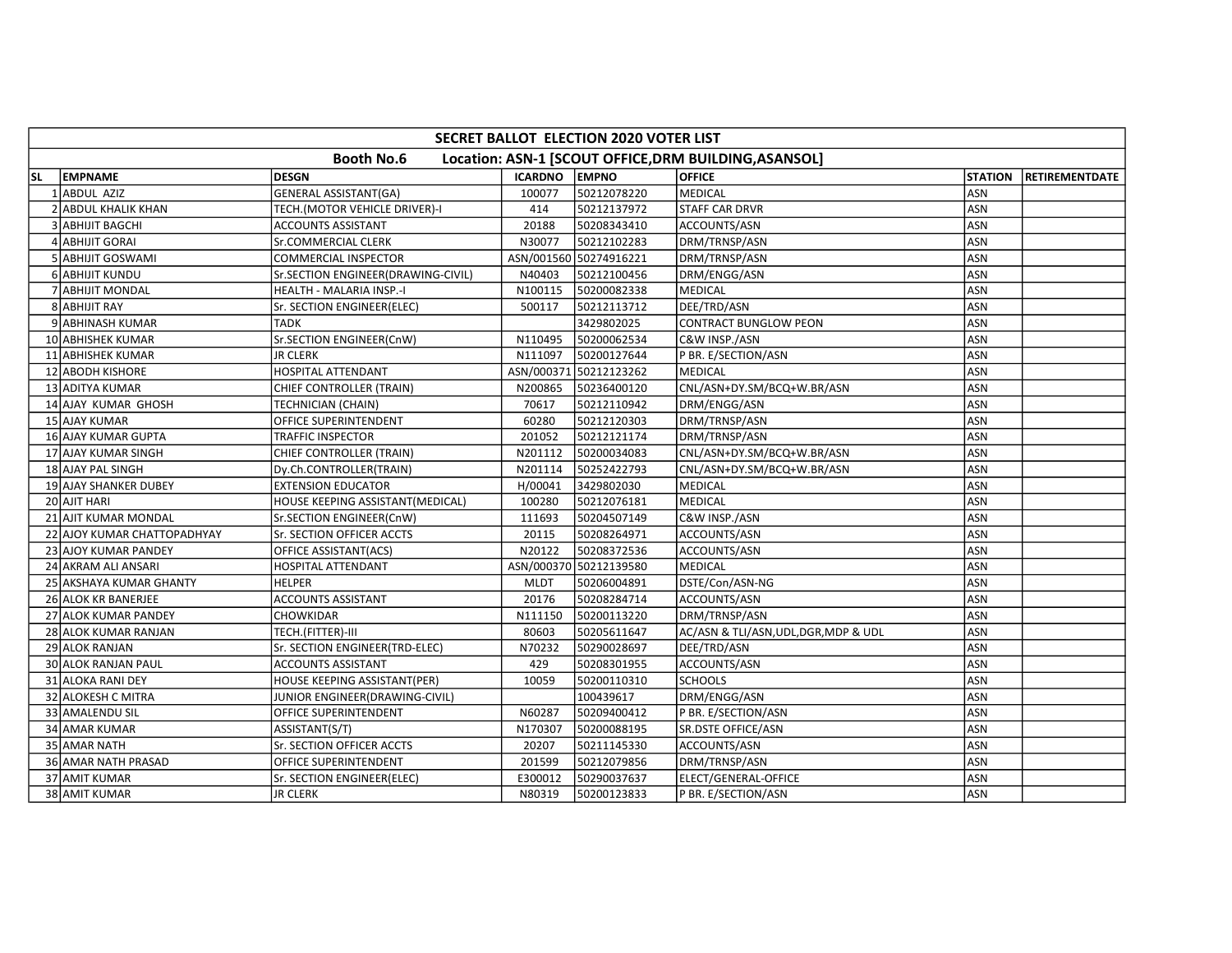|           | SECRET BALLOT ELECTION 2020 VOTER LIST |                                   |                |                        |                                                       |                |                       |  |  |  |  |
|-----------|----------------------------------------|-----------------------------------|----------------|------------------------|-------------------------------------------------------|----------------|-----------------------|--|--|--|--|
|           |                                        | <b>Booth No.6</b>                 |                |                        | Location: ASN-1 [SCOUT OFFICE, DRM BUILDING, ASANSOL] |                |                       |  |  |  |  |
| <b>SL</b> | <b>EMPNAME</b>                         | <b>DESGN</b>                      | <b>ICARDNO</b> | <b>EMPNO</b>           | <b>OFFICE</b>                                         | <b>STATION</b> | <b>RETIREMENTDATE</b> |  |  |  |  |
|           | 39 AMIT KUMAR                          | <b>Sr.TRAINS CLERK</b>            | ASN/2099       | 3429800026             | CNL/ASN+DY.SM/BCQ+W.BR/ASN                            | <b>ASN</b>     |                       |  |  |  |  |
|           | 40 AMIT KUMAR GUPTA                    | ASSISTANT(S/T)                    |                | 3429802520             | <b>SR.DSTE OFFICE/ASN</b>                             | ASN            |                       |  |  |  |  |
|           | 41 AMIT KUMAR MONDAL                   | COMMERCIAL CLERK                  |                | 50200151907            | CNL/ASN+DY.SM/BCQ+W.BR/ASN                            | <b>ASN</b>     |                       |  |  |  |  |
|           | 42 AMIT KUMAR RAY                      | HOUSE KEEPING ASSISTANT(MEDICAL)  |                | 3429800185             | <b>MEDICAL</b>                                        | <b>ASN</b>     |                       |  |  |  |  |
|           | 43 AMITAVA DEY                         | <b>HOSPITAL ATTENDANT</b>         | N140153        | 50200042705            | <b>MEDICAL</b>                                        | ASN            |                       |  |  |  |  |
|           | 44 AMITAVA KHASNOBISH                  | <b>ACCOUNTS ASSISTANT</b>         | N20131         | 50208340286            | Sr AFA/Con/ASN-NG                                     | ASN            |                       |  |  |  |  |
|           | 45 AMITAVA MUKHERJEE                   | Ch. OFFICE SUPERINTENDENT         | N140187        | 50212082650            | P BR. E/SECTION/ASN                                   | ASN            |                       |  |  |  |  |
|           | 46 AMLAN JYOTI BASU                    | SENIOR ENGINEER(IT)               |                | ASN/000206 50209348300 | IT CENTRE/ASN                                         | ASN            |                       |  |  |  |  |
|           | 47 AMRITA BANERJEE                     | COMMERCIAL CLERK(GOODS)           | N30332         | 50212143431            | DRM/TRNSP/ASN                                         | <b>ASN</b>     |                       |  |  |  |  |
|           | 48 AMRITA PANJA                        | SENIOR NURSING SUPERINTENDENT     |                | 3429802982             | MEDICAL                                               | <b>ASN</b>     |                       |  |  |  |  |
|           | 49 ANAND KUMAR SINGH                   | SENIOR NURSING SUPERINTENDENT     | 261            | 50229801612            | MEDICAL                                               | <b>ASN</b>     |                       |  |  |  |  |
|           | 50 ANAND PRASAD                        | Ch. OFFICE SUPERINTENDENT         | 10040          | 50212086782            | P BR. E/SECTION/ASN                                   | ASN            |                       |  |  |  |  |
|           | 51 ANANTH KUMAR                        | TRAFFIC INSPECTOR                 | 10069483       | 24710069483            | DRM/TRNSP/ASN                                         | <b>ASN</b>     |                       |  |  |  |  |
|           | 52 ANAR DEVI                           | HOUSE KEEPING ASSISTANT(MEDICAL)  | N140162        | 50200102726            | <b>MEDICAL</b>                                        | <b>ASN</b>     |                       |  |  |  |  |
|           | 53 ANIL KUMAR                          | CHIEF CONTROLLER (TRAIN)          |                | 50212110012            | CNL/ASN+DY.SM/BCQ+W.BR/ASN                            | ASN            |                       |  |  |  |  |
|           | 54 ANIL KUMAR                          | Sr. SECTION ENGINEER(TELE)        | 120812         | 50212127887            | DSTE/Con/ASN-NG                                       | ASN            |                       |  |  |  |  |
|           | 55 ANIL KUMAR AKELA                    | TRAFFIC INSPECTOR                 | 113505         | 50212121162            | DRM/TRNSP/ASN                                         | ASN            |                       |  |  |  |  |
|           | 56 ANIL KUMAR MAHATO                   | PORTER(TRANSPORTATION)            | N200858        | 50200047302            | CNL/ASN+DY.SM/BCQ+W.BR/ASN                            | ASN            |                       |  |  |  |  |
|           | 57 ANIL KUMAR SINGH                    | PUBLIC PROSECUTOR                 | XXXXXXX        | 50304404385            | P BR. E/SECTION/ASN                                   | ASN            |                       |  |  |  |  |
|           | 58 ANIL KUMAR SINGH                    | CHIEF.TRAVELLING TICKET INSPECTOR | 30296          | 50212068536            | DRM/TRNSP/ASN                                         | ASN            |                       |  |  |  |  |
|           | 59 ANIL PRASAD                         | OFFICE ASSISTANT(ACS)             |                | 3429800086             | ACCOUNTS/ASN                                          | ASN            |                       |  |  |  |  |
|           | 60 ANIMA PAL                           | <b>GENERAL ASSISTANT(OPT)</b>     | 200436         | 50201432023            | DRM/TRNSP/ASN                                         | <b>ASN</b>     |                       |  |  |  |  |
|           | 61 ANIMESH BHUNIA                      | CHIEF.TRAVELLING TICKET INSPECTOR | 30702          | 50212067088            | DRM/TRNSP/ASN                                         | <b>ASN</b>     |                       |  |  |  |  |
|           | 62 ANIMESH KUMAR                       | STATION MANAGER-NG                | 113484         | 50205895121            | CNL/ASN+DY.SM/BCQ+W.BR/ASN                            | <b>ASN</b>     |                       |  |  |  |  |
|           | 63 ANIMESH ROY                         | CHIEF TRAINS CLERK                | N200838        | 50212106537            | CNL/ASN+DY.SM/BCQ+W.BR/ASN                            | ASN            |                       |  |  |  |  |
|           | 64 ANINDITA (DEY) CHATTERJEE           | SENIOR NURSING SUPERINTENDENT     | 341            | 50200632326            | <b>MEDICAL</b>                                        | <b>ASN</b>     |                       |  |  |  |  |
|           | 65 ANITA BAGDI                         | <b>GENERAL ASSISTANT(OPT)</b>     | N120249        | 50200107013            | DRM/TRNSP/ASN                                         | ASN            |                       |  |  |  |  |
|           | 66 ANITA MUKHERJEE                     | SENIOR NURSING SUPERINTENDENT     | 256            | 50209958782            | <b>MEDICAL</b>                                        | ASN            |                       |  |  |  |  |
|           | 67 ANJAN KUMAR BONDOPADHYAY            | LIBRARIAN                         | 100254         | 5020405850N            | <b>SCHOOLS</b>                                        | ASN            |                       |  |  |  |  |
|           | 68 ANJANA DEVI                         | AYAH                              | 140369         | 3429800591             | <b>MEDICAL</b>                                        | ASN            |                       |  |  |  |  |
|           | 69 ANJANI KUMAR JHA                    | <b>CHIEF TRAINS CLERK</b>         | N201792        | 50212140454            | CNL/ASN+DY.SM/BCQ+W.BR/ASN                            | <b>ASN</b>     |                       |  |  |  |  |
|           | 70 ANKITA ACHARYA                      | SENIOR NURSING SUPERINTENDENT     | 268            | 50229801639            | <b>MEDICAL</b>                                        | ASN            |                       |  |  |  |  |
|           | 71 ANSIL NAZEEM                        | SENIOR NURSING SUPERINTENDENT     | 258            | 3429800037             | MEDICAL                                               | <b>ASN</b>     |                       |  |  |  |  |
|           | 72 ANUJ KANDHWAY                       | Sr. SECTION OFFICER ACCTS         |                | 50211145298            | ACCOUNTS/ASN                                          | <b>ASN</b>     |                       |  |  |  |  |
|           | 73 ANUP CHATTOPADHYAY                  | LABORATORY ASSISTANT(MEDICAL)     | 100056         | 50210604121            | MEDICAL                                               | ASN            |                       |  |  |  |  |
|           | 74 ANUP KUMAR MANDAL                   | CHIEF PHARMACIST                  | 393            | 50212072837            | <b>MEDICAL</b>                                        | ASN            |                       |  |  |  |  |
|           | 75 ANUP KUMAR NATH                     | Ch. OFFICE SUPERINTENDENT         | 10087          | 50212123330            | P BR. E/SECTION/ASN                                   | ASN            |                       |  |  |  |  |
|           | 76 ANUPAMA MONDAL                      | CHIEF NURSING SUPERINTENDENT      | 262            | 50212134661            | MEDICAL                                               | ASN            |                       |  |  |  |  |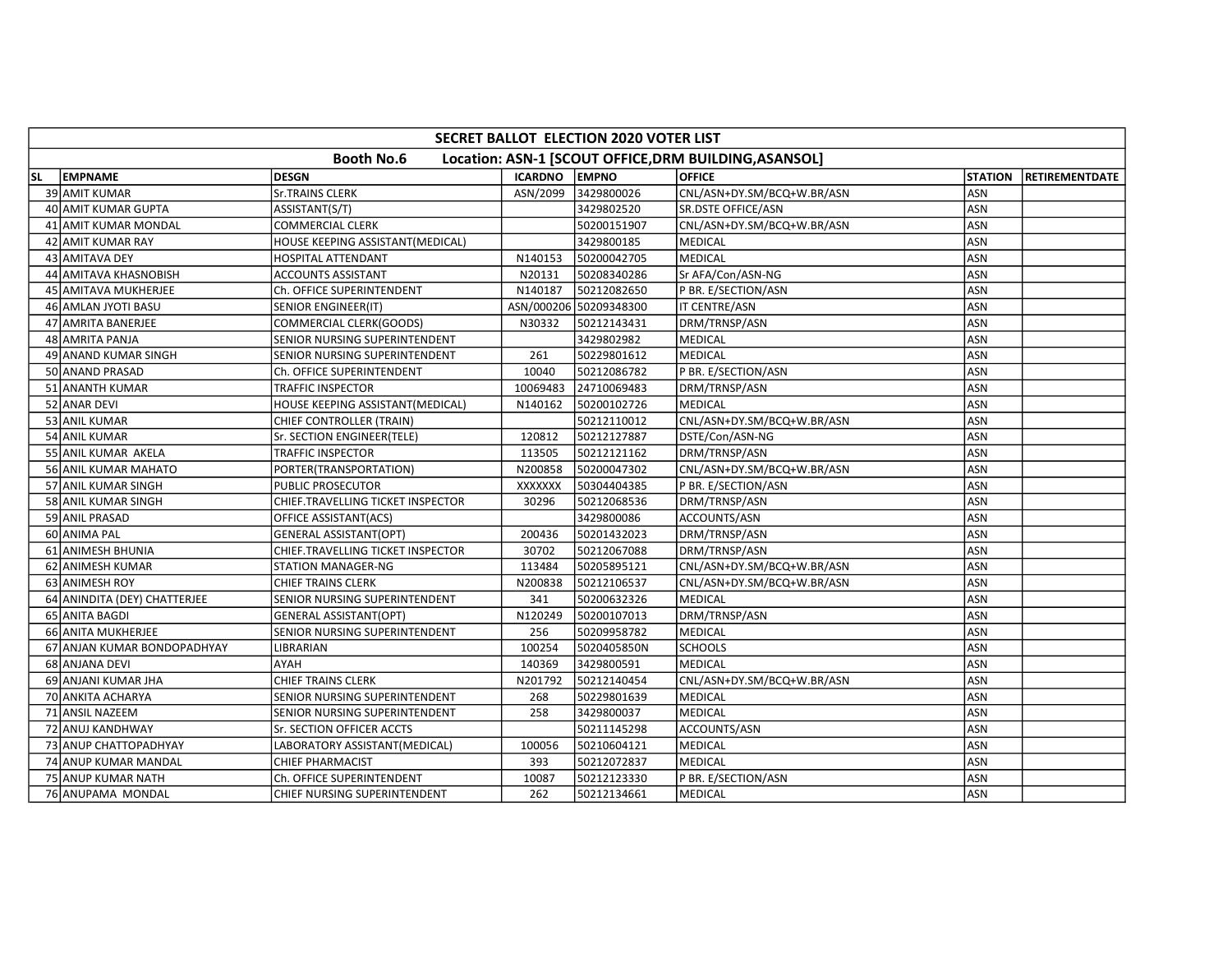|           | SECRET BALLOT ELECTION 2020 VOTER LIST |                                   |                      |                        |                                                       |                |                |  |  |  |  |
|-----------|----------------------------------------|-----------------------------------|----------------------|------------------------|-------------------------------------------------------|----------------|----------------|--|--|--|--|
|           |                                        | <b>Booth No.6</b>                 |                      |                        | Location: ASN-1 [SCOUT OFFICE, DRM BUILDING, ASANSOL] |                |                |  |  |  |  |
| <b>SL</b> | EMPNAME                                | <b>DESGN</b>                      | <b>ICARDNO EMPNO</b> |                        | <b>OFFICE</b>                                         | <b>STATION</b> | RETIREMENTDATE |  |  |  |  |
|           | 77 ANURAG MOSAN                        | <b>JR CLERK</b>                   |                      | ASN/001515 3429801895  | P BR. E/SECTION/ASN                                   | ASN            |                |  |  |  |  |
|           | 78 ANUTOSH KUMAR TEWARY                | Dy.Ch.CONTROLLER(TRAIN)           | 113474               | 50212098772            | CNL/ASN+DY.SM/BCQ+W.BR/ASN                            | <b>ASN</b>     |                |  |  |  |  |
|           | 79 APALI MANDAL                        | OFFICE SUPERINTENDENT             | 10039                | 50203330412            | P BR. E/SECTION/ASN                                   | ASN            |                |  |  |  |  |
|           | 80 APARAJITA CHATTERJEE                | OFFICE SUPERINTENDENT             | N140139              | 50200091406            | P BR. E/SECTION/ASN                                   | ASN            |                |  |  |  |  |
|           | 81 APARAJITA ROY                       | OFFICE SUPERINTENDENT             | N140169              | 50200130072            | P BR. E/SECTION/ASN                                   | <b>ASN</b>     |                |  |  |  |  |
|           | 82 APARNA BANERJEE                     | OFFICE SUPERINTENDENT             | 70631                | 50212056091            | DRM/ENGG/ASN                                          | ASN            |                |  |  |  |  |
|           | 83 APARUP BANDOPADHYAY                 | OFFICE SUPERINTENDENT             | 60118                | 50207071620            | ELECT/GENERAL-OFFICE                                  | ASN            |                |  |  |  |  |
|           | 84 APURBA BISWAS                       | TRACK MAINTAINER IV               |                      | 502NPS06591            | AEN(HQ)/ASN                                           | ASN            |                |  |  |  |  |
|           | 85 AQIL AHMAD ANSARI                   | Ch. OFFICE SUPERINTENDENT         | 10067                | 50212033960            | P BR. E/SECTION/ASN                                   | ASN            |                |  |  |  |  |
|           | 86 ARCHANA BOSE                        | OFFICE SUPERINTENDENT             | 781                  | 50212074937            | DRM/TRNSP/ASN                                         | <b>ASN</b>     |                |  |  |  |  |
|           | 87 ARJUN YADAV                         | TRACK MAINTAINER III              |                      | N500111847 50200083628 | AEN(HQ)/ASN                                           | ASN            |                |  |  |  |  |
|           | 88 ARUN KISHOR SAHU                    | <b>CHIEF PHARMACIST</b>           | 395                  | 50212089266            | <b>MEDICAL</b>                                        | ASN            |                |  |  |  |  |
|           | 89 ARUN KUMAR                          | Ch. OFFICE SUPERINTENDENT         | N40368               | 50200057710            | DRM/ENGG/ASN                                          | <b>ASN</b>     |                |  |  |  |  |
|           | 90 ARUN KUMAR                          | OFFICE ASSISTANT(ACS)             | N20166               | 50208333245            | ACCOUNTS/ASN                                          | <b>ASN</b>     |                |  |  |  |  |
|           | 91 ARUN KUMAR SINGH                    | CH. STAFF WELFARE INSPECTOR       | 10061                | 50212053776            | <b>WELFARE INSP</b>                                   | <b>ASN</b>     |                |  |  |  |  |
|           | 92 ARUN MITRA                          | OFFICE SUPERINTENDENT             | N170390              | 50212073570            | SR.DSTE OFFICE/ASN                                    | ASN            |                |  |  |  |  |
|           | 93 ARUN THAKUR                         | <b>GENERAL ASSISTANT(GA)</b>      | N10048               | 50200110358            | P BR. E/SECTION/ASN                                   | ASN            |                |  |  |  |  |
|           | 94 ARUNA MUKHERJEE                     | CHIEF NURSING SUPERINTENDENT      | 264                  | 50209999954            | MEDICAL                                               | ASN            |                |  |  |  |  |
|           | 95 ARUP SARKAR                         | Ch. OFFICE SUPERINTENDENT         | N30502               | 50212126068            | DRM/TRNSP/ASN                                         | <b>ASN</b>     |                |  |  |  |  |
|           | 96 ASAMA DEVI HARI                     | HOUSE KEEPING ASSISTANT(MEDICAL)  | N140218              | 50200110747            | MEDICAL                                               | <b>ASN</b>     |                |  |  |  |  |
|           | 97 ASARFI MAHTO                        | <b>GENERAL ASSISTANT(GA)</b>      | 80775                | 50212102234            | LOCO/ASANSOL                                          | ASN            |                |  |  |  |  |
|           | 98 ASHA DEVI                           | AYAH                              | 100258               | 50212119374            | <b>MEDICAL</b>                                        | ASN            |                |  |  |  |  |
|           | 99 ASHIM ROY                           | Sr. SECTION ENGINEER(TRD-ELEC)    | N70073               | 50209417503            | DEE/TRD/ASN                                           | ASN            |                |  |  |  |  |
|           | 100 ASHIM SENGUPTA                     | CHIEF.TRAVELLING TICKET INSPECTOR | N30279               | 50212014072            | DRM/TRNSP/ASN                                         | <b>ASN</b>     |                |  |  |  |  |
|           | 101 ASHIS BARAN KHAN                   | OFFICE SUPERINTENDENT             | 80794                | 50212079388            | ROLLING STOCK/ASN                                     | ASN            |                |  |  |  |  |
|           | 102 ASHIS KUMAR.MAJI                   | OFFICE SUPERINTENDENT             | N30546               | 50204707394            | DRM/TRNSP/ASN                                         | ASN            |                |  |  |  |  |
|           | 103 ASHISH KUMAR                       | Sr. CLERK                         |                      | 50229800741            | P BR. E/SECTION/ASN                                   | ASN            |                |  |  |  |  |
|           | 104 ASHOK ASHISH                       | JR CLERK                          | N110731              | 50200122403            | P BR. E/SECTION/ASN                                   | ASN            |                |  |  |  |  |
|           | 105 ASHOK BHATTACHARJEE                | Ch. OFFICE SUPERINTENDENT         | N170392              | 50207653440            | SR.DSTE OFFICE/ASN                                    | ASN            |                |  |  |  |  |
|           | 106 ASHOK HAZAM                        | TECH.(MOTOR VEHICLE DRIVER)-I     | 110572               | 50212066898            | <b>STAFF CAR DRVR</b>                                 | ASN            |                |  |  |  |  |
|           | 107 ASHOK KUMAR                        | <b>STATION MANAGER-NG</b>         | N200662              | 502P5242208            | CNL/ASN+DY.SM/BCQ+W.BR/ASN                            | ASN            |                |  |  |  |  |
|           | 108 ASHOK KUMAR THAKUR                 | OFFICE SUPERINTENDENT             | N70084               | 50212114753            | DEE/TRD/ASN                                           | ASN            |                |  |  |  |  |
|           | 109 ASHOK PRASAD                       | CHIEF.TRAVELLING TICKET INSPECTOR | 30352                | 50212090876            | DRM/TRNSP/ASN                                         | ASN            |                |  |  |  |  |
|           | 110 ASHUTOSH KUMAR                     | <b>ACCOUNTS ASSISTANT</b>         | N20181               | 50208154776            | ACCOUNTS/ASN                                          | ASN            |                |  |  |  |  |
|           | 111 ASHWINI KUMAR                      | STAFF WELFARE INSPECTOR           |                      | 505989619              | <b>WELFARE INSP</b>                                   | ASN            |                |  |  |  |  |
|           | 112 ASIM KUMAR BANERJEE                | Sr. SECTION OFFICER ACCTS         | N20092               | 50208301580            | ACCOUNTS/ASN                                          | ASN            |                |  |  |  |  |
|           | 113 ASIMA BANERJEE                     | CHIEF NURSING SUPERINTENDENT      | N100036              | 50212117560            | MEDICAL                                               | ASN            |                |  |  |  |  |
|           | 114 ASIT MONDAL                        | Ch. OFFICE SUPERINTENDENT         | N140035              | 50212122816            | P BR. E/SECTION/ASN                                   | ASN            |                |  |  |  |  |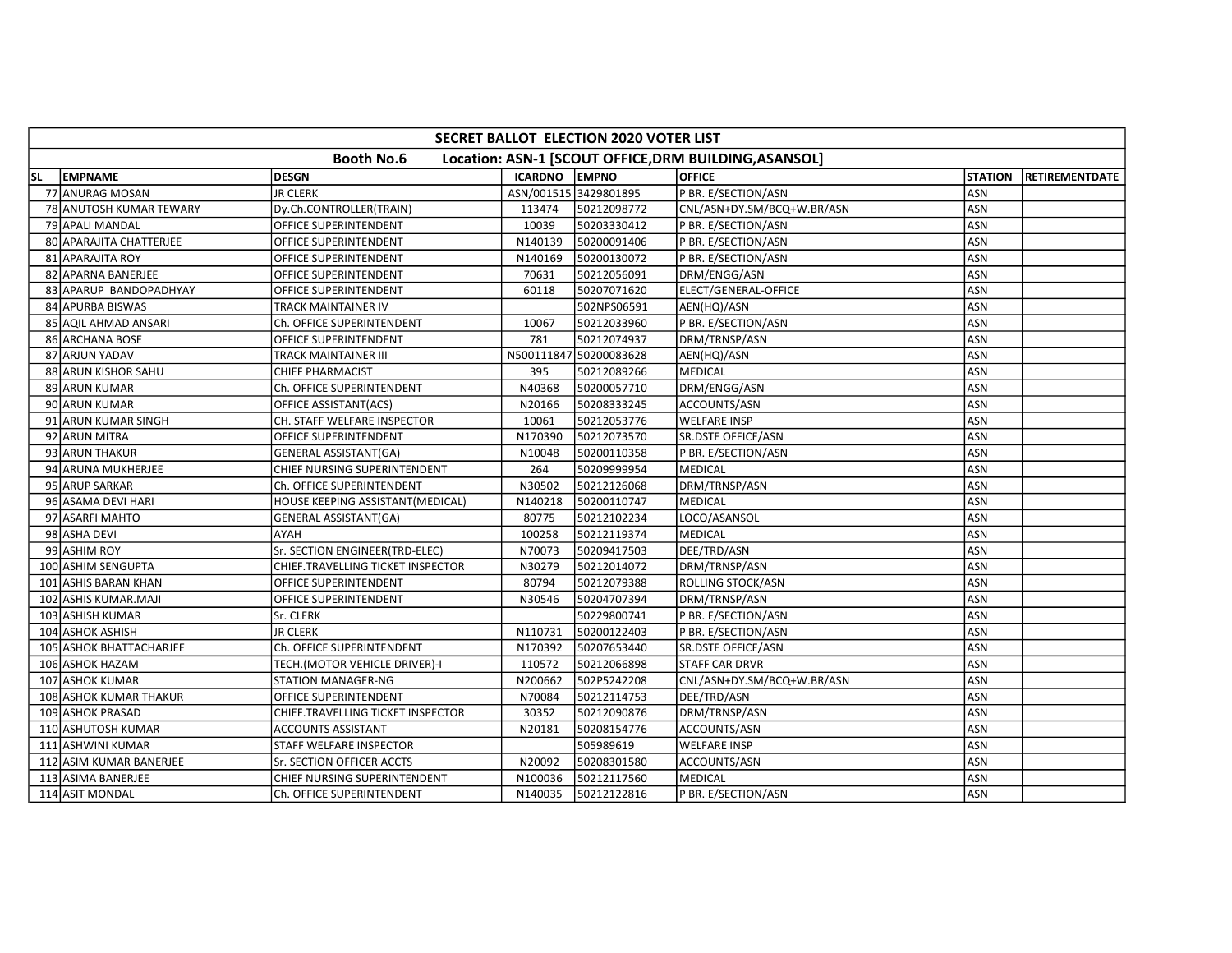|    | <b>SECRET BALLOT ELECTION 2020 VOTER LIST</b>                              |                                  |                |                        |                                       |                |                        |  |  |  |  |  |
|----|----------------------------------------------------------------------------|----------------------------------|----------------|------------------------|---------------------------------------|----------------|------------------------|--|--|--|--|--|
|    | <b>Booth No.6</b><br>Location: ASN-1 [SCOUT OFFICE, DRM BUILDING, ASANSOL] |                                  |                |                        |                                       |                |                        |  |  |  |  |  |
| SL | <b>EMPNAME</b>                                                             | <b>DESGN</b>                     | <b>ICARDNO</b> | <b>LEMPNO</b>          | <b>OFFICE</b>                         | <b>STATION</b> | <b>IRETIREMENTDATE</b> |  |  |  |  |  |
|    | 115 ASIT MUKHOPADHYAY                                                      | OFFICE SUPERINTENDENT            | 10042          | 50212081073            | P BR. E/SECTION/ASN                   | ASN            |                        |  |  |  |  |  |
|    | 116 ASOK CHAKRABORTY                                                       | TRAFFIC INSPECTOR                | 112454         | 50212000644            | DRM/TRNSP/ASN                         | ASN            |                        |  |  |  |  |  |
|    | 117 ASOK KUMAR HAZRA                                                       | SR SECTION ENGINEER              | 50120          | 50214544829            | DEE/TRD/ASN                           | ASN            |                        |  |  |  |  |  |
|    | 118 ATANU GUHARAY                                                          | OFFICE SUPERINTENDENT            | 10237          | 50212082168            | P BR. E/SECTION/ASN                   | ASN            |                        |  |  |  |  |  |
|    | 119 ATISH KUMAR PRASAD                                                     | GENERAL ASSISTANT(GA)            |                | 50200137534            | P BR. E/SECTION/ASN                   | <b>ASN</b>     |                        |  |  |  |  |  |
|    | 120 AVIJIT KR PARIA                                                        | HEALTH - MALARIA INSP.-I         | 100062         | 50212117390            | <b>MEDICAL</b>                        | ASN            |                        |  |  |  |  |  |
|    | 121 AVIJIT MONDAL                                                          | HOUSE KEEPING ASSISTANT(MEDICAL) | N100115        | 3429801785             | <b>MEDICAL</b>                        | ASN            |                        |  |  |  |  |  |
|    | 122 AVINASH KUMAR                                                          | OFFICE SUPERINTENDENT            | N30494         | 50200068974            | AEN(HQ)/ASN                           | ASN            |                        |  |  |  |  |  |
|    | 123 AVINASH KUMAR SINGH                                                    | HOUSE KEEPING ASSISTANT(MEDICAL) | N00021         | 50800700815            | <b>MEDICAL</b>                        | ASN            |                        |  |  |  |  |  |
|    | 124 AVINASH SHARMA                                                         | Sr. CLERK                        | 357            | 50200018909            | <b>MEDICAL</b>                        | ASN            |                        |  |  |  |  |  |
|    | 125 AVISHEK ROY                                                            | <b>HELPER</b>                    | N80396         | 50200120704            | AC/ASN & TLI/ASN, UDL, DGR, MDP & UDL | ASN            |                        |  |  |  |  |  |
|    | 126 AWADHESH KUMAR SINGH                                                   | Ch. OFFICE SUPERINTENDENT        | N40358         | 50212102740            | DRM/ENGG/ASN                          | ASN            |                        |  |  |  |  |  |
|    | 127 AWINASH KUMAR                                                          | JUNIOR ENGINEER(WORKS)           | N50011         | 50212146328            | Dy CE/Con-I/ASN-NG                    | ASN            |                        |  |  |  |  |  |
|    | 128 AZHAR ALI                                                              | <b>HOSPITAL ASSISTANT</b>        |                | 3429802411             | <b>MEDICAL</b>                        | <b>ASN</b>     |                        |  |  |  |  |  |
|    | 129 BABITA KUMARI                                                          | SENIOR NURSING SUPERINTENDENT    | 347            | 50200049002            | <b>MEDICAL</b>                        | <b>ASN</b>     |                        |  |  |  |  |  |
|    | 130 BABU DAS                                                               | Sr.PHARMACIST                    | ASN/000292     | 50209370845            | MEDICAL                               | ASN            |                        |  |  |  |  |  |
|    | 131 BABUJAN MARANDI                                                        | CHOWKIDAR                        | 10465          | 50212084920            | <b>SCHOOLS</b>                        | ASN            |                        |  |  |  |  |  |
|    | 132 BABUL DEVI                                                             | соок                             | N30733         | 502NPS05762            | CATERING/ASN                          | ASN            |                        |  |  |  |  |  |
|    | 133 BACHHU KUMAR RAJAK                                                     | OFFICE SUPERINTENDENT            |                | ASN/001259 332NP215742 | DRM/TRNSP/ASN                         | <b>ASN</b>     |                        |  |  |  |  |  |
|    | 134 BADAL CHANDRA LASKAR                                                   | Ch. OFFICE SUPERINTENDENT        | 10170          | 50204761881            | P BR. E/SECTION/ASN                   | ASN            |                        |  |  |  |  |  |
|    | 135 BADAL CHANDRA MAJI                                                     | <b>CHIEF TRAINS CLERK</b>        | 113495         | 50212143900            | CNL/ASN+DY.SM/BCQ+W.BR/ASN            | ASN            |                        |  |  |  |  |  |
|    | 136 BADAL KUMAR MANDAL                                                     | CHIEF COMMERCIAL CLERK           | N30323         | 50207721122            | CNL/ASN+DY.SM/BCQ+W.BR/ASN            | ASN            |                        |  |  |  |  |  |
|    | 137 BAIDYA NATH HANSDA                                                     | Ch. OFFICE SUPERINTENDENT        | 201590         | 50212080603            | DRM/TRNSP/ASN                         | ASN            |                        |  |  |  |  |  |
|    | 138 BAIDYANATH BAGDI                                                       | <b>GENERAL ASSISTANT(GA)</b>     | N140120        | 50200106008            | P BR. E/SECTION/ASN                   | ASN            |                        |  |  |  |  |  |
|    | 139 BAIJNATH MAHTO                                                         | CHOWKIDAR                        | N70135         | 50200108479            | TRD/ASN OFFICE (MINISTRIAL)           | ASN            |                        |  |  |  |  |  |
|    | 140 BAIJNATH MONDAL                                                        | <b>GENERAL ASSISTANT(GA)</b>     | 10259          | 50212120315            | P BR. E/SECTION/ASN                   | ASN            |                        |  |  |  |  |  |
|    | 141 BAIJU SONA                                                             | Ch. OFFICE SUPERINTENDENT        | 10034          | 50212087415            | <b>SCHOOLS</b>                        | <b>ASN</b>     |                        |  |  |  |  |  |
|    | 142 BALDEV PRASAD                                                          | Sr.COMMERCIAL CLERK              | N200805        | 50200067052            | CNL/ASN+DY.SM/BCQ+W.BR/ASN            | ASN            |                        |  |  |  |  |  |
|    | 143 BALMIKI PRASAD                                                         | TECH.(AC.MECHANIC)-I             | 60289          | 50212107529            | AC/ASN & TLI/ASN, UDL, DGR, MDP & UDL | ASN            |                        |  |  |  |  |  |
|    | 144 BALSUBRAMANIAN NATRAJAN                                                | ACCOUNTS ASSISTANT               | N20117         | 50208291627            | ACCOUNTS/ASN                          | ASN            |                        |  |  |  |  |  |
|    | 145 BANESHWAR HANSDA                                                       | <b>DRESSER-I</b>                 | 384            | 50210297625            | <b>MEDICAL</b>                        | ASN            |                        |  |  |  |  |  |
|    | 146 BANGAL MAJHI                                                           | <b>ACCOUNTS ASSISTANT</b>        | N20178         | 50208311237            | ACCOUNTS/ASN                          | ASN            |                        |  |  |  |  |  |
|    | 147 BAPAN KUMAR MONDAL                                                     | Sr. CLERK                        |                | ASN/000435 50229800236 | P BR. E/SECTION/ASN                   | ASN            |                        |  |  |  |  |  |
|    | 148 BAPI GHOSH                                                             | <b>DRESSER</b>                   | 382            | 50200172900            | <b>MEDICAL</b>                        | ASN            |                        |  |  |  |  |  |
|    | 149 BARUN KR.MONDAL                                                        | Ch. OFFICE SUPERINTENDENT        | 30464          | 50209273487            | DRM/TRNSP/ASN                         | ASN            |                        |  |  |  |  |  |
|    | 150 BARUN KUMAR DAS                                                        | Ch. OFFICE SUPERINTENDENT        | 70628          | 50207281857            | DRM/ENGG/ASN                          | ASN            |                        |  |  |  |  |  |
|    | 151 BARUN KUMAR SHARMA                                                     | OFFICE SUPERINTENDENT            | 354            | 50210589090            | <b>MEDICAL</b>                        | ASN            |                        |  |  |  |  |  |
|    | 152 BARUNAVA BANERJEE                                                      | <b>CHIEF TRAINS CLERK</b>        | 111321         | 50212088171            | CNL/ASN+DY.SM/BCQ+W.BR/ASN            | ASN            |                        |  |  |  |  |  |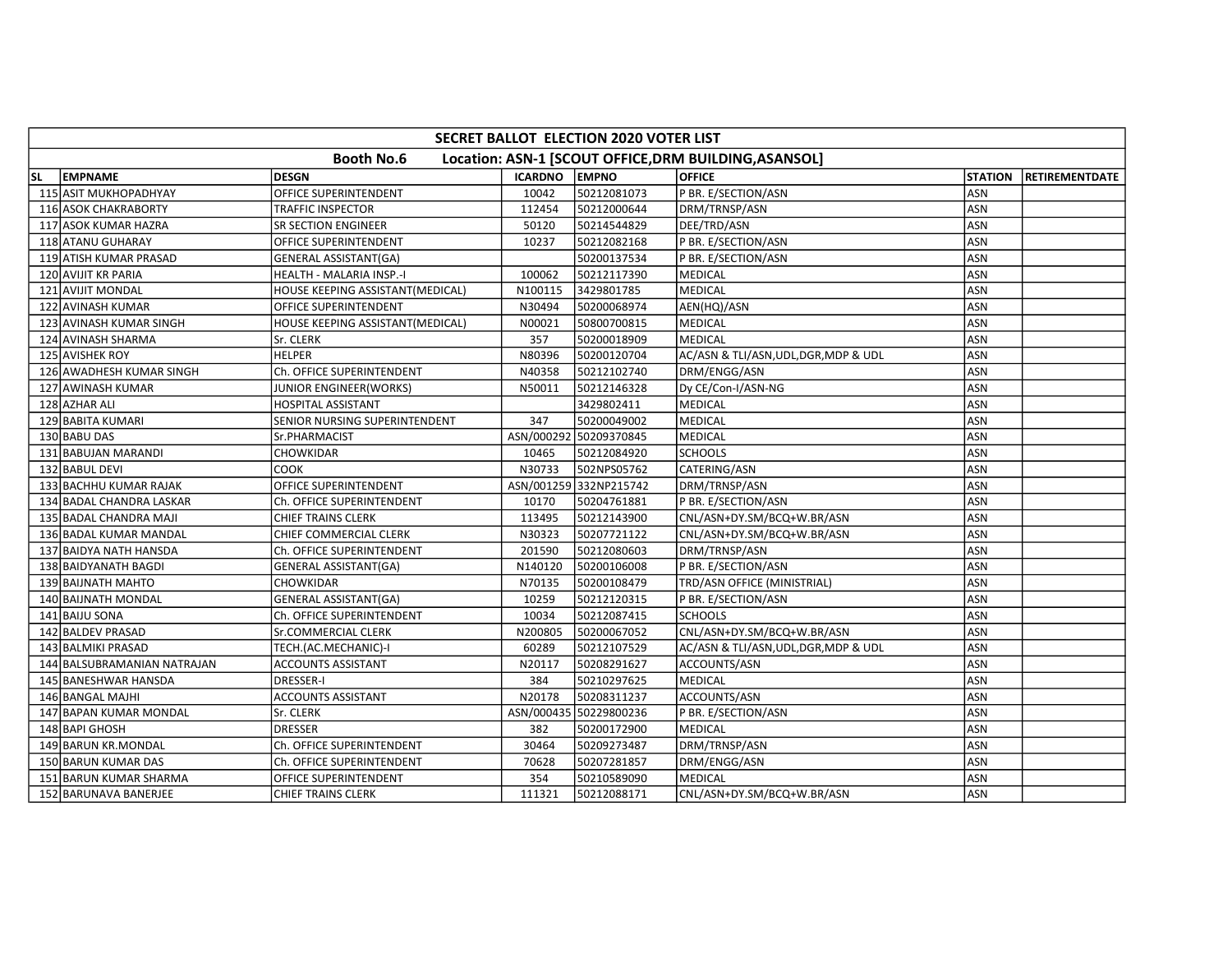|     | SECRET BALLOT ELECTION 2020 VOTER LIST                                     |                                    |                |                        |                              |                |                       |  |  |  |  |
|-----|----------------------------------------------------------------------------|------------------------------------|----------------|------------------------|------------------------------|----------------|-----------------------|--|--|--|--|
|     | <b>Booth No.6</b><br>Location: ASN-1 [SCOUT OFFICE, DRM BUILDING, ASANSOL] |                                    |                |                        |                              |                |                       |  |  |  |  |
| SL. | <b>EMPNAME</b>                                                             | <b>DESGN</b>                       | <b>ICARDNO</b> | <b>EMPNO</b>           | <b>OFFICE</b>                | <b>STATION</b> | <b>RETIREMENTDATE</b> |  |  |  |  |
|     | 153 BASAB HAZRA                                                            | <b>TRAFFIC INSPECTOR</b>           | 411            | 50202656504            | DRM/TRNSP/ASN                | ASN            |                       |  |  |  |  |
|     | 154 BASANTA KUMAR MADHEI                                                   | Sr. SECTION ENGINEER(TRD-ELEC)     | 50171          | 50212141150            | DEE/TRD/ASN                  | ASN            |                       |  |  |  |  |
|     | 155 BASUDEB CHAKRABORTY                                                    | Sr.COMMERCIAL CLERK                | 31100          | 50212106793            | CNL/ASN+DY.SM/BCQ+W.BR/ASN   | ASN            |                       |  |  |  |  |
|     | 156 BASUDEB RAY                                                            | <b>ACCOUNTS ASSISTANT</b>          | N20088         | 50208325169            | ACCOUNTS/ASN                 | <b>ASN</b>     |                       |  |  |  |  |
|     | 157 BASUKINATH MONDAL                                                      | <b>STENOGRAPHER GRADE I</b>        | 120109         | 50211117904            | P BR. E/SECTION/ASN          | ASN            |                       |  |  |  |  |
|     | 158 BASUNDHARA DEVI                                                        | <b>DRESSER-II</b>                  | 378            | 50200055955            | <b>MEDICAL</b>               | ASN            |                       |  |  |  |  |
|     | 159 BATTI LAL MEENA                                                        | <b>TADK</b>                        |                | 3429800290             | <b>CONTRACT BUNGLOW PEON</b> | ASN            |                       |  |  |  |  |
|     | 160 BELI BHUIYA                                                            | HOUSE KEEPING ASSISTANT(PER)       | N100001        | 50200015866            | <b>SCHOOLS</b>               | ASN            |                       |  |  |  |  |
|     | 161 BHAGALAL MURMU                                                         | CHIEF.TRAVELLING TICKET INSPECTOR  | N30515         | 50212084104            | DRM/TRNSP/ASN                | ASN            |                       |  |  |  |  |
|     | 162 BHAGI RATH MONDAL                                                      | TRACK MAINTAINER III               | 70573          | 50212040228            | DRM/ENGG/ASN                 | ASN            |                       |  |  |  |  |
|     | 163 BHANU BALA                                                             | SAFAIWALA                          | 146/99         | 50212117833            | Dy CE/Con-I/ASN-NG-D         | ASN            |                       |  |  |  |  |
|     | 164 BHARAT BHUSHAN PANDEY                                                  | TRANSLATOR-HINDI                   |                | ASN/001822 50203265705 | P BR. E/SECTION/ASN          | ASN            |                       |  |  |  |  |
|     | 165 BHARATI HEMBRAM                                                        | HOSPITAL ATTENDANT                 |                | ASN/000362 50200095199 | MEDICAL                      | ASN            |                       |  |  |  |  |
|     | 166 BHARATI MAL                                                            | KHALASI HELPER                     | 086/99         | 50212109599            | DSK/Con/ASN-NG               | ASN            |                       |  |  |  |  |
|     | 167 BHASKAR BHATTACHARJEE                                                  | OFFICE SUPERINTENDENT              | 70637          | 50212131477            | DRM/ENGG/ASN                 | ASN            |                       |  |  |  |  |
|     | 168 BHIKU MANDAL                                                           | ASSISTANT(S/T)                     | N170306        | 50200086757            | SR.DSTE OFFICE/ASN           | ASN            |                       |  |  |  |  |
|     | 169 BHOLA MANJHI                                                           | CHIEF.TRAVELLING TICKET INSPECTOR  | N30416         | 50212049281            | DRM/TRNSP/ASN                | ASN            |                       |  |  |  |  |
|     | 170 BHOLA NATH BANDYOPADHYAY                                               | STENOGRAPHER                       | N170183        | 50200095485            | P BR. E/SECTION/ASN          | ASN            |                       |  |  |  |  |
|     | 171 BHOLA SHANKAR GUPTA                                                    | OFFICE SUPERINTENDENT              | 72217          | 50212080810            | Dy CE/Con-I/ASN-NG           | ASN            |                       |  |  |  |  |
|     | 172 BHUNESHWAR MONDAL                                                      | HOSPITAL ATTENDANT                 |                | ASN/000368 50212082170 | MEDICAL                      | ASN            |                       |  |  |  |  |
|     | 173 BIBHUTI MANDAL                                                         | Ch. OFFICE SUPERINTENDENT          | 011/12         | 50212097779            | AEN(HQ)/ASN                  | <b>ASN</b>     |                       |  |  |  |  |
|     | 174 BIDYA DHAR MAJHI                                                       | Sr.PHARMACIST                      |                | ASN/000290 50212089254 | <b>MEDICAL</b>               | <b>ASN</b>     |                       |  |  |  |  |
|     | 175 BIDYA SAH                                                              | Sr.CABIN MASTER                    | 11340          | 50212068330            | CNL/ASN+DY.SM/BCQ+W.BR/ASN   | ASN            |                       |  |  |  |  |
|     | 176 BIDYA SINHA                                                            | OFFICE ASSISTANT(ACS)              | N20171         | 50200041087            | ACCOUNTS/ASN                 | ASN            |                       |  |  |  |  |
|     | 177 BIDYUT KUMAR ROY                                                       | OFFICE SUPERINTENDENT              | 10028          | 50207773195            | P BR. E/SECTION/ASN          | ASN            |                       |  |  |  |  |
|     | 178 BIJAY KUMAR BANERJEE                                                   | Sr. CLERK                          |                | 50813808849            | P BR. E/SECTION/ASN          | ASN            |                       |  |  |  |  |
|     | 179 BIJAY KUMAR SHAW                                                       | SECTION CONTROLLER(TRAIN)          | N201153        | 50223003259            | CNL/ASN+DY.SM/BCQ+W.BR/ASN   | ASN            |                       |  |  |  |  |
|     | 180 BIJAYENDRA NATH BARNWAL                                                | CHIEF.TRAVELLING TICKET INSPECTOR  | 30037          | 50212077926            | DRM/TRNSP/ASN                | ASN            |                       |  |  |  |  |
|     | 181 BIJOY KISHORE EKKA                                                     | OFFICE SUPERINTENDENT              | 10334          | 50212093853            | <b>SCHOOLS</b>               | <b>ASN</b>     |                       |  |  |  |  |
|     | 182 BIJOY KUMAR GHOSH                                                      | CHOWKIDAR                          | 71016          | 50212070452            | DRM/TRNSP/ASN                | ASN            |                       |  |  |  |  |
|     | 183 BIKAS KUMAR SINGH                                                      | <b>JR CLERK</b>                    | D00063         | 50200122956            | LOCO/ASANSOL                 | ASN            |                       |  |  |  |  |
|     | 184 BIKAS SAMADDAR                                                         | Sr.SECTION ENGINEER(DRAWING-CIVIL) | 1715           | 50212126081            | DRM/ENGG/ASN                 | ASN            |                       |  |  |  |  |
|     | 185 BIKASH CHANDRA MONDAL                                                  | TECH-I(ELECT)                      | 50121          | 50212116300            | DEE/TRD/ASN                  | ASN            |                       |  |  |  |  |
|     | 186 BIKASH KUMAR JHA                                                       | TECH.(SIGNAL MAINTAINER)-I         | N170143        | 50200018958            | DSTE/Con/ASN-NG              | ASN            |                       |  |  |  |  |
|     | 187 BIKRAM PRATAP SINGH                                                    | OFFICE SUPERINTENDENT              | N60496         | 50200059936            | DRM/ENGG/ASN                 | ASN            |                       |  |  |  |  |
|     | 188 BIMAL KHALKHO                                                          | <b>DRESSER-I</b>                   | 386            | 50212085443            | MEDICAL                      | ASN            |                       |  |  |  |  |
|     | 189 BIMAL KRISHNA GOSWAMI                                                  | JUNIOR ENGINEER(DRAWING-SnT)       | N120128        | 50209365497            | DRM/ENGG/ASN                 | ASN            |                       |  |  |  |  |
|     | 190 BIMAL KUMAR BARANWAL                                                   | OFFICE SUPERINTENDENT              |                | ASN/000441 50204687821 | P BR. E/SECTION/ASN          | ASN            |                       |  |  |  |  |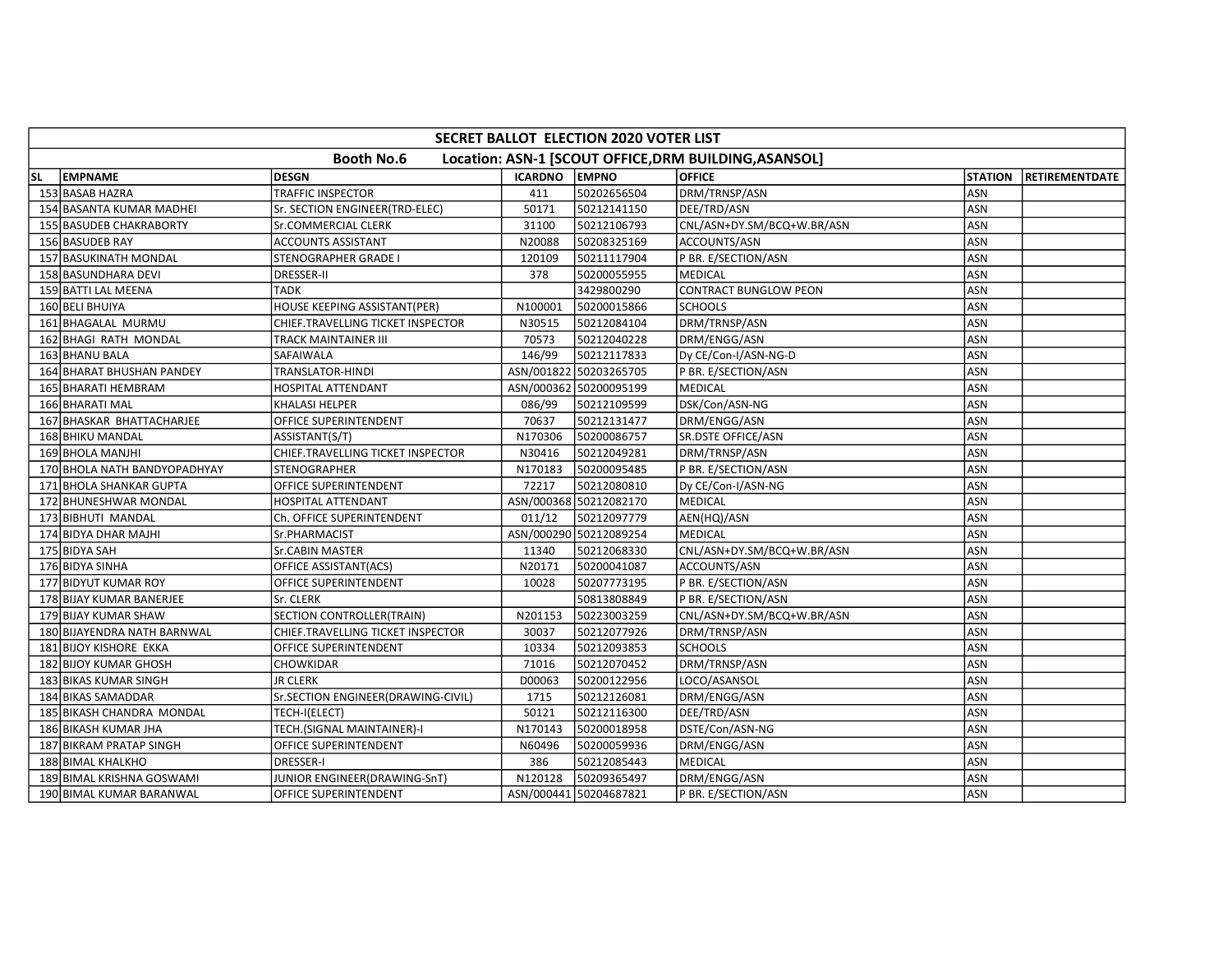|           | SECRET BALLOT ELECTION 2020 VOTER LIST |                                   |                |                        |                                                       |                |                        |  |  |  |  |
|-----------|----------------------------------------|-----------------------------------|----------------|------------------------|-------------------------------------------------------|----------------|------------------------|--|--|--|--|
|           |                                        | <b>Booth No.6</b>                 |                |                        | Location: ASN-1 [SCOUT OFFICE, DRM BUILDING, ASANSOL] |                |                        |  |  |  |  |
| <b>SL</b> | <b>EMPNAME</b>                         | <b>DESGN</b>                      | <b>ICARDNO</b> | <b>LEMPNO</b>          | <b>OFFICE</b>                                         | <b>STATION</b> | <b>IRETIREMENTDATE</b> |  |  |  |  |
|           | 191 BIMAN BIHARI MONDAL                | Ch. OFFICE SUPERINTENDENT         | 50024          | 50212098840            | DEE/TRD/ASN                                           | ASN            |                        |  |  |  |  |
|           | 192 BINAY KUMAR                        | TRAFFIC INSPECTOR                 | N201438        | 50204804508            | DRM/TRNSP/ASN                                         | ASN            |                        |  |  |  |  |
|           | 193 BINOD TIWARY                       | TRAFFIC INSPECTOR                 | 30842          | 50209288685            | DRM/TRNSP/ASN                                         | <b>ASN</b>     |                        |  |  |  |  |
|           | 194 BINOD KUMAR                        | CHOWKIDAR                         | 10341          | 50212105648            | DRM/TRNSP/ASN                                         | <b>ASN</b>     |                        |  |  |  |  |
|           | 195 BINOD KUMAR PASWAN                 | CHIEF CONTROLLER (TRAIN)          | 111387         | 50212109988            | CNL/ASN+DY.SM/BCQ+W.BR/ASN                            | <b>ASN</b>     |                        |  |  |  |  |
|           | 196 BINOD PRASAD                       | Sr.TECH(AC.MECHANIC)              | N80157         | 50212123687            | AC/ASN & TLI/ASN, UDL, DGR, MDP & UDL                 | ASN            |                        |  |  |  |  |
|           | 197 BINOD RAM                          | <b>GENERAL ASSISTANT(OPT)</b>     | N201044        | 50200114005            | DRM/TRNSP/ASN                                         | <b>ASN</b>     |                        |  |  |  |  |
|           | 198 BIPIN DAS                          | STENOGRAPHER GRADE I              | 40406          | 50209391502            | P BR. E/SECTION/ASN                                   | <b>ASN</b>     |                        |  |  |  |  |
|           | 199 BIPLAB KUMAR SARKAR                | Sr. SECTION ENGINEER(TRD-ELEC)    | 50473          | 50203411631            | DEE/TRD/ASN                                           | ASN            |                        |  |  |  |  |
|           | 200 BIPLAB SEAL                        | <b>GENERAL ASSISTANT(GA)</b>      | N140093        | 50200095680            | P BR. E/SECTION/ASN                                   | ASN            |                        |  |  |  |  |
|           | 201 BIPLAV SARKER                      | OFFICE SUPERINTENDENT             | 70583          | 50212091947            | DRM/ENGG/ASN                                          | <b>ASN</b>     |                        |  |  |  |  |
|           | 202 BIRENDRA CHOWDHARY                 | Ch. OFFICE SUPERINTENDENT         | N170391        | 50212084323            | SR.DSTE OFFICE/ASN                                    | ASN            |                        |  |  |  |  |
|           | 203 BIRENDRA KUMAR SINGH               | KHALASI(MULTI PURPOSE)            | N140098        | 50200096532            | P BR. E/SECTION/ASN                                   | ASN            |                        |  |  |  |  |
|           | 204 BIRENDRA PANDEY                    | CHIEF.TRAVELLING TICKET INSPECTOR | 30830          | 50212051408            | DRM/TRNSP/ASN                                         | <b>ASN</b>     |                        |  |  |  |  |
|           | 205 BIRSA ORAON                        | Ch. OFFICE SUPERINTENDENT         | 10287          | 50212086836            | P BR. E/SECTION/ASN                                   | <b>ASN</b>     |                        |  |  |  |  |
|           | 206 BIRSA TAMBA                        | Ch. OFFICE SUPERINTENDENT         | 80832          | 50202997680            | LOCO/ASANSOL                                          | ASN            |                        |  |  |  |  |
|           | 207 BISWAJIT BANDYOPADHYAY             | <b>COURIER</b>                    | N30147         | 50212102222            | DRM/TRNSP/ASN                                         | ASN            |                        |  |  |  |  |
|           | 208 BISWAJIT DAS                       | Ch. OFFICE SUPERINTENDENT         |                | ASN/000688 50212055979 | P BR. E/SECTION/ASN                                   | ASN            |                        |  |  |  |  |
|           | 209 BISWAJIT DEY                       | <b>HOSPITAL ATTENDANT</b>         |                | 502NPS07043            | <b>MEDICAL</b>                                        | ASN            |                        |  |  |  |  |
|           | 210 BISWANATH GHOSH                    | JUNIOR ENGINEER(ELEC)             | 70310          | 50709809661            | DEE/TRD/ASN                                           | ASN            |                        |  |  |  |  |
|           | 211 BISWARUP MAITI                     | SENIOR SECTION ENGINEER(WORKS)    | N40114         | 50212082480            | DRM/ENGG/ASN                                          | ASN            |                        |  |  |  |  |
|           | 212 BITAN MAZUMDER                     | STENOGRAPHER GRADE I              | N201510        | 50200231034            | P BR. E/SECTION/ASN                                   | <b>ASN</b>     |                        |  |  |  |  |
|           | 213 BONTA SRINIWAS RAO                 | PRIVATE SECRETARY-II              | 70590          | 50212064270            | DRM/ENGG/ASN                                          | ASN            |                        |  |  |  |  |
|           | 214 BRATATI KABI                       | SENIOR NURSING SUPERINTENDENT     | 348            | 50209358924            | MEDICAL                                               | <b>ASN</b>     |                        |  |  |  |  |
|           | 215 BRICHA                             | ASSISTANT(S/T)                    | 120085         | 50212093142            | SR.DSTE OFFICE/ASN                                    | ASN            |                        |  |  |  |  |
|           | 216 BRIJ KISHORE DWIVEDI               | TECH.(MOTOR VEHICLE DRIVER)-III   | 121217         | 50208313854            | <b>STAFF CAR DRVR</b>                                 | ASN            |                        |  |  |  |  |
|           | 217 BULA RANI SHIT                     | <b>GENERAL ASSISTANT(GA)</b>      | 10026          | 50212128284            | P BR. E/SECTION/ASN                                   | <b>ASN</b>     |                        |  |  |  |  |
|           | 218 BUNDAL MAHALI                      | CHOWKIDAR                         | N10038         | 50200097860            | <b>SCHOOLS</b>                                        | ASN            |                        |  |  |  |  |
|           | 219 CHAKRADHARI PRASAD                 | Sr.TECH(AC.MECHANIC)              | 60293          | 50212084463            | AC/ASN & TLI/ASN, UDL, DGR, MDP & UDL                 | <b>ASN</b>     |                        |  |  |  |  |
|           | 220 CHAKRAPANI SINGH                   | Ch. OFFICE SUPERINTENDENT         | 80793          | 50212077082            | ROLLING STOCK/ASN                                     | ASN            |                        |  |  |  |  |
|           | 221 CHANCHAL CHATTERJEE                | OFFICE SUPERINTENDENT             | 10261          | 50212117407            | P BR. E/SECTION/ASN                                   | <b>ASN</b>     |                        |  |  |  |  |
|           | 222 CHANCHAL MAJEE                     | TECH.(LINEMAN)-III                |                | 50205387942            | DEE/Con/ASN-NG                                        | ASN            |                        |  |  |  |  |
|           | 223 CHANDA ETWA TIGGA                  | Hd.COOK                           | N60283         | 50212120480            | MEDICAL                                               | ASN            |                        |  |  |  |  |
|           | 224 CHANDAN ACHARYA                    | OFFICE SUPERINTENDENT             | N170070        | 50200011850            | P BR. E/SECTION/ASN                                   | ASN            |                        |  |  |  |  |
|           | 225 CHANDAN DATTA                      | SECTION CONTROLLER(TRAIN)         |                | ASN/001160 50208412030 | CNL/ASN+DY.SM/BCQ+W.BR/ASN                            | <b>ASN</b>     |                        |  |  |  |  |
|           | 226 CHANDAN DEY                        | Sr.SECTION ENGINEER(DRAWING-SnT)  | 72221          | 50208322340            | Dy CE/Con-I/ASN-NG                                    | ASN            |                        |  |  |  |  |
|           | 227 CHANDAN KUMAR KUNDU                | HOUSE KEEPING ASSISTANT(MEDICAL)  | 140372         | 3429801179             | MEDICAL                                               | <b>ASN</b>     |                        |  |  |  |  |
|           | 228 CHANDAN KUMAR ROY                  | OFFICE SUPERINTENDENT             | N140108        | 50208352770            | P BR. E/SECTION/ASN                                   | <b>ASN</b>     |                        |  |  |  |  |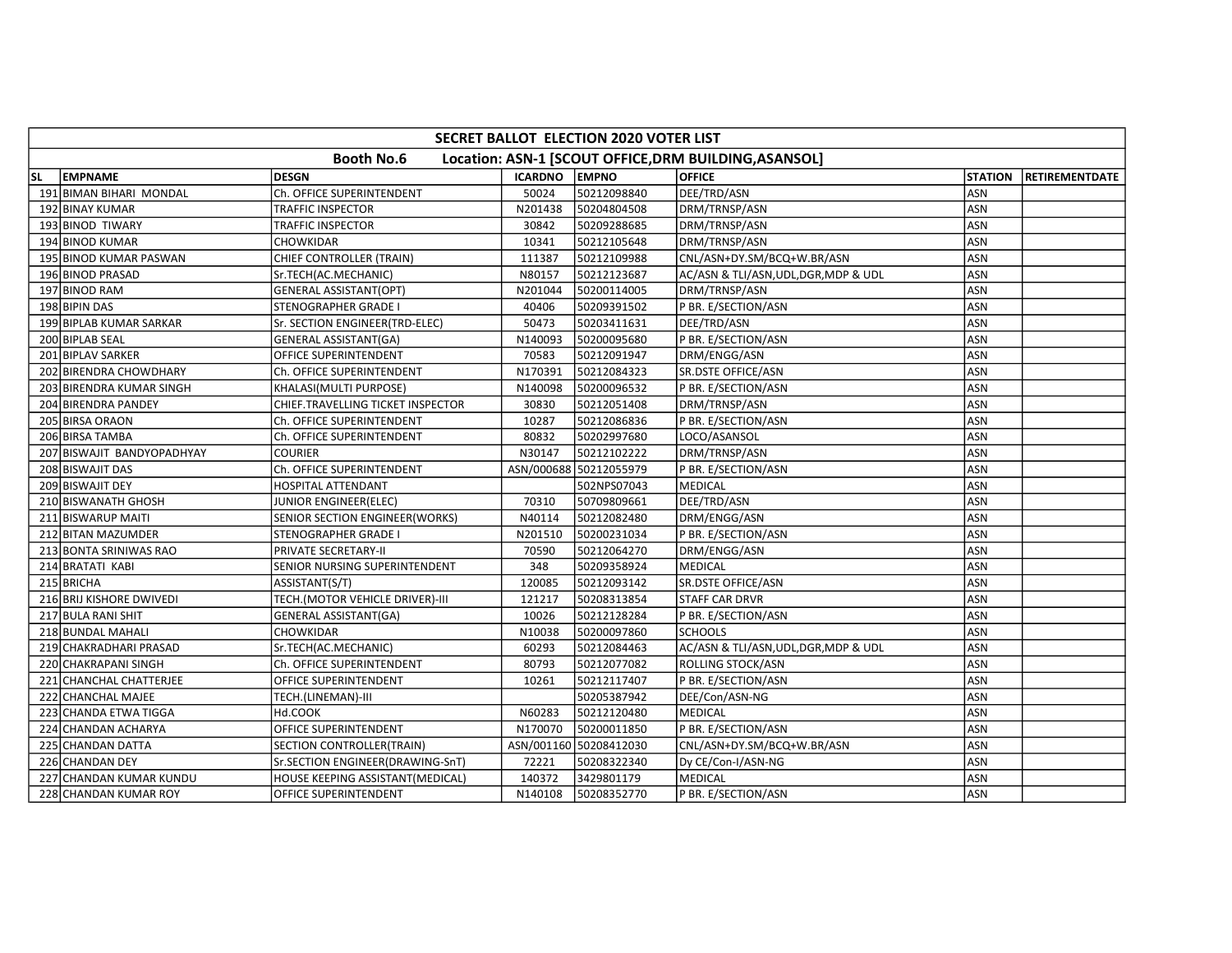|    | <b>SECRET BALLOT ELECTION 2020 VOTER LIST</b>                              |                                   |                |                        |                            |                |                        |  |  |  |  |  |
|----|----------------------------------------------------------------------------|-----------------------------------|----------------|------------------------|----------------------------|----------------|------------------------|--|--|--|--|--|
|    | <b>Booth No.6</b><br>Location: ASN-1 [SCOUT OFFICE, DRM BUILDING, ASANSOL] |                                   |                |                        |                            |                |                        |  |  |  |  |  |
| SL | <b>LEMPNAME</b>                                                            | <b>DESGN</b>                      | <b>ICARDNO</b> | <b>EMPNO</b>           | <b>OFFICE</b>              | <b>STATION</b> | <b>IRETIREMENTDATE</b> |  |  |  |  |  |
|    | 229 CHANDANA BHATTACHARJEE                                                 | OFFICE SUPERINTENDENT             | N201595        | 50212075760            | DRM/TRNSP/ASN              | ASN            |                        |  |  |  |  |  |
|    | 230 CHANDESWAR PD ROY                                                      | TECH.(MOTOR VEHICLE DRIVER)-I     | 110405         | 50200047235            | <b>STAFF CAR DRVR</b>      | ASN            |                        |  |  |  |  |  |
|    | 231 CHANDRA BHAN PRASAD                                                    | OFFICE SUPERINTENDENT             | 70634          | 50212081826            | DRM/ENGG/ASN               | ASN            |                        |  |  |  |  |  |
|    | 232 CHANDRA PRAKASH SINHA                                                  | HEALTH - MALARIA INSP.-I          | 387            | 50212099041            | MEDICAL                    | ASN            |                        |  |  |  |  |  |
|    | 233 CHANDRAKALA SINGH                                                      | CHIEF COMMERCIAL CLERK            | 30711          | 50212118631            | DRM/TRNSP/ASN              | ASN            |                        |  |  |  |  |  |
|    | 234 CHANDRAWATI DEVI                                                       | <b>PEON</b>                       | N500566        | 50200091194            | DRM/ENGG(4)                | ASN            |                        |  |  |  |  |  |
|    | 235 CHHAYA BHATTACHARYA                                                    | Sr. SECTION OFFICER ACCTS         | 20314          | 50208289852            | ACCOUNTS/ASN               | ASN            |                        |  |  |  |  |  |
|    | 236 CHINMOY KARMAKAR                                                       | Sr. SECTION ENGINEER(ELEC)        | N70170         | 50209827500            | DEE/TRD/ASN                | ASN            |                        |  |  |  |  |  |
|    | 237 CHITTA RANJAN BOSE                                                     | ACCOUNTS ASSISTANT                | 20149          | 50208247845            | ACCOUNTS/ASN               | ASN            |                        |  |  |  |  |  |
|    | 238 CHITTARANJAN BHOWMIK                                                   | HOUSE KEEPING ASSISTANT(MEDICAL)  | 140371         | 3429801184             | MEDICAL                    | <b>ASN</b>     |                        |  |  |  |  |  |
|    | 239 CHUNNILAL PASWAN                                                       | CHIEF.TRAVELLING TICKET INSPECTOR | N30039         | 50212070105            | DRM/TRNSP/ASN              | ASN            |                        |  |  |  |  |  |
|    | 240 CHURAMAN MAHTO                                                         | <b>ACCOUNTS ASSISTANT</b>         | N20007         | 50208355472            | ACCOUNTS/ASN               | ASN            |                        |  |  |  |  |  |
|    | 241 CHURAMUNI MURMU                                                        | AYAH                              |                | 3429800239             | <b>MEDICAL</b>             | ASN            |                        |  |  |  |  |  |
|    | 242 DAHU MAHATO                                                            | TRACK MAINTAINER II               | 41791          | 50200082170            | DSK/Con/ASN-NG             | <b>ASN</b>     |                        |  |  |  |  |  |
|    | 243 DASHRATH TUDU                                                          | CHIEF.TRAVELLING TICKET INSPECTOR | N30260         | 50212078001            | DRM/TRNSP/ASN              | ASN            |                        |  |  |  |  |  |
|    | 244 DEB KUMAR NAYAK                                                        | Sr.COMMERCIAL CLERK               | N200537        | 50200063630            | DRM/TRNSP/ASN              | <b>ASN</b>     |                        |  |  |  |  |  |
|    | 245 DEBABRATA MUKHOPADHAYAY                                                | Ch. OFFICE SUPERINTENDENT         | 80802          | 50212078141            | ROLLING STOCK/ASN          | ASN            |                        |  |  |  |  |  |
|    | 246 DEBABRATA GHOSH                                                        | CHIEF TRAINS CLERK                | 1110678        | 50212049037            | CNL/ASN+DY.SM/BCQ+W.BR/ASN | ASN            |                        |  |  |  |  |  |
|    | 247 DEBADARSHI CHOUDHURY                                                   | STAFF WELFARE INSPECTOR           | N140132        | 50200069607            | <b>WELFARE INSP</b>        | <b>ASN</b>     |                        |  |  |  |  |  |
|    | 248 DEBADRITA GHOSH                                                        | <b>JR CLERK</b>                   |                | 3429803015             | P BR. E/SECTION/ASN        | ASN            |                        |  |  |  |  |  |
|    | 249 DEBANJALI GHOSH                                                        | Sr. CLERK                         | N80476         | 502A4769491            | ELECT/GENERAL-OFFICE       | ASN            |                        |  |  |  |  |  |
|    | 250 DEBASHIS KHATUA                                                        | Sr. SECTION ENGINEER(TRD-ELEC)    | 50266          | 50212141124            | DEE/TRD/ASN                | ASN            |                        |  |  |  |  |  |
|    | 251 DEBASIS SOM                                                            | Ch. OFFICE SUPERINTENDENT         | 110386         | 50210091270            | DRM/TRNSP/ASN              | ASN            |                        |  |  |  |  |  |
|    | 252 DEBASISH BHATTACHERJYA                                                 | JUNIOR PROGRAMMER                 | 20318          | 50208281970            | ACCOUNTS/ASN               | ASN            |                        |  |  |  |  |  |
|    | 253 DEBASISH CHAKRABORTY                                                   | OFFICE SUPERINTENDENT             | 629            | 50204622005            | DRM/TRNSP/ASN              | ASN            |                        |  |  |  |  |  |
|    | 254 DEBASISH CHAKRABORTY                                                   | CHIEF COMMERCIAL CLERK            | 30415          | 50212108686            | DRM/TRNSP/ASN              | <b>ASN</b>     |                        |  |  |  |  |  |
|    | 255 DEBASISH GANGULY                                                       | OFFICE SUPERINTENDENT             | 70605          | 50212087488            | DRM/ENGG/ASN               | ASN            |                        |  |  |  |  |  |
|    | 256 DEBASISH MUKHOPADHYAY                                                  | Ch. OFFICE SUPERINTENDENT         | 41334          | 50204752867            | Dy CE/Con-I/ASN-NG         | ASN            |                        |  |  |  |  |  |
|    | 257 DEBDAS CHATTOPADHYAYA                                                  | CHIEF.TRAVELLING TICKET INSPECTOR | 240            | 50212077847            | DRM/TRNSP/ASN              | <b>ASN</b>     |                        |  |  |  |  |  |
|    | 258 DEBDAS MAJI                                                            | OFFICE SUPERINTENDENT             |                | 419/NG/13 502ZA060108  | Dy CE/Con-II/ASN-NG        | ASN            |                        |  |  |  |  |  |
|    | 259 DEBDUT GUHAROY                                                         | <b>DRESSER-I</b>                  |                | ASN/000377 50212079376 | MEDICAL                    | ASN            |                        |  |  |  |  |  |
|    | 260 DEBI NIYOGI                                                            | OFFICE SUPERINTENDENT             | 110562         | 50212117961            | DRM/TRNSP/ASN              | ASN            |                        |  |  |  |  |  |
|    | 261 DEBI PROSAD MUKHERJEE                                                  | OFFICE SUPERINTENDENT             | 30395          | 50212034095            | DRM/TRNSP/ASN              | ASN            |                        |  |  |  |  |  |
|    | 262 DEEPAK HARIT                                                           | KHALASI(MULTI PURPOSE)            | 41306          | 50200095310            | Dy CE/Con-I/ASN-NG-D       | ASN            |                        |  |  |  |  |  |
|    | 263 DEEPAK HELA                                                            | TRACK MAINTAINER III              | N500406        | 50200096799            | DRM/ENGG/ASN               | ASN            |                        |  |  |  |  |  |
|    | 264 DEEPAK KUMAR                                                           | <b>HELPER</b>                     |                | ASN/001928 50200021787 | DSTE/Works/ASN-NG          | ASN            |                        |  |  |  |  |  |
|    | 265 DEEPAK KUMAR                                                           | CHIEF COMMERCIAL CLERK            | N30300         | 50212137169            | DRM/TRNSP/ASN              | <b>ASN</b>     |                        |  |  |  |  |  |
|    | 266 DEEPAK KUMAR                                                           | CHIEF.TRAVELLING TICKET INSPECTOR | N30061         | 50212121460            | DRM/TRNSP/ASN              | ASN            |                        |  |  |  |  |  |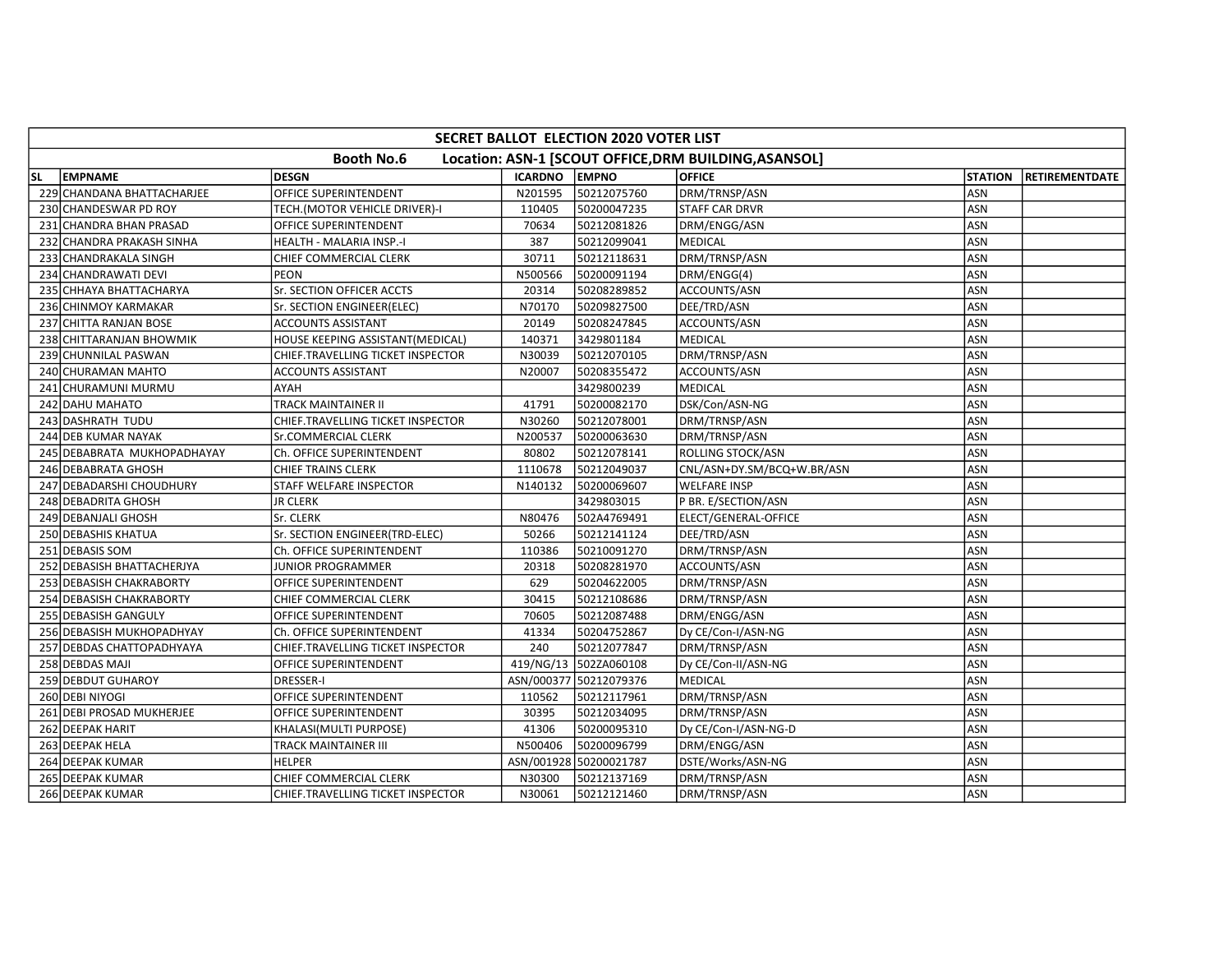|           | SECRET BALLOT ELECTION 2020 VOTER LIST |                                   |                       |                        |                                                       |                |                |  |  |  |  |  |
|-----------|----------------------------------------|-----------------------------------|-----------------------|------------------------|-------------------------------------------------------|----------------|----------------|--|--|--|--|--|
|           |                                        | <b>Booth No.6</b>                 |                       |                        | Location: ASN-1 [SCOUT OFFICE, DRM BUILDING, ASANSOL] |                |                |  |  |  |  |  |
| <b>SL</b> | EMPNAME                                | <b>DESGN</b>                      | <b>ICARDNO</b>        | <b>EMPNO</b>           | <b>OFFICE</b>                                         | <b>STATION</b> | RETIREMENTDATE |  |  |  |  |  |
|           | 267 DEEPAK KUMAR                       | <b>GENERAL ASSISTANT(GA)</b>      | N10037                | 50200109691            | <b>SCHOOLS</b>                                        | <b>ASN</b>     |                |  |  |  |  |  |
|           | 268 DEEPAK KUMAR DAS                   | <b>STATION MANAGER-NG</b>         | N201799               | 50204279610            | CNL/ASN+DY.SM/BCQ+W.BR/ASN                            | <b>ASN</b>     |                |  |  |  |  |  |
|           | 269 DEEPAM NANDAN                      | JUNIOR ENGINEER(WORKS)            | N50012                | 50212146341            | Dy CE/Con-I/ASN-NG                                    | ASN            |                |  |  |  |  |  |
|           | 270 DEONANDAN KUMAR                    | OFFICE SUPERINTENDENT             | N30637                | 50200018983            | DRM/TRNSP/ASN                                         | ASN            |                |  |  |  |  |  |
|           | 271 DEVASHIS PAUL                      | CHIEF COMMERCIAL CLERK            | 30181                 | 50212103986            | DRM/TRNSP/ASN                                         | <b>ASN</b>     |                |  |  |  |  |  |
|           | 272 DEVENDRA YADAV                     | OFFICE SUPERINTENDENT             | 30803                 | 50208000906            | DRM/TRNSP/ASN                                         | ASN            |                |  |  |  |  |  |
|           | 273 DHANANJAY KUMAR                    | CHIEF.TRAVELLING TICKET INSPECTOR | N30365                | 50212084062            | DRM/TRNSP/ASN                                         | ASN            |                |  |  |  |  |  |
|           | 274 DHANANJOU KUMAR MISRA              | CHIEF CONTROLLER (TRAIN)          | 1578                  | 50212109228            | CNL/ASN+DY.SM/BCQ+W.BR/ASN                            | ASN            |                |  |  |  |  |  |
|           | 275 DHANAVARTI DEVI                    | AYAH                              |                       | 502NPS10647            | MEDICAL                                               | ASN            |                |  |  |  |  |  |
|           | 276 DHARMENDRA KUMAR                   | ACCOUNTS ASSISTANT                | 20211                 | 50200502080            | ACCOUNTS/ASN                                          | <b>ASN</b>     |                |  |  |  |  |  |
|           | 277 DHIREN GHOSH                       | PEON                              | 066/99                | 50212117810            | Dy CE/Con-I/ASN-NG-D                                  | ASN            |                |  |  |  |  |  |
|           | 278 DIGAM KUMAR                        | <b>CHOWKIDAR</b>                  | N170384               | 50200041210            | DSTE/Con/ASN-NG                                       | ASN            |                |  |  |  |  |  |
|           | 279 DILIP KUMAR ROUTH                  | HOUSE KEEPING ASSISTANT(MEDICAL)  | 100291                | 50212094535            | MEDICAL                                               | ASN            |                |  |  |  |  |  |
|           | 280 DILIP GHOSH                        | <b>ACCOUNTS ASSISTANT</b>         | 20128                 | 50208330074            | ACCOUNTS/ASN                                          | <b>ASN</b>     |                |  |  |  |  |  |
|           | 281 DILIP HARIJAN                      | <b>HOSPITAL ATTENDANT</b>         |                       | ASN/000376 50212039640 | <b>MEDICAL</b>                                        | <b>ASN</b>     |                |  |  |  |  |  |
|           | 282 DILIP KUMAR BISWAS                 | SENIOR ENGINEER(IT)               |                       | ASN/000209 50212085273 | IT CENTRE/ASN                                         | <b>ASN</b>     |                |  |  |  |  |  |
|           | 283 DILIP KUMAR DAS                    | HOSPITAL ATTENDANT                |                       | ASN/000333 50212039391 | <b>MEDICAL</b>                                        | <b>ASN</b>     |                |  |  |  |  |  |
|           | 284 DILIP KUMAR HIRA                   | Ch. OFFICE SUPERINTENDENT         | 50185                 | 50212082600            | DEE/TRD/ASN                                           | ASN            |                |  |  |  |  |  |
|           | 285 DILIP KUMAR PASWAN                 | Sr.TRANSLATOR-HINDI               | 10157                 | 50209360232            | P BR. E/SECTION/ASN                                   | <b>ASN</b>     |                |  |  |  |  |  |
|           | 286 DILIP KUMAR RAJAK                  | Sr. SECTION OFFICER ACCTS         | 20196                 | 50211145304            | ACCOUNTS/ASN                                          | <b>ASN</b>     |                |  |  |  |  |  |
|           | 287 DILIP MONDAL                       | ASSISTANT(S/T)                    | 120090                | 50212137042            | <b>SR.DSTE OFFICE/ASN</b>                             | <b>ASN</b>     |                |  |  |  |  |  |
|           | 288 DILIP PRASAD                       | OFFICE ASSISTANT(ACS)             | N20172                | 50208333282            | ACCOUNTS/ASN                                          | <b>ASN</b>     |                |  |  |  |  |  |
|           | 289 DINESH KANT MISHRA                 | Sr. SECTION ENGINEER(ELEC)        | 50079                 | 50212111880            | DEE/TRD/ASN                                           | <b>ASN</b>     |                |  |  |  |  |  |
|           | 290 DINESH KUMAR MEENA                 | TECH.(MOTOR VEHICLE DRIVER)-I     | N500996               | 50200121540            | AEN(HQ)/ASN                                           | <b>ASN</b>     |                |  |  |  |  |  |
|           | 291 DINESH SINGH                       | Ch. OFFICE SUPERINTENDENT         | N80477                | 50212092988            | ELECT/GENERAL-OFFICE                                  | ASN            |                |  |  |  |  |  |
|           | 292 DIPA SINGH                         | ASSISTANT(S/T)                    | N170445               | 50200144666            | SR.DSTE OFFICE/ASN                                    | <b>ASN</b>     |                |  |  |  |  |  |
|           | 293 DIPAK KUMAR GUPTA                  | TECH-I(ELECT)                     | 80540                 | 50200105466            | ELECT/GENERAL-OFFICE                                  | ASN            |                |  |  |  |  |  |
|           | 294 DIPAK KUMAR MANDAL                 | TECH.(ELEC)-II                    | E100006               | 50200109629            | DEE/TRD/ASN                                           | <b>ASN</b>     |                |  |  |  |  |  |
|           | 295 DIPAK KUMAR SINGH                  | <b>GENERAL ASSISTANT(GA)</b>      | N140094               | 50208319583            | P BR. E/SECTION/ASN                                   | ASN            |                |  |  |  |  |  |
|           | 296 DIPAK RAJAK                        | Sr. SECTION OFFICER ACCTS         | N20078                | 50200650250            | ACCOUNTS/ASN                                          | ASN            |                |  |  |  |  |  |
|           | 297 DIPAK SARDAR                       | OFFICE SUPERINTENDENT             | N140135               | 50200096337            | P BR. E/SECTION/ASN                                   | <b>ASN</b>     |                |  |  |  |  |  |
|           | 298 DIPALI SINHA                       | OFFICE SUPERINTENDENT             | 30403                 | 50212056078            | DRM/TRNSP/ASN                                         | <b>ASN</b>     |                |  |  |  |  |  |
|           | 299 DIPANKAR BANERJEE                  | <b>CABIN MASTER</b>               | N200281               | 50212136797            | CNL/ASN+DY.SM/BCQ+W.BR/ASN                            | ASN            |                |  |  |  |  |  |
|           | 300 DIPTENDU MAHATA                    | GENERAL ASSISTANT(GA)             | N140087               | 50208354042            | P BR. E/SECTION/ASN                                   | ASN            |                |  |  |  |  |  |
|           | 301 DIPU RAM                           | HOSPITAL ATTENDANT                |                       | ASN/000365 502NPS00424 | <b>MEDICAL</b>                                        | ASN            |                |  |  |  |  |  |
|           | 302 DUKHO SAREN                        | HOSPITAL ASSISTANT                | 140349                | 3429800036             | <b>MEDICAL</b>                                        | ASN            |                |  |  |  |  |  |
|           | 303 DULARI MURMU                       | <b>GENERAL ASSISTANT(COM)</b>     | ASN/001989 3429800131 |                        | P BR. E/SECTION/ASN                                   | <b>ASN</b>     |                |  |  |  |  |  |
|           | 304 DURGA DAS MUDI                     | OFFICE SUPERINTENDENT             | N140045               | 50212134193            | P BR. E/SECTION/ASN                                   | ASN            |                |  |  |  |  |  |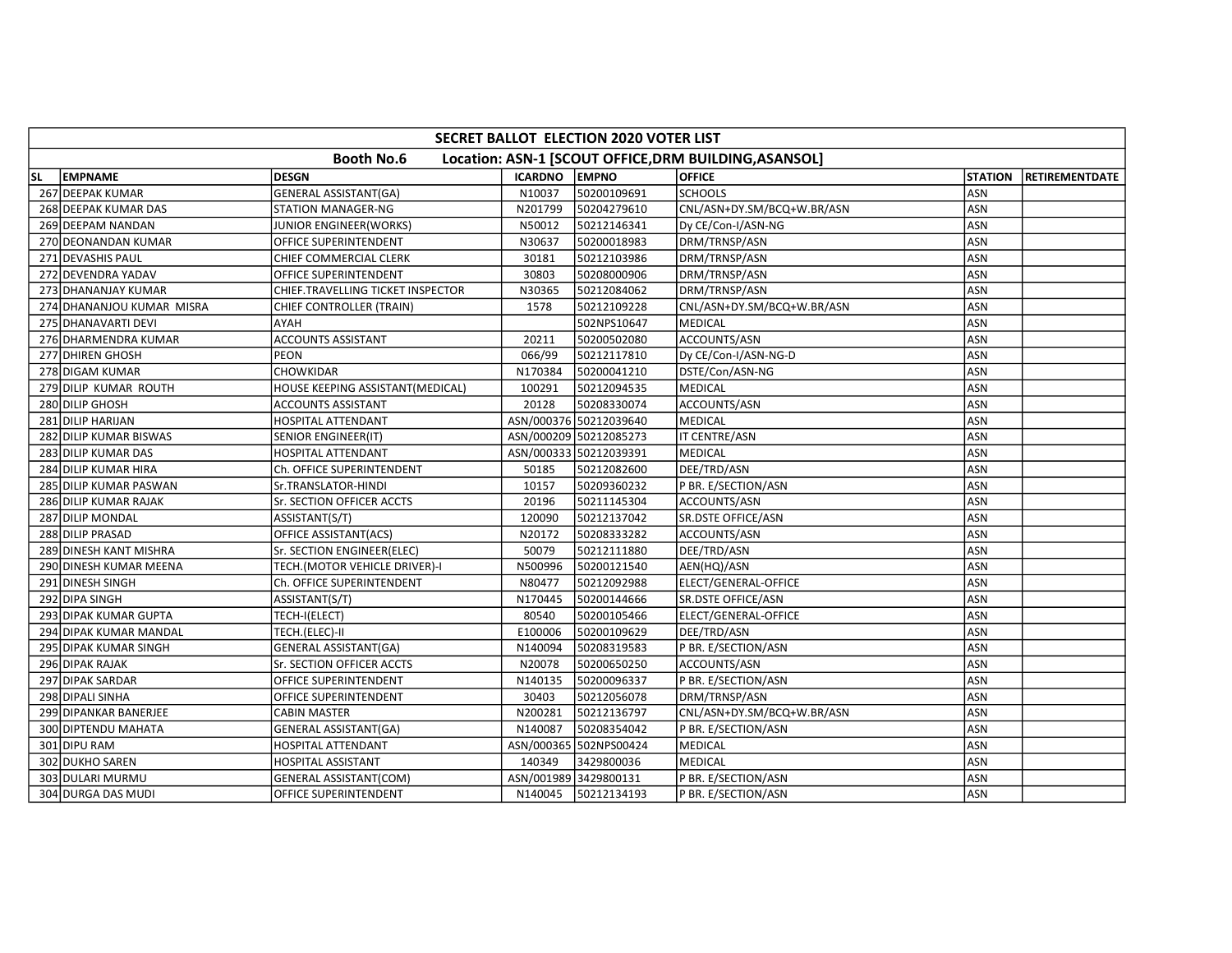|           | SECRET BALLOT ELECTION 2020 VOTER LIST |                                  |                |                        |                                                       |                |                        |  |  |  |  |
|-----------|----------------------------------------|----------------------------------|----------------|------------------------|-------------------------------------------------------|----------------|------------------------|--|--|--|--|
|           |                                        | <b>Booth No.6</b>                |                |                        | Location: ASN-1 [SCOUT OFFICE, DRM BUILDING, ASANSOL] |                |                        |  |  |  |  |
| <b>SL</b> | <b>EMPNAME</b>                         | <b>DESGN</b>                     | <b>ICARDNO</b> | <b>LEMPNO</b>          | <b>OFFICE</b>                                         | <b>STATION</b> | <b>IRETIREMENTDATE</b> |  |  |  |  |
|           | 305 DUSYANTA PRASAD                    | COMMERCIAL INSPECTOR             | 30782          | 50209AA0044            | DRM/TRNSP/ASN                                         | ASN            |                        |  |  |  |  |
|           | 306 EDWARD LAKRA                       | <b>ACCOUNTS ASSISTANT</b>        | N20017         | 50208355204            | ACCOUNTS/ASN                                          | ASN            |                        |  |  |  |  |
|           | 307 ENAKSHI SARKAR                     | OFFICE SUPERINTENDENT            | 70610          | 50200351763            | DRM/ENGG/ASN                                          | ASN            |                        |  |  |  |  |
|           | 308 EVA BANERJEE                       | OFFICE SUPERINTENDENT            |                | ASN/000447 51101229323 | P BR. E/SECTION/ASN                                   | ASN            |                        |  |  |  |  |
|           | 309 FINE FELLOW MONDAL                 | JR CLERK                         |                | 50200138307            | TRD/ASN OFFICE (MINISTRIAL)                           | <b>ASN</b>     |                        |  |  |  |  |
|           | 310 FIROJ ALAM                         | COOK                             | 449            | 50208284660            | CATERING/ASN                                          | <b>ASN</b>     |                        |  |  |  |  |
|           | 311 FULMANI KUMARI                     | <b>BEARER</b>                    | N30694         | 50200161913            | CATERING/ASN                                          | ASN            |                        |  |  |  |  |
|           | 312 GABLI SUMBRAI                      | <b>CHIEF TRAINS CLERK</b>        | N201344        | 50200048940            | CNL/ASN+DY.SM/BCQ+W.BR/ASN                            | ASN            |                        |  |  |  |  |
|           | 313 GANESH BISWAS                      | OFFICE SUPERINTENDENT            | N111085        | 50200110656            | ROLLING STOCK/ASN                                     | ASN            |                        |  |  |  |  |
|           | 314 GANESH KUMAR                       | <b>HELPER</b>                    | N80146         | 50200049840            | AC/ASN & TLI/ASN, UDL, DGR, MDP & UDL                 | <b>ASN</b>     |                        |  |  |  |  |
|           | 315 GANESH KUMAR CHOUDHARY             | OFFICE SUPERINTENDENT            | N130041        | 50212099971            | SO/RPF/ASN                                            | ASN            |                        |  |  |  |  |
|           | 316 GANESH MAJUMDER                    | OFFICE SUPERINTENDENT            | 110789         | 50212136025            | DRM/TRNSP/ASN                                         | ASN            |                        |  |  |  |  |
|           | 317 GANGA NARAYAN CHATTERJEE           | CHIEF COMMERCIAL CLERK           | 30625          | 50205389380            | DRM/TRNSP/ASN                                         | ASN            |                        |  |  |  |  |
|           | 318 GARBHOO MAHATO                     | <b>COOK</b>                      | N30591         | 50212115745            | CATERING/ASN                                          | <b>ASN</b>     |                        |  |  |  |  |
|           | 319 GAUTAM BHAGAT                      | <b>LAW ASSISTANT</b>             |                | ASN/001985 45106445846 | P BR. E/SECTION/ASN                                   | <b>ASN</b>     |                        |  |  |  |  |
|           | 320 GAUTAM KUMAR DAS                   | <b>CHIEF TYPIST</b>              | 10280          | 50212071353            | P BR. E/SECTION/ASN                                   | ASN            |                        |  |  |  |  |
|           | 321 GAUTAM KUMAR DUTTA                 | OFFICE SUPERINTENDENT            | N140180        | 50200011368            | P BR. E/SECTION/ASN                                   | ASN            |                        |  |  |  |  |
|           | 322 GEETA DEVI                         | PEON                             |                | ASN/001905 3429800223  | ROLLING STOCK/ASN                                     | ASN            |                        |  |  |  |  |
|           | 323 GHASI RAM ORANG                    | SR. TECHNICIAN                   | 121200         | 50208302110            | SR.DSTE OFFICE/ASN                                    | <b>ASN</b>     |                        |  |  |  |  |
|           | 324 GIRJA NAND PRASAD                  | <b>HELPER</b>                    | N80345         | 50200114091            | AC/ASN & TLI/ASN, UDL, DGR, MDP & UDL                 | <b>ASN</b>     |                        |  |  |  |  |
|           | 325 GITA PASWAN                        | JR.MASALCHI                      | N140109        | 50200092952            | <b>MEDICAL</b>                                        | ASN            |                        |  |  |  |  |
|           | 326 GOBINDA SOREN                      | <b>ACCOUNTS ASSISTANT</b>        | 20118          | 50208262860            | ACCOUNTS/ASN                                          | <b>ASN</b>     |                        |  |  |  |  |
|           | 327 GOPAL KR DIWAKAR                   | JUNIOR ENGINEER(WORKS)           | 42005          | 50212146365            | Dy CE/Con-I/ASN-NG                                    | ASN            |                        |  |  |  |  |
|           | 328 GOPAL PRASAD SHARMA                | <b>GENERAL ASSISTANT(OPT)</b>    | 110692         | 50212103901            | DRM/TRNSP/ASN                                         | ASN            |                        |  |  |  |  |
|           | 329 GOULBI BHUIA                       | HOUSE KEEPING ASSISTANT(MEDICAL) | 100424         | 50212139490            | <b>MEDICAL</b>                                        | ASN            |                        |  |  |  |  |
|           | 330 GOURANGA ROY                       | OFFICE SUPERINTENDENT            | 120814         | 50212103470            | SR.DSTE OFFICE/ASN                                    | <b>ASN</b>     |                        |  |  |  |  |
|           | 331 GOURI ROY                          | <b>BEARER</b>                    | N30693         | 50200163086            | CATERING/ASN                                          | <b>ASN</b>     |                        |  |  |  |  |
|           | 332 GOUTAM BAJPAI                      | OFFICE SUPERINTENDENT            | ASN/000323     | 50200004406            | ELECT/GENERAL-OFFICE                                  | ASN            |                        |  |  |  |  |
|           | 333 GOUTAM DAS                         | Ch. OFFICE SUPERINTENDENT        | N130035        | 50209346077            | SO/RPF/ASN                                            | <b>ASN</b>     |                        |  |  |  |  |
|           | 334 GOUTAM HALDER                      | CHIEF TRAINS CLERK               | 111670         | 50212090955            | CNL/ASN+DY.SM/BCQ+W.BR/ASN                            | ASN            |                        |  |  |  |  |
|           | 335 GOUTAM HAZRA                       | <b>ACCOUNTS ASSISTANT</b>        | 20309          | 50207268427            | ACCOUNTS/ASN                                          | <b>ASN</b>     |                        |  |  |  |  |
|           | 336 GOUTAM KUMAR MUKHERJEE             | <b>COMMERCIAL INSPECTOR</b>      | 30564          | 50212087294            | DRM/TRNSP/ASN                                         | <b>ASN</b>     |                        |  |  |  |  |
|           | 337 GOUTAM MONDAL                      | STENOGRAPHER GRADE I             | 10180          | 50212097858            | P BR. E/SECTION/ASN                                   | ASN            |                        |  |  |  |  |
|           | 338 GOUTAM PAUL                        | SENIOR ENGINEER(IT)              |                | ASN/000205 50212084268 | IT CENTRE/ASN                                         | ASN            |                        |  |  |  |  |
|           | 339 GOUTAM SINHA                       | OFFICE SUPERINTENDENT            | N201104        | 50212056066            | CNL/ASN+DY.SM/BCQ+W.BR/ASN                            | ASN            |                        |  |  |  |  |
|           | 340 GOVINDA MISHRA                     | <b>STATION MASTER</b>            | T00200         | 3429800424             | CNL/ASN+DY.SM/BCQ+W.BR/ASN                            | <b>ASN</b>     |                        |  |  |  |  |
|           | 341 GUDDI DEVI                         | HOSPITAL ATTENDANT               | N140114        | 50200108340            | MEDICAL                                               | <b>ASN</b>     |                        |  |  |  |  |
|           | 342 GULSAN KHATOON                     | <b>TRAINEE</b>                   |                | ASN/000360 50200134363 | <b>MEDICAL</b>                                        | ASN            |                        |  |  |  |  |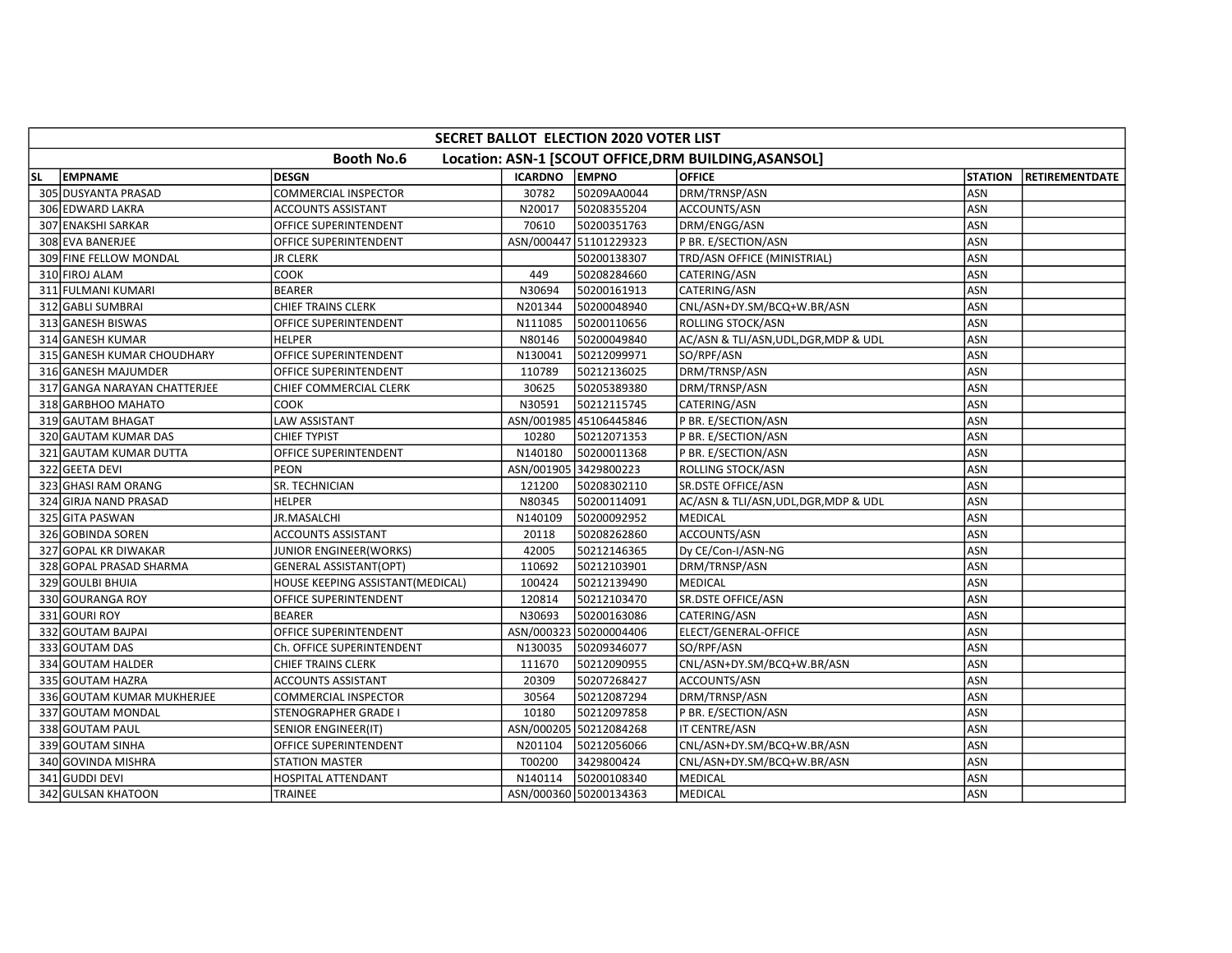|           | SECRET BALLOT ELECTION 2020 VOTER LIST                                     |                                    |                       |                        |                                       |                |                       |  |  |  |  |  |
|-----------|----------------------------------------------------------------------------|------------------------------------|-----------------------|------------------------|---------------------------------------|----------------|-----------------------|--|--|--|--|--|
|           | <b>Booth No.6</b><br>Location: ASN-1 [SCOUT OFFICE, DRM BUILDING, ASANSOL] |                                    |                       |                        |                                       |                |                       |  |  |  |  |  |
| <b>SL</b> | <b>EMPNAME</b>                                                             | <b>DESGN</b>                       | <b>ICARDNO</b>        | EMPNO                  | <b>OFFICE</b>                         | <b>STATION</b> | <b>RETIREMENTDATE</b> |  |  |  |  |  |
|           | 343 GURMIT SINGH                                                           | <b>SECTION CONTROLLER(TRAIN)</b>   | N201856               | 50211AC0013            | CNL/ASN+DY.SM/BCQ+W.BR/ASN            | ASN            |                       |  |  |  |  |  |
|           | 344 HARENDRA KUMAR OJHA                                                    | OFFICE SUPERINTENDENT              | N130036               | 50212073519            | SO/RPF/ASN                            | <b>ASN</b>     |                       |  |  |  |  |  |
|           | 345 HARENDRA PRASAD                                                        | <b>DRESSER-II</b>                  | 385                   | 50200107207            | <b>MEDICAL</b>                        | <b>ASN</b>     |                       |  |  |  |  |  |
|           | 346 HARISH CHANDRA KUMAR SAH                                               | <b>PEON</b>                        |                       | ASN/001919 502NPS07622 | P BR. E/SECTION/ASN                   | <b>ASN</b>     |                       |  |  |  |  |  |
|           | 347 HELEN BISWASI BARA                                                     | <b>BEARER</b>                      | N30670                | 50200149494            | CATERING/ASN                          | <b>ASN</b>     |                       |  |  |  |  |  |
|           | 348 HEMANT KUMAR                                                           | OFFICE SUPERINTENDENT              | N201663               | 50212137236            | P BR. E/SECTION/ASN                   | ASN            |                       |  |  |  |  |  |
|           | 349 HEMANTA KUMAR CHOUDHURY                                                | CHIEF CONTROLLER (TRAIN)           | 111291                | 50212074573            | CNL/ASN+DY.SM/BCQ+W.BR/ASN            | <b>ASN</b>     |                       |  |  |  |  |  |
|           | 350 HEMENDRA KUMAR MANDAL                                                  | Sr. SECTION OFFICER ACCTS          | N20097                | 50208266359            | ACCOUNTS/ASN                          | <b>ASN</b>     |                       |  |  |  |  |  |
|           | 351 HEMLAL GOPE                                                            | TECHNICIAN (CHAIN)                 | 151/99                | 50212109617            | Dy CE/Con-I/ASN-NG-D                  | ASN            |                       |  |  |  |  |  |
|           | 352 HIMANGSU MONDAL                                                        | Ch. OFFICE SUPERINTENDENT          | 31151                 | 50207285218            | DRM/TRNSP/ASN                         | ASN            |                       |  |  |  |  |  |
|           | 353 HIMANSHU BARAN PAUL                                                    | Sr.PHARMACIST                      | 291                   | 50209362320            | MEDICAL                               | <b>ASN</b>     |                       |  |  |  |  |  |
|           | 354 INDIRA ROY                                                             | PEON                               | 500130707             | 50200068913            | AEN(HQ)/ASN                           | <b>ASN</b>     |                       |  |  |  |  |  |
|           | 355 INDRADEO PASWAN                                                        | CHOWKIDAR                          | N500715               | 50200081530            | MEDICAL                               | ASN            |                       |  |  |  |  |  |
|           | 356 INDRANIL DUTTA                                                         | OFFICE SUPERINTENDENT              | N170261               | 50200022159            | DSTE/Con/ASN-NG                       | <b>ASN</b>     |                       |  |  |  |  |  |
|           | 357 INDRANIL RAY                                                           | Ch. OFFICE SUPERINTENDENT          | 75884                 | 50212084475            | DRM/ENGG/ASN                          | <b>ASN</b>     |                       |  |  |  |  |  |
|           | 358 ISABELLA SINGH                                                         | <b>GENERAL ASSISTANT(OPT)</b>      |                       | 3429802121             | DRM/TRNSP/ASN                         | ASN            |                       |  |  |  |  |  |
|           | 359 ISHWARLAL PRASAD                                                       | Sr. SECTION ENGINEER(TRD-ELEC)     | 50165                 | 50212113803            | DEE/TRD/ASN                           | ASN            |                       |  |  |  |  |  |
|           | 360 JACINTA EKKA                                                           | OFFICE SUPERINTENDENT              | N140041               | 50212103500            | P BR. E/SECTION/ASN                   | <b>ASN</b>     |                       |  |  |  |  |  |
|           | 361 JAGANNATH SARDAR                                                       | Ch. OFFICE SUPERINTENDENT          | 10073                 | 50212076788            | P BR. E/SECTION/ASN                   | ASN            |                       |  |  |  |  |  |
|           | 362 JAGANNATH HESSA                                                        | CHIEF.TRAVELLING TICKET INSPECTOR  | 30295                 | 50207328503            | DRM/TRNSP/ASN                         | ASN            |                       |  |  |  |  |  |
|           | 363 JAGAT NARAYAN ROY                                                      | Ch. OFFICE SUPERINTENDENT          | N140081               | 50210104343            | P BR. E/SECTION/ASN                   | <b>ASN</b>     |                       |  |  |  |  |  |
|           | 364 JAGDISH CHANDRA BOBONGA                                                | Ch. OFFICE SUPERINTENDENT          | N30790                | 50282330190            | CATERING/ASN                          | ASN            |                       |  |  |  |  |  |
|           | 365 JAGNESWAR SAREN                                                        | Ch. OFFICE SUPERINTENDENT          | 10066                 | 50212093865            | P BR. E/SECTION/ASN                   | ASN            |                       |  |  |  |  |  |
|           | 366 JAHAR LAL MAJI                                                         | OFFICE SUPERINTENDENT              | 1266                  | 50212087490            | ROLLING STOCK/ASN                     | ASN            |                       |  |  |  |  |  |
|           | 367 JAIDEO MIRDHA                                                          | <b>ACCOUNTS CLERK</b>              | N20168                | 50208336260            | ACCOUNTS/ASN                          | <b>ASN</b>     |                       |  |  |  |  |  |
|           | 368 JAITA MUKHERJEE                                                        | COMMERCIAL CLERK                   | N30238                | 50212091972            | DRM/TRNSP/ASN                         | ASN            |                       |  |  |  |  |  |
|           | 369 JAIVIR SINGH                                                           | Sr. SECTION ENGINEER(TELE)         | 120759                | 50212132822            | DSTE/Con/ASN-NG                       | <b>ASN</b>     |                       |  |  |  |  |  |
|           | 370 JAJATI KISHORE PATTANAYAK                                              | LABORATORY ASSISTANT(MEDICAL)      | 10333                 | 50212084980            | <b>SCHOOLS</b>                        | ASN            |                       |  |  |  |  |  |
|           | 371 JANARDAN KUMAR SINGH                                                   | <b>HELPER</b>                      | N80158                | 50200095837            | AC/ASN & TLI/ASN, UDL, DGR, MDP & UDL | <b>ASN</b>     |                       |  |  |  |  |  |
|           | 372 JANMENJAY MAHATO                                                       | Sr.SECTION ENGINEER(DRAWING-CIVIL) | 120127                | 50208240103            | DRM/ENGG/ASN                          | <b>ASN</b>     |                       |  |  |  |  |  |
|           | 373 JASPAL SINGH                                                           | <b>GENERAL ASSISTANT(GA)</b>       |                       | ASN/001177 502A4773860 | P BR. E/SECTION/ASN                   | ASN            |                       |  |  |  |  |  |
|           | 374 JAVED AHAMAD                                                           | SENIOR NURSING SUPERINTENDENT      | 337                   | 3429800237             | MEDICAL                               | <b>ASN</b>     |                       |  |  |  |  |  |
|           | 375 JAY KRISHNA MAHTO                                                      | Sr. SECTION ENGINEER(TRD-ELEC)     | 1922                  | 50212078967            | DEE/TRD/ASN                           | ASN            |                       |  |  |  |  |  |
|           | 376 JAYA PAUL                                                              | <b>GENERAL ASSISTANT(GA)</b>       | ASN/000777 3429802100 |                        | P BR. E/SECTION/ASN                   | <b>ASN</b>     |                       |  |  |  |  |  |
|           | 377 JAYANTA CHAUDHURI                                                      | <b>ACCOUNTS ASSISTANT</b>          | N20087                | 50208293752            | ACCOUNTS/ASN                          | <b>ASN</b>     |                       |  |  |  |  |  |
|           | 378 JAYANTA KUMAR DAS                                                      | ACCOUNTS ASSISTANT                 | N20081                | 50207361166            | ACCOUNTS/ASN                          | ASN            |                       |  |  |  |  |  |
|           | 379 JAYANTA MONDAL                                                         | TRAFFIC INSPECTOR                  | N201303               | 50212014989            | DRM/TRNSP/ASN                         | ASN            |                       |  |  |  |  |  |
|           | 380 JAYANTI SEN (DEBNATH)                                                  | CHIEF NURSING SUPERINTENDENT       | 344                   | 50212139439            | MEDICAL                               | ASN            |                       |  |  |  |  |  |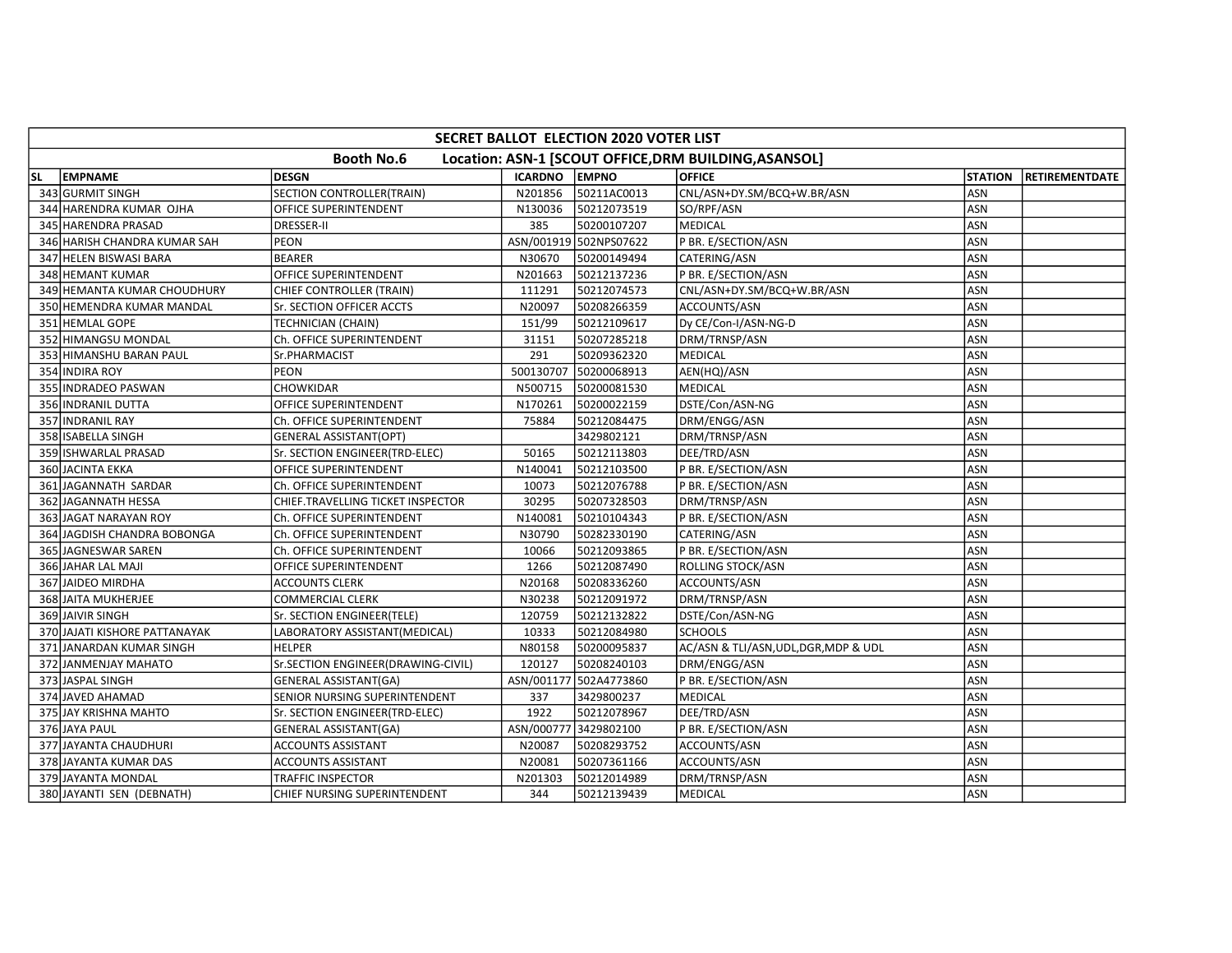|    | SECRET BALLOT ELECTION 2020 VOTER LIST |                                   |                |                        |                                                       |                |                       |  |  |  |  |  |
|----|----------------------------------------|-----------------------------------|----------------|------------------------|-------------------------------------------------------|----------------|-----------------------|--|--|--|--|--|
|    |                                        | <b>Booth No.6</b>                 |                |                        | Location: ASN-1 [SCOUT OFFICE, DRM BUILDING, ASANSOL] |                |                       |  |  |  |  |  |
| SL | <b>EMPNAME</b>                         | <b>DESGN</b>                      | <b>ICARDNO</b> | <b>EMPNO</b>           | <b>OFFICE</b>                                         | <b>STATION</b> | <b>RETIREMENTDATE</b> |  |  |  |  |  |
|    | 381 JAYANTI BAGDI                      | HOUSE KEEPING ASSISTANT(MEDICAL)  | N140117        | 50200110760            | MEDICAL                                               | ASN            |                       |  |  |  |  |  |
|    | 382 JAYANTI KUMARI MAHATO              | <b>RECORD SORTER</b>              | N140122        | 50200109812            | MEDICAL                                               | ASN            |                       |  |  |  |  |  |
|    | 383 JAYRAM KUMAR                       | STENOGRAPHER                      | 70640          | 50212079790            | DRM/TRNSP/ASN                                         | ASN            |                       |  |  |  |  |  |
|    | 384 JIBAN KRISHNA MONDAL               | Ch. OFFICE SUPERINTENDENT         | N111841        | 50209843735            | AEN(HQ)/ASN                                           | <b>ASN</b>     |                       |  |  |  |  |  |
|    | 385 JINID KUJUR                        | SENIOR NURSING SUPERINTENDENT     | 254            | 50209760489            | <b>MEDICAL</b>                                        | ASN            |                       |  |  |  |  |  |
|    | 386 JITENDRA KUMAR                     | <b>ACCOUNTS ASSISTANT</b>         | N20192         | 502IG130082            | ACCOUNTS/ASN                                          | ASN            |                       |  |  |  |  |  |
|    | 387 JITENDRA KUMAR YADAV               | <b>HELPER</b>                     | N80382         | 50200134429            | AC/ASN & TLI/ASN, UDL, DGR, MDP & UDL                 | ASN            |                       |  |  |  |  |  |
|    | 388 JITENDRA NATH MANDI                | Ch. OFFICE SUPERINTENDENT         | 1657           | 50212053820            | LOCO/ASANSOL                                          | ASN            |                       |  |  |  |  |  |
|    | 389 JITENDRA PRASAD AGRWAL             | Sr. SECTION OFFICER ACCTS         | 20187          | 50211145286            | ACCOUNTS/ASN                                          | ASN            |                       |  |  |  |  |  |
|    | 390JJOGENDRA SINGH                     | <b>CHIEF TRAINS CLERK</b>         | 41547          | 50212102738            | CNL/ASN+DY.SM/BCQ+W.BR/ASN                            | <b>ASN</b>     |                       |  |  |  |  |  |
|    | 391 JOGENDRA YADAV                     | TECH.(MOTOR VEHICLE DRIVER)-II    | N111444        | 50200121228            | AEN(HQ)/ASN                                           | <b>ASN</b>     |                       |  |  |  |  |  |
|    | 392 JOGIYA DEVI                        | AYAH                              | N140116        | 50200082363            | <b>MEDICAL</b>                                        | <b>ASN</b>     |                       |  |  |  |  |  |
|    | 393 JOYANTA MALLICK                    | <b>CHIEF PHARMACIST</b>           | 394            | 50404200846            | MEDICAL                                               | <b>ASN</b>     |                       |  |  |  |  |  |
|    | 394 JOYDEEP HAZRA                      | CHIEF.TRAVELLING TICKET INSPECTOR | 30216          | 50212073969            | DRM/TRNSP/ASN                                         | ASN            |                       |  |  |  |  |  |
|    | 395 JOYSHREE PAUL                      | OFFICE SUPERINTENDENT             | 110737         | 50212049402            | P BR. E/SECTION/ASN                                   | <b>ASN</b>     |                       |  |  |  |  |  |
|    | 396 JUIN LAYAK                         | CHIEF NURSING SUPERINTENDENT      | 240            | 50212106460            | <b>MEDICAL</b>                                        | ASN            |                       |  |  |  |  |  |
|    | 397 KAKOLI MUKHERJEE                   | HOSPITAL ATTENDANT                | ASN/000372     | 3429800139             | <b>MEDICAL</b>                                        | <b>ASN</b>     |                       |  |  |  |  |  |
|    | 398 KALESHWAR SINGH                    | OFFICE SUPERINTENDENT             | 30665          | 50200124667            | DRM/TRNSP/ASN                                         | <b>ASN</b>     |                       |  |  |  |  |  |
|    | 399 KALI CHARAN PASWAN                 | <b>CHIEF TRAINS CLERK</b>         | N201445        | 50200022809            | CNL/ASN+DY.SM/BCQ+W.BR/ASN                            | <b>ASN</b>     |                       |  |  |  |  |  |
|    | 400 KALICHARAN BOURI                   | <b>PEON</b>                       | 41365          | 50200159505            | Dy CE/Con-I/ASN-NG-D                                  | ASN            |                       |  |  |  |  |  |
|    | 401 KALPANA DEY                        | <b>GENERAL ASSISTANT(OPT)</b>     | 10145          | 50212049943            | DRM/TRNSP/ASN                                         | <b>ASN</b>     |                       |  |  |  |  |  |
|    | 402 KALPANA TEWARY                     | <b>GENERAL ASSISTANT(GA)</b>      | N140072        | 50204082096            | P BR. E/SECTION/ASN                                   | ASN            |                       |  |  |  |  |  |
|    | 403 KALYAN MUKHERJEE                   | <b>ACCOUNTS ASSISTANT</b>         | N20098         | 50207268993            | ACCOUNTS/ASN                                          | <b>ASN</b>     |                       |  |  |  |  |  |
|    | 404 KALYAN SANKAR BANDOPADHYAY         | STENOGRAPHER GRADE I              | N10049         | 50207837239            | P BR. E/SECTION/ASN                                   | <b>ASN</b>     |                       |  |  |  |  |  |
|    | 405 KALYANI BHATTACHARJEE              | CHIEF NURSING SUPERINTENDENT      | 269            | 50212116932            | <b>MEDICAL</b>                                        | ASN            |                       |  |  |  |  |  |
|    | 406 KAMAL GANGULY                      | OFFICE SUPERINTENDENT             | 10169          | 50209323211            | P BR. E/SECTION/ASN                                   | <b>ASN</b>     |                       |  |  |  |  |  |
|    | 407 KAMAL GHOSH                        | TRACK MAINTAINER IV               |                | N500112500 50200159694 | DRM/ENGG/ASN                                          | <b>ASN</b>     |                       |  |  |  |  |  |
|    | 408 KAMAL KUMAR MUKHERJEE              | Hd.COOK                           | N30584         | 50208270247            | CATERING/ASN                                          | ASN            |                       |  |  |  |  |  |
|    | 409 KAMAL YADAV - III                  | TRACK MAINTAINER IV               | N111235        | 50200023371            | DRM/ENGG/ASN                                          | <b>ASN</b>     |                       |  |  |  |  |  |
|    | 410 KAMALA BOURI                       | <b>PEON</b>                       | 063/99         | 50212054744            | Dy CE/Con-I/ASN-NG-D                                  | ASN            |                       |  |  |  |  |  |
|    | 411 KAMDEB ROY                         | TECH.(AC.MECHANIC)-I              | 60283          | 50212113025            | AC/ASN & TLI/ASN, UDL, DGR, MDP & UDL                 | <b>ASN</b>     |                       |  |  |  |  |  |
|    | 412 KAMLA DEVI                         | <b>GENERAL ASSISTANT(GA)</b>      | 10490          | 50212144472            | <b>SCHOOLS</b>                                        | ASN            |                       |  |  |  |  |  |
|    | 413 KAMLESH KUMAR                      | JUNIOR ENGINEER(WORKS)            | 72854          | 50212137558            | AEN(HQ)/ASN                                           | <b>ASN</b>     |                       |  |  |  |  |  |
|    | 414 KAMLESH KUMAR                      | <b>JR CLERK</b>                   | N110727        | 50200122336            | P BR. E/SECTION/ASN                                   | ASN            |                       |  |  |  |  |  |
|    | 415 KAMNI DEVI                         | AYAH                              |                | 3429800235             | <b>MEDICAL</b>                                        | ASN            |                       |  |  |  |  |  |
|    | 416 KANCHAN BOURI                      | PEON                              | 42064          | 50200646143            | Dy CE/Con-I/ASN-NG-D                                  | ASN            |                       |  |  |  |  |  |
|    | 417 KANCHAN SARKAR                     | HEALTH - MALARIA INSP.-I          | N100113        | 50200032529            | MEDICAL                                               | <b>ASN</b>     |                       |  |  |  |  |  |
|    | 418 KANHAI RAM PASWAN                  | <b>GENERAL ASSISTANT(OPT)</b>     | 110594         | 50212044222            | DRM/TRNSP/ASN                                         | ASN            |                       |  |  |  |  |  |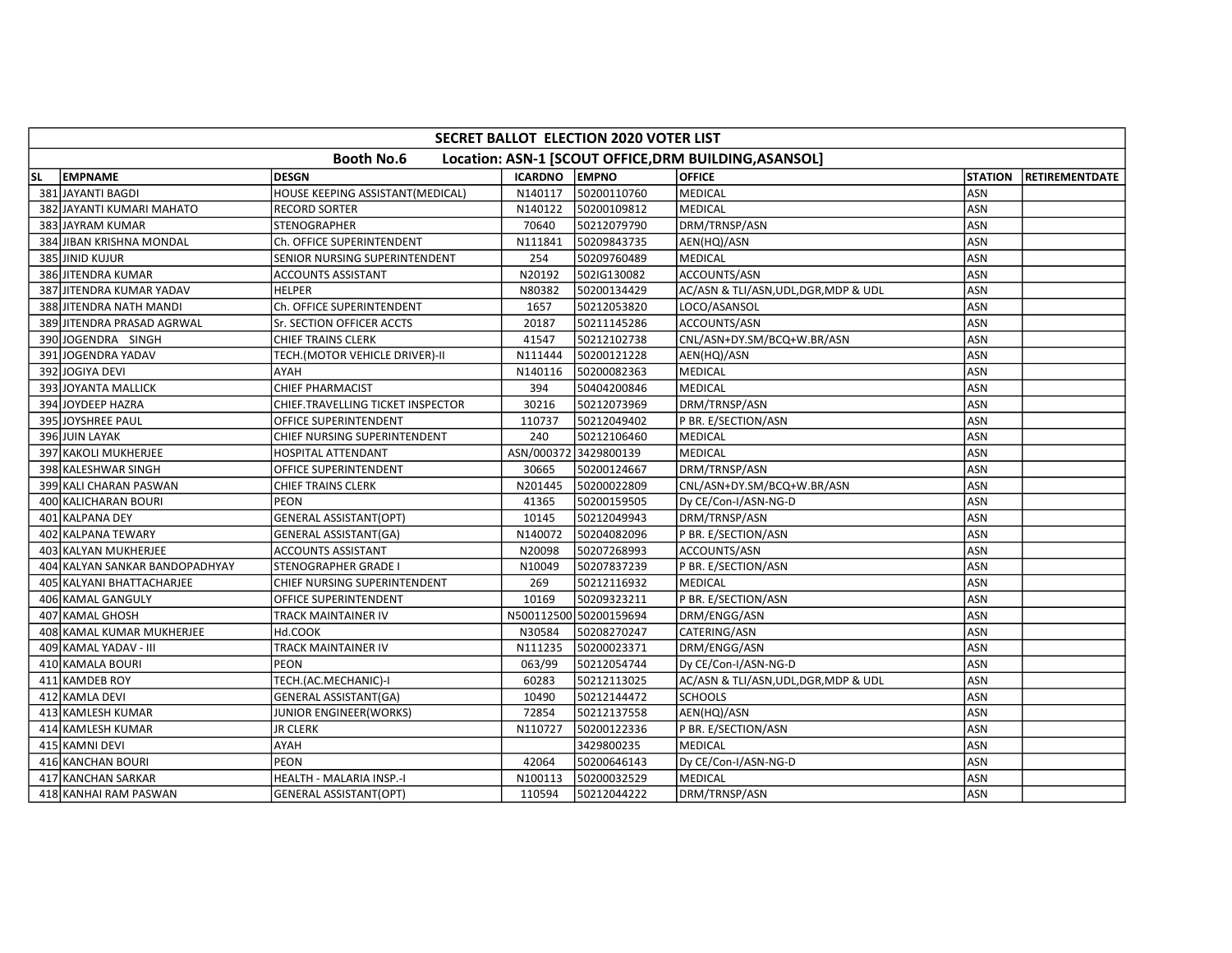|    | <b>SECRET BALLOT ELECTION 2020 VOTER LIST</b>                              |                                  |               |                        |                                       |                |                |  |  |  |  |  |
|----|----------------------------------------------------------------------------|----------------------------------|---------------|------------------------|---------------------------------------|----------------|----------------|--|--|--|--|--|
|    | <b>Booth No.6</b><br>Location: ASN-1 [SCOUT OFFICE, DRM BUILDING, ASANSOL] |                                  |               |                        |                                       |                |                |  |  |  |  |  |
| SL | EMPNAME                                                                    | <b>DESGN</b>                     | ICARDNO EMPNO |                        | <b>OFFICE</b>                         | <b>STATION</b> | RETIREMENTDATE |  |  |  |  |  |
|    | 419 KANHAIYA TEWARY                                                        | <b>OFFICE SUPERINTENDENT</b>     | 10142         | 50212091881            | P BR. E/SECTION/ASN                   | ASN            |                |  |  |  |  |  |
|    | 420 KANIKA MUKHERJEE                                                       | Ch. OFFICE SUPERINTENDENT        | 70682         | 50212042250            | DRM/ENGG/ASN                          | <b>ASN</b>     |                |  |  |  |  |  |
|    | 421 KANTA DEVI                                                             | <b>GENERAL ASSISTANT(OPT)</b>    | 909           | 50212075220            | DRM/TRNSP/ASN                         | ASN            |                |  |  |  |  |  |
|    | 422 KAPIL DEV MANDAL                                                       | TRACK MAINTAINER IV              |               | 50229800565            | DRM/ENGG/ASN                          | ASN            |                |  |  |  |  |  |
|    | 423 KAPIL MUNI                                                             | Sr.COOK                          | 100182        | 50212066886            | <b>MEDICAL</b>                        | <b>ASN</b>     |                |  |  |  |  |  |
|    | 424 KARA MUSHAR                                                            | <b>KHALASI HELPER</b>            | 415           | 50212019537            | <b>STAFF CAR DRVR</b>                 | ASN            |                |  |  |  |  |  |
|    | 425 KARTICK HALDER                                                         | Ch. OFFICE SUPERINTENDENT        | N140156       | 50212089229            | P BR. E/SECTION/ASN                   | ASN            |                |  |  |  |  |  |
|    | 426 KARTICK CHANDRA SEN                                                    | OFFICE SUPERINTENDENT            | 10119         | 50212087040            | P BR. E/SECTION/ASN                   | ASN            |                |  |  |  |  |  |
|    | 427 KARTIK GORAI                                                           | <b>HOSPITAL ATTENDANT</b>        |               | ASN/000329 50212101503 | <b>MEDICAL</b>                        | <b>ASN</b>     |                |  |  |  |  |  |
|    | 428 KARUN KUMAR                                                            | <b>TRACK MAINTAINER IV</b>       |               | 500112486 50200147424  | AEN(HQ)/ASN                           | <b>ASN</b>     |                |  |  |  |  |  |
|    | 429 KASHI KUMAR                                                            | TRACK MAINTAINER III             |               | 500130713 50205574390  | AEN(HQ)/ASN                           | ASN            |                |  |  |  |  |  |
|    | 430 KASHI PRASAD YADAV                                                     | Sr.COOK                          | 112172        | 50212102556            | <b>MEDICAL</b>                        | ASN            |                |  |  |  |  |  |
|    | 431 KAUSIK NATH                                                            | SENIOR SECTION ENGINEER(P.WAY)   |               | 821/NG/17 50200042134  | Dy CE/Con-II/ASN-NG                   | ASN            |                |  |  |  |  |  |
|    | 432 KAZI SEBGATULLAH                                                       | <b>GENERAL ASSISTANT(GA)</b>     |               | ASN/001525 50229800932 | P BR. E/SECTION/ASN                   | ASN            |                |  |  |  |  |  |
|    | 433 KHEYA MONDAL                                                           | SENIOR NURSING SUPERINTENDENT    |               | 3429802974             | <b>MEDICAL</b>                        | ASN            |                |  |  |  |  |  |
|    | 434 KHOKAN HEMBRAM                                                         | <b>PEON</b>                      | 120124        | 50212104255            | DRM/ENGG(4)                           | ASN            |                |  |  |  |  |  |
|    | 435 KHOKAN SHIL                                                            | <b>HELPER</b>                    |               | 50200162632            | DSTE/Con/ASN-NG                       | ASN            |                |  |  |  |  |  |
|    | 436 KISHAN KUMAR HELA                                                      | <b>GENERAL ASSISTANT(COM)</b>    | 30690         | 50200161561            | DRM/TRNSP/ASN                         | ASN            |                |  |  |  |  |  |
|    | 437 KOMAL KUMARI                                                           | HOUSE KEEPING ASSISTANT(MEDICAL) |               | 3429800592             | <b>MEDICAL</b>                        | ASN            |                |  |  |  |  |  |
|    | 438 KOUSHIK CHOWDHURY                                                      | <b>CHIEF TRAINS CLERK</b>        |               | ASN/002108 50200170446 | CNL/ASN+DY.SM/BCQ+W.BR/ASN            | ASN            |                |  |  |  |  |  |
|    | 439 KOUSHIK GOSWAMI                                                        | STAFF WELFARE INSPECTOR          | N60707        | 50207040252            | <b>WELFARE INSP</b>                   | <b>ASN</b>     |                |  |  |  |  |  |
|    | 440 KOUSHIK ROY CHOWDHURY                                                  | HEALTH - MALARIA INSP.-I         | 388           | 50208022641            | <b>MEDICAL</b>                        | <b>ASN</b>     |                |  |  |  |  |  |
|    | 441 KRISHANA KUMAR DAS                                                     | TECH-I(ELECT)                    | N80147        | 50212120820            | AC/ASN & TLI/ASN, UDL, DGR, MDP & UDL | ASN            |                |  |  |  |  |  |
|    | 442 KRISHNA HARI                                                           | HOUSE KEEPING ASSISTANT(MEDICAL) | H00043        | 50212089321            | <b>MEDICAL</b>                        | ASN            |                |  |  |  |  |  |
|    | 443 KRISHNA KUMAR RAM                                                      | <b>TADK</b>                      |               | CT020410019            | <b>CONTRACT BUNGLOW PEON</b>          | ASN            |                |  |  |  |  |  |
|    | 444 KRISHNA KUMAR YADAV                                                    | TECH.(AC.MECHANIC)-I             | 60287         | 50212115988            | AC/ASN & TLI/ASN, UDL, DGR, MDP & UDL | <b>ASN</b>     |                |  |  |  |  |  |
|    | 445 KRISHNA ROY                                                            | Ch. OFFICE SUPERINTENDENT        | 10390         | 50210212322            | P BR. E/SECTION/ASN                   | ASN            |                |  |  |  |  |  |
|    | 446 KUMAR PRIYADARSHI                                                      | Sr. SECTION ENGINEER(TRD-ELEC)   | N70171        | 50200091303            | DEE/TRD/ASN                           | <b>ASN</b>     |                |  |  |  |  |  |
|    | 447 KUMAR RAGHVENDRA                                                       | OFFICE SUPERINTENDENT            | N170274       | 50200088146            | P BR. E/SECTION/ASN                   | ASN            |                |  |  |  |  |  |
|    | 448 KUMAR SARVESH SINHA                                                    | ACCOUNTS ASSISTANT               | 20199         | 50211145353            | ACCOUNTS/ASN                          | ASN            |                |  |  |  |  |  |
|    | 449 KUMARI LAXMI                                                           | HOUSE KEEPING ASSISTANT(MEDICAL) | N140110       | 50200097408            | <b>MEDICAL</b>                        | ASN            |                |  |  |  |  |  |
|    | 450 KUMARI RINKI                                                           | <b>GENERAL ASSISTANT(GA)</b>     | N140163       | 50200128466            | P BR. E/SECTION/ASN                   | ASN            |                |  |  |  |  |  |
|    | 451 KUMOD KUMAR                                                            | <b>STATION MASTER</b>            | N200819       | 50205513480            | CNL/ASN+DY.SM/BCQ+W.BR/ASN            | <b>ASN</b>     |                |  |  |  |  |  |
|    | 452 KUNAL DAS BAKSHI                                                       | ACCOUNTS ASSISTANT               | 20209         | 50200502248            | ACCOUNTS/ASN                          | ASN            |                |  |  |  |  |  |
|    | 453 KUNJ BIHARI RAM                                                        | OFFICE SUPERINTENDENT            | N70038        | 50212102210            | TRD/ASN OFFICE (MINISTRIAL)           | <b>ASN</b>     |                |  |  |  |  |  |
|    | 454 KUNWAR PAL MEENA                                                       | CH. STAFF WELFARE INSPECTOR      | N140162       | 50212141677            | <b>WELFARE INSP</b>                   | <b>ASN</b>     |                |  |  |  |  |  |
|    | 455 LABESWAR MARANDI                                                       | TECH.(AC.MECHANIC)-I             | 60290         | 50212120790            | AC/ASN & TLI/ASN, UDL, DGR, MDP & UDL | ASN            |                |  |  |  |  |  |
|    | 456 LACHMI                                                                 | CHOWKIDAR                        | 100432        | 50212075978            | MEDICAL                               | ASN            |                |  |  |  |  |  |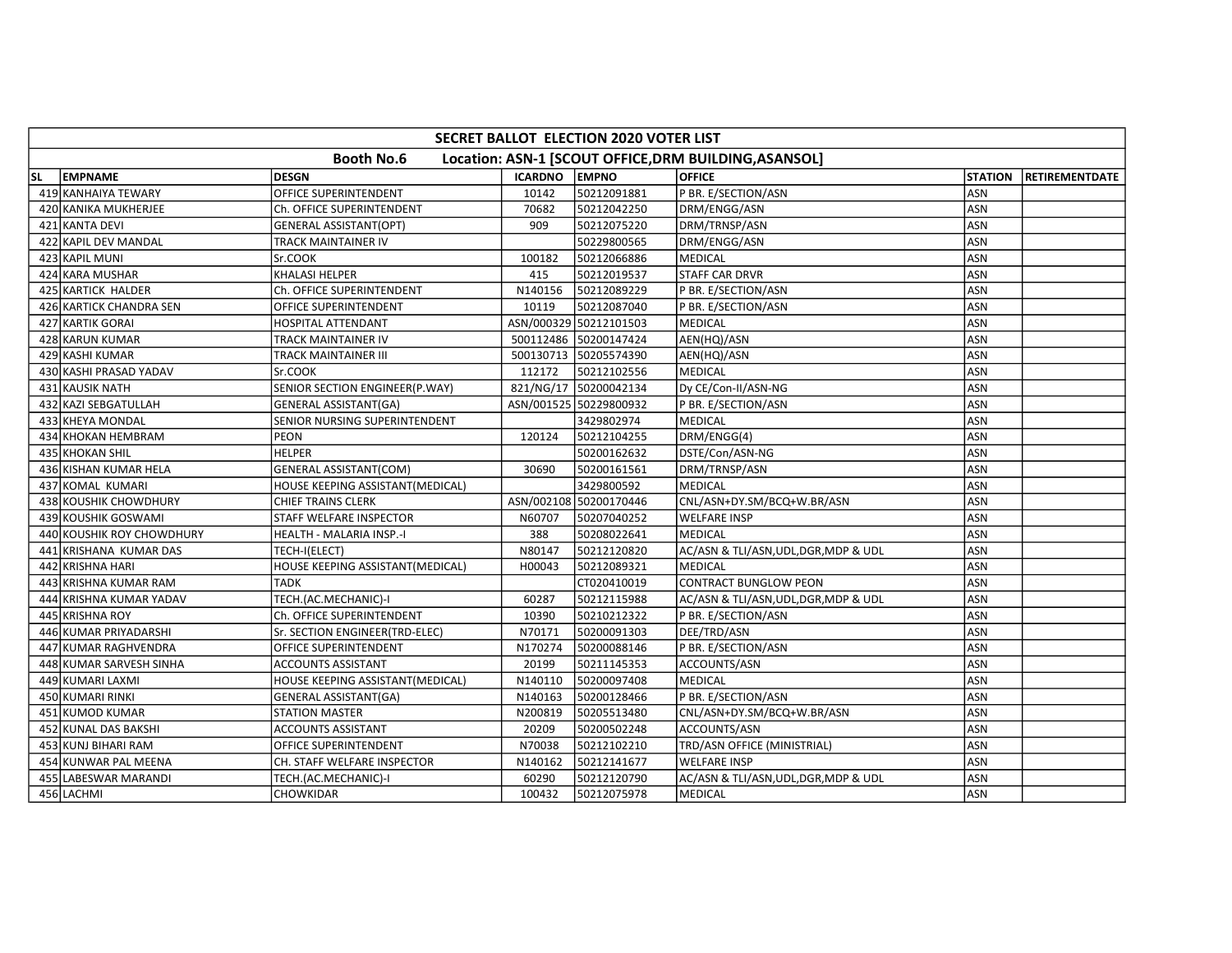|    | SECRET BALLOT ELECTION 2020 VOTER LIST |                                  |                |                        |                                                       |                |                        |  |  |  |  |  |
|----|----------------------------------------|----------------------------------|----------------|------------------------|-------------------------------------------------------|----------------|------------------------|--|--|--|--|--|
|    |                                        | <b>Booth No.6</b>                |                |                        | Location: ASN-1 [SCOUT OFFICE, DRM BUILDING, ASANSOL] |                |                        |  |  |  |  |  |
| SL | <b>EMPNAME</b>                         | <b>DESGN</b>                     | <b>ICARDNO</b> | <b>EMPNO</b>           | <b>OFFICE</b>                                         | <b>STATION</b> | <b>IRETIREMENTDATE</b> |  |  |  |  |  |
|    | 457 LACHMI BASFORE                     | HOUSE KEEPING ASSISTANT(MEDICAL) | N100001        | 50212112732            | <b>MEDICAL</b>                                        | ASN            |                        |  |  |  |  |  |
|    | 458 LAKHAN TUDU                        | CALL PORTER(TRANSPORTATION)      | 111381         | 50212074433            | CNL/ASN+DY.SM/BCQ+W.BR/ASN                            | ASN            |                        |  |  |  |  |  |
|    | 459 LAKSHMI MALAKAR                    | OFFICE SUPERINTENDENT            |                | ASN/001947 50200167368 | P BR. E/SECTION/ASN                                   | ASN            |                        |  |  |  |  |  |
|    | 460 LAKSHMI SADHU                      | OFFICE SUPERINTENDENT            | 110651         | 50212042262            | DRM/TRNSP/ASN                                         | ASN            |                        |  |  |  |  |  |
|    | 461 LALRAMNGHAKI                       | SENIOR NURSING SUPERINTENDENT    | 140361         | 3429800189             | <b>MEDICAL</b>                                        | <b>ASN</b>     |                        |  |  |  |  |  |
|    | 462 LANKA VASANTA                      | CHIEF NURSING SUPERINTENDENT     | 347            | 50212107773            | <b>MEDICAL</b>                                        | ASN            |                        |  |  |  |  |  |
|    | 463 LEENA RAPHAEL NASKAR               | <b>GENERAL ASSISTANT(GA)</b>     | 10338          | 50203336062            | <b>SCHOOLS</b>                                        | ASN            |                        |  |  |  |  |  |
|    | 464 LIPIKA SAMUI                       | CHIEF NURSING SUPERINTENDENT     | 252            | 50205404370            | <b>MEDICAL</b>                                        | ASN            |                        |  |  |  |  |  |
|    | 465 LOK NATH MONDAL                    | JUNIOR ENGINEER(DRAWING-ELE)     | N80293         | 50206431094            | ELECT/GENERAL-OFFICE                                  | ASN            |                        |  |  |  |  |  |
|    | 466 LOK NATH SINGH                     | OFFICE SUPERINTENDENT            |                | 50200138940            | ELECT/GENERAL-OFFICE                                  | ASN            |                        |  |  |  |  |  |
|    | 467 LOVELY GHOSAL BANERJEE             | <b>HELPER</b>                    | N70219         | 50200139427            | TRD/ASN OFFICE (MINISTRIAL)                           | ASN            |                        |  |  |  |  |  |
|    | 468 M A FAIYAZ HASAN GOUHAR            | <b>ACCOUNTS ASSISTANT</b>        | N20002         | 50208284738            | ACCOUNTS/ASN                                          | ASN            |                        |  |  |  |  |  |
|    | 469 M BALAJI                           | OFFICE SUPERINTENDENT            | 30802          | 50205516274            | DRM/TRNSP/ASN                                         | ASN            |                        |  |  |  |  |  |
|    | 470 M M CHATTOPADHYAY                  | OFFICE SUPERINTENDENT            | 110557         | 50212088845            | DRM/TRNSP/ASN                                         | ASN            |                        |  |  |  |  |  |
|    | 471 MADAN                              | <b>GENERAL ASSISTANT(GA)</b>     | 10275          | 50212072692            | P BR. E/SECTION/ASN                                   | ASN            |                        |  |  |  |  |  |
|    | 472 MADAN KUMAR SINGH                  | TRAFFIC INSPECTOR                | 112058         | 50212107220            | DRM/TRNSP/ASN                                         | ASN            |                        |  |  |  |  |  |
|    | 473 MADAN KUMAR                        | OFFICE SUPERINTENDENT            | N60747         | 50212133840            | P BR. E/SECTION/ASN                                   | ASN            |                        |  |  |  |  |  |
|    | 474 MADHAB KUMAR MUKHOPADHYAY          | Chief LOCO.INSPECTOR.            | 80907          | 50204615013            | LOCO/ASANSOL                                          | ASN            |                        |  |  |  |  |  |
|    | 475 MADHU NANDAN PRASAD                | TRAVELLING TICKET INSPECTOR      | 30319          | 50212091420            | DRM/TRNSP/ASN                                         | ASN            |                        |  |  |  |  |  |
|    | 476 MADHU SUDAN MITRA                  | TECHNICIAN GR-I                  |                | ASN/000746 50208307659 | SR.DSTE OFFICE/ASN                                    | ASN            |                        |  |  |  |  |  |
|    | 477 MADHUMANGAL BISWAS                 | OFFICE SUPERINTENDENT            | N80051         | 50200052231            | P BR. E/SECTION/ASN                                   | <b>ASN</b>     |                        |  |  |  |  |  |
|    | 478 MADHUMITA ROY                      | CHIEF NURSING SUPERINTENDENT     | 270            | 50212127360            | <b>MEDICAL</b>                                        | <b>ASN</b>     |                        |  |  |  |  |  |
|    | 479 MADHURA DATTA                      | Sr. DIETICIAN                    |                | 3429802880             | <b>MEDICAL</b>                                        | ASN            |                        |  |  |  |  |  |
|    | 480 MADHURI ROY                        | CHIEF NURSING SUPERINTENDENT     | 251            | 50212127383            | <b>MEDICAL</b>                                        | ASN            |                        |  |  |  |  |  |
|    | 481 MADHURIMA TIRKEY                   | CHIEF NURSING SUPERINTENDENT     | 263            | 50212139415            | MEDICAL                                               | ASN            |                        |  |  |  |  |  |
|    | 482 MAGARAM METE                       | HOSPITAL ATTENDANT               |                | ASN/000375 50212123249 | MEDICAL                                               | ASN            |                        |  |  |  |  |  |
|    | 483 MAGDALEN NAG                       | <b>GENERAL ASSISTANT(GA)</b>     | N10030         | 50212128790            | LOCO/ASANSOL                                          | ASN            |                        |  |  |  |  |  |
|    | 484 MAHANANDA NANDI                    | Sr.SECTION ENGINEER(DRAWING-SnT) |                | ASN/001926 50209365527 | DSTE/Works/ASN-NG                                     | ASN            |                        |  |  |  |  |  |
|    | 485 MAHENDRA HARIJAN                   | <b>GENERAL ASSISTANT(GA)</b>     | N200104        | 50212039639            | P BR. E/SECTION/ASN                                   | <b>ASN</b>     |                        |  |  |  |  |  |
|    | 486 MAHENDRA KUMAR GUPTA               | CLERK-CUM-TYPIST                 | N111212        | 50200122439            | <b>MEDICAL</b>                                        | ASN            |                        |  |  |  |  |  |
|    | 487 MAHENDRA KUMAR SAHOO               | <b>SENIOR ENGINEER(IT)</b>       |                | ASN/000201 50212020990 | IT CENTRE/ASN                                         | ASN            |                        |  |  |  |  |  |
|    | 488 MAHESH KUMAR                       | ACCOUNTS ASSISTANT               | 20180          | 50208284726            | ACCOUNTS/ASN                                          | ASN            |                        |  |  |  |  |  |
|    | 489 MALAY KUMAR BANERJEE               | OFFICE SUPERINTENDENT            | 356            | 50212114923            | <b>MEDICAL</b>                                        | <b>ASN</b>     |                        |  |  |  |  |  |
|    | 490 MALAY DATTA                        | <b>COMMERCIAL INSPECTOR</b>      | 30502          | 50207100541            | DRM/TRNSP/ASN                                         | <b>ASN</b>     |                        |  |  |  |  |  |
|    | 491 MALTI DEVI                         | JR.MASALCHI                      | N140118        | 50200105065            | <b>MEDICAL</b>                                        | ASN            |                        |  |  |  |  |  |
|    | 492 MAMATA DEVI                        | HOUSE KEEPING ASSISTANT(MEDICAL) |                | 3429802801             | <b>MEDICAL</b>                                        | ASN            |                        |  |  |  |  |  |
|    | 493 MANAS KUMAR KOLEY                  | OFFICE SUPERINTENDENT            | 10236          | 50212073325            | P BR. E/SECTION/ASN                                   | ASN            |                        |  |  |  |  |  |
|    | 494 MANASH DEY                         | TRACK MAINTAINER IV              |                | ASN/001310 50200175146 | DRM/ENGG/ASN                                          | ASN            |                        |  |  |  |  |  |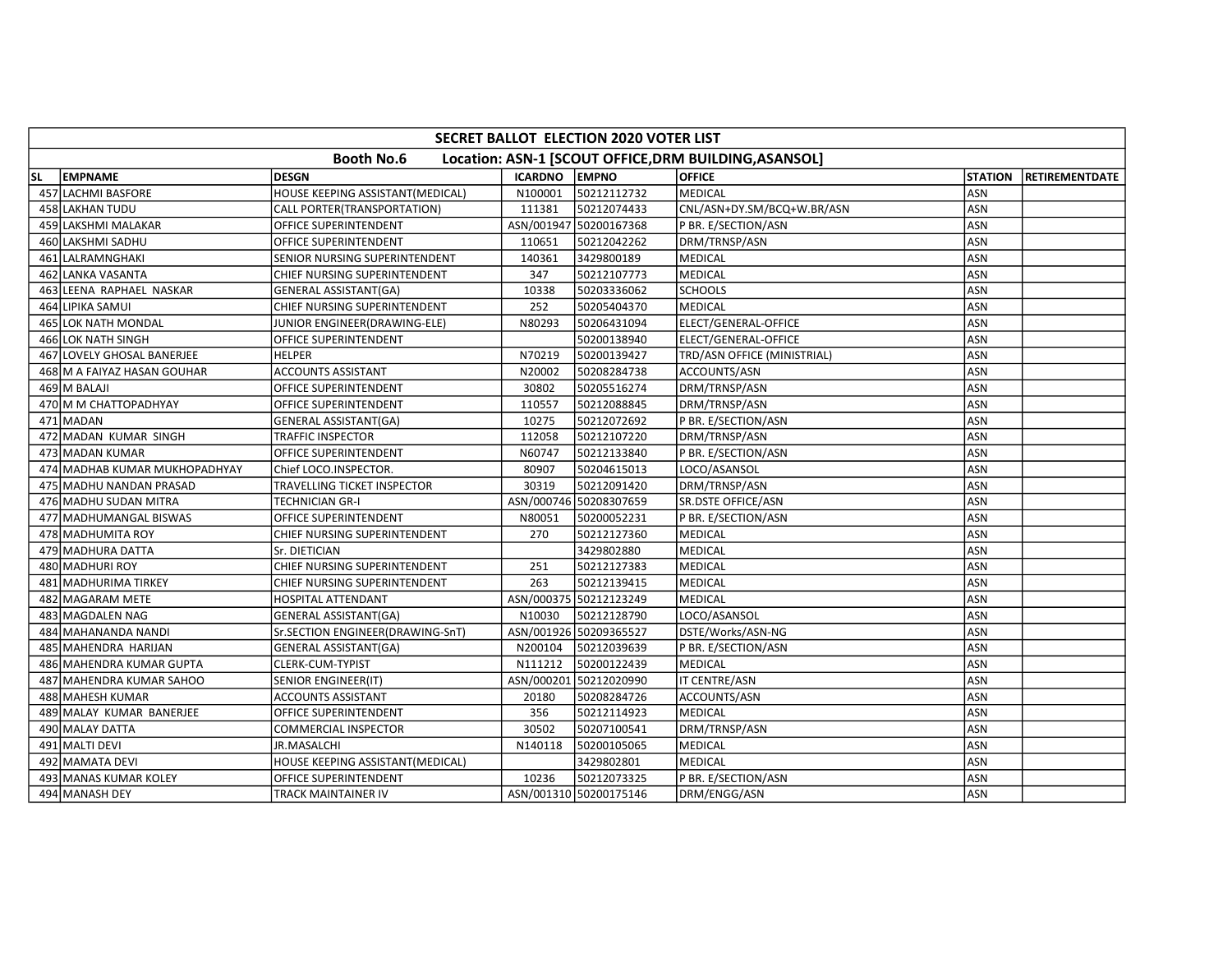|    | <b>SECRET BALLOT ELECTION 2020 VOTER LIST</b>                              |                                   |                      |                        |                                       |                |                        |  |  |  |  |  |
|----|----------------------------------------------------------------------------|-----------------------------------|----------------------|------------------------|---------------------------------------|----------------|------------------------|--|--|--|--|--|
|    | <b>Booth No.6</b><br>Location: ASN-1 [SCOUT OFFICE, DRM BUILDING, ASANSOL] |                                   |                      |                        |                                       |                |                        |  |  |  |  |  |
| SL | <b>EMPNAME</b>                                                             | <b>DESGN</b>                      | <b>ICARDNO EMPNO</b> |                        | <b>OFFICE</b>                         | <b>STATION</b> | <b>IRETIREMENTDATE</b> |  |  |  |  |  |
|    | 495 MANASHI MUKHERJEE                                                      | OFFICE SUPERINTENDENT             | 10148                | 50212088754            | P BR. E/SECTION/ASN                   | ASN            |                        |  |  |  |  |  |
|    | 496 MANBASIA                                                               | HOUSE KEEPING ASSISTANT(MEDICAL)  | 100298               | 50212072862            | <b>MEDICAL</b>                        | ASN            |                        |  |  |  |  |  |
|    | 497 MANGLESHWAR ORAON                                                      | OFFICE SUPERINTENDENT             | N40157               | 50212080822            | Dy CE/Con-I/ASN-NG                    | ASN            |                        |  |  |  |  |  |
|    | 498 MANI BHUSHAN SINHA                                                     | STENOGRAPHER GRADE I              | 10182                | 50212136347            | P BR. E/SECTION/ASN                   | ASN            |                        |  |  |  |  |  |
|    | 499 MANI KANT JHA                                                          | Sr. CLERK                         |                      | ASN/001955 3429801771  | P BR. E/SECTION/ASN                   | <b>ASN</b>     |                        |  |  |  |  |  |
|    | 500 MANIK CHANDRA PAIN                                                     | CHIEF CONTROLLER (TRAIN)          | N201784              | 50212108200            | CNL/ASN+DY.SM/BCQ+W.BR/ASN            | ASN            |                        |  |  |  |  |  |
|    | 501 MANIK MAJI                                                             | <b>CHIEF TRAINS CLERK</b>         |                      | ASN/002086 502A2088158 | CNL/ASN+DY.SM/BCQ+W.BR/ASN            | ASN            |                        |  |  |  |  |  |
|    | 502 MANISH KUMAR                                                           | TECH.(AC.MECHANIC.)-II            | N80073               | 50200004388            | AC/ASN & TLI/ASN, UDL, DGR, MDP & UDL | ASN            |                        |  |  |  |  |  |
|    | 503 MANISH KUMAR                                                           | ACCOUNTS ASSISTANT                | 20213                | 27315404675            | ACCOUNTS/ASN                          | ASN            |                        |  |  |  |  |  |
|    | 504 MANISH RAJAK                                                           | CH. STAFF WELFARE INSPECTOR       | N140160              | 50212141860            | <b>WELFARE INSP</b>                   | ASN            |                        |  |  |  |  |  |
|    | 505 MANISHA BANERJEE                                                       | OFFICE SUPERINTENDENT             | 70611                | 50212056110            | DRM/ENGG/ASN                          | ASN            |                        |  |  |  |  |  |
|    | 506 MANJU BOURI                                                            | <b>GENERAL ASSISTANT(OPT)</b>     | 113571               | 50212018417            | DRM/TRNSP/ASN                         | ASN            |                        |  |  |  |  |  |
|    | 507 MANJU DEBI SRIVASTAVA                                                  | GENERAL ASSISTANT(GA)             | 10188                | 50212120558            | P BR. E/SECTION/ASN                   | ASN            |                        |  |  |  |  |  |
|    | 508 MANKI SHAW                                                             | TRACK MAINTAINER II               | 41699                | 50200080860            | DSK/Con/ASN-NG                        | ASN            |                        |  |  |  |  |  |
|    | 509 MANOJ KUMAR CHAURASIA                                                  | CHIEF CONTROLLER (TRAIN)          | N201109              | 50225082991            | CNL/ASN+DY.SM/BCQ+W.BR/ASN            | <b>ASN</b>     |                        |  |  |  |  |  |
|    | 510 MANOJ KUMAR DAS                                                        | OFFICE SUPERINTENDENT             | 50209                | 50212104668            | TRD/ASN OFFICE (MINISTRIAL)           | ASN            |                        |  |  |  |  |  |
|    | 511 MANOJ KUMAR LAL DAS                                                    | STATION MANAGER-NG                | N201306              | 50212121150            | CNL/ASN+DY.SM/BCQ+W.BR/ASN            | ASN            |                        |  |  |  |  |  |
|    | 512 MANOJ KUMAR MONDAL                                                     | TRACK MAINTAINER IV               |                      | 50200136694            | DRM/ENGG/ASN                          | ASN            |                        |  |  |  |  |  |
|    | 513 MANOJ MAHATO                                                           | CHOWKIDAR                         | N201092              | 50200107670            | DRM/TRNSP/ASN                         | ASN            |                        |  |  |  |  |  |
|    | 514 MANOJ PRASAD SINGH                                                     | HOSPITAL ATTENDANT                | 200374               | 50200149342            | <b>MEDICAL</b>                        | ASN            |                        |  |  |  |  |  |
|    | 515 MANOJIT PAL                                                            | <b>TADK</b>                       |                      | 3429802985             | <b>CONTRACT BUNGLOW PEON</b>          | ASN            |                        |  |  |  |  |  |
|    | 516 MANORAMA DEVI                                                          | <b>AYAH</b>                       | N100004              | 50200032773            | <b>MEDICAL</b>                        | ASN            |                        |  |  |  |  |  |
|    | 517 MANORANJAN KUMAR                                                       | OFFICE SUPERINTENDENT             | 12040775             | 50212123810            | LOCO/ASANSOL                          | ASN            |                        |  |  |  |  |  |
|    | 518 MANTU KUMAR                                                            | <b>GENERAL ASSISTANT(OPT)</b>     |                      | 3429802097             | DRM/TRNSP/ASN                         | <b>ASN</b>     |                        |  |  |  |  |  |
|    | 519 MAQSOOD ALAM                                                           | TECH-I(ELECT)                     | N80498               | 50212120819            | AC/ASN & TLI/ASN, UDL, DGR, MDP & UDL | ASN            |                        |  |  |  |  |  |
|    | 520 MAYA DHAR                                                              | Ch. OFFICE SUPERINTENDENT         | 70567                | 50212040782            | DRM/ENGG/ASN                          | ASN            |                        |  |  |  |  |  |
|    | 521 MAYA HELA                                                              | HOUSE KEEPING ASSISTANT           |                      | 502NPS08644            | <b>MEDICAL</b>                        | ASN            |                        |  |  |  |  |  |
|    | 522 MD ALTAF                                                               | <b>COOK</b>                       | N30718               | 502NPS00555            | CATERING/ASN                          | ASN            |                        |  |  |  |  |  |
|    | 523 MD AHMED                                                               | TECH.(MOTOR VEHICLE DRIVER)-I     | N140064              | 50212144046            | <b>STAFF CAR DRVR</b>                 | <b>ASN</b>     |                        |  |  |  |  |  |
|    | 524 MD ANSAR KHAN                                                          | TECH.(AC.MECHANIC)-I              | 60296                | 50212084451            | AC/ASN & TLI/ASN, UDL, DGR, MDP & UDL | ASN            |                        |  |  |  |  |  |
|    | 525 MD ARIF HUSSAIN                                                        | OFFICE SUPERINTENDENT             | 10150                | 50208275440            | P BR. E/SECTION/ASN                   | ASN            |                        |  |  |  |  |  |
|    | 526 MD ARSHAD IMAM                                                         | CHIEF.TRAVELLING TICKET INSPECTOR | 30247                | 50212055827            | DRM/TRNSP/ASN                         | <b>ASN</b>     |                        |  |  |  |  |  |
|    | 527 MD ASLAM PARWEZ                                                        | Sr. SECTION OFFICER ACCTS         | N20125               | 50208266013            | Sr AFA/Con/ASN-NG                     | ASN            |                        |  |  |  |  |  |
|    | 528 MD AZHARUDDIN                                                          | TRACK MAINTAINER II               | N111294              | 50200120947            | DRM/ENGG/ASN                          | ASN            |                        |  |  |  |  |  |
|    | 529 MD AZIMULLAH                                                           | OFFICE SUPERINTENDENT             | N140118              | 50200097810            | P BR. E/SECTION/ASN                   | ASN            |                        |  |  |  |  |  |
|    | 530 MD CHAND MOLLAH                                                        | TECH.(MOTOR VEHICLE DRIVER)-I     | 120816               | 50212115897            | <b>SR.DSTE OFFICE/ASN</b>             | ASN            |                        |  |  |  |  |  |
|    | 531 MD EJAZ ANSARI                                                         | TRACK MAINTAINER IV               |                      | 3429802207             | AEN(HQ)/ASN                           | <b>ASN</b>     |                        |  |  |  |  |  |
|    | 532 MD FIROZ                                                               | HOUSE KEEPING ASSISTANT(MEDICAL)  |                      | 502NPS06107            | <b>MEDICAL</b>                        | ASN            |                        |  |  |  |  |  |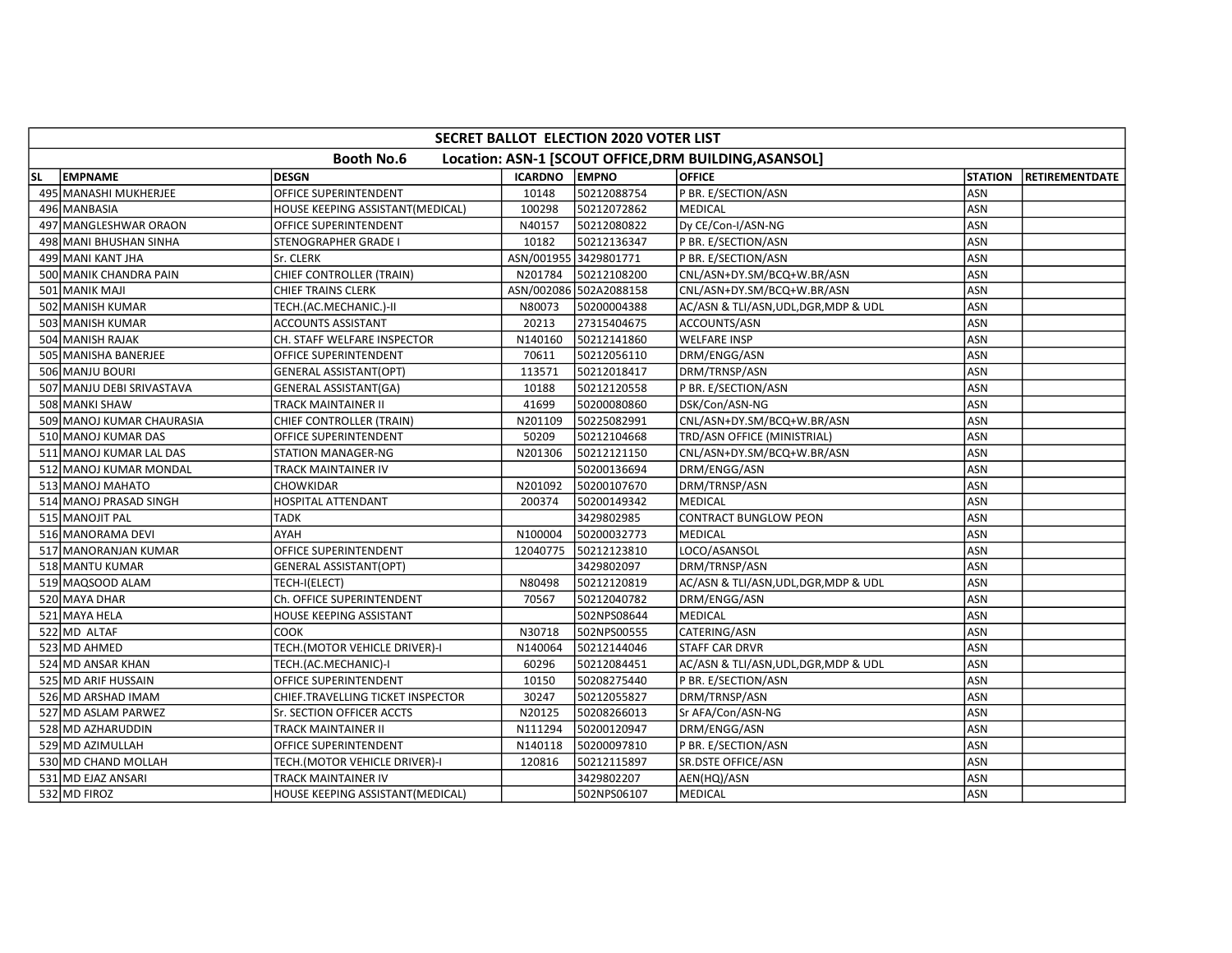|    | SECRET BALLOT ELECTION 2020 VOTER LIST |                                    |                |                       |                                                       |                |                       |  |  |  |  |  |
|----|----------------------------------------|------------------------------------|----------------|-----------------------|-------------------------------------------------------|----------------|-----------------------|--|--|--|--|--|
|    |                                        | <b>Booth No.6</b>                  |                |                       | Location: ASN-1 [SCOUT OFFICE, DRM BUILDING, ASANSOL] |                |                       |  |  |  |  |  |
| SL | <b>EMPNAME</b>                         | <b>DESGN</b>                       | <b>ICARDNO</b> | <b>EMPNO</b>          | <b>OFFICE</b>                                         | <b>STATION</b> | <b>RETIREMENTDATE</b> |  |  |  |  |  |
|    | 533 MD GOLAM HOSSAIN                   | Sr.COMMERCIAL CLERK(GOODS)         | 30064          | 50212102829           | DRM/TRNSP/ASN                                         | ASN            |                       |  |  |  |  |  |
|    | 534 MD IBRAHIM MOLLAH                  | Sr. SECTION ENGINEER(TRD-ELEC)     | N70239         | 50290027243           | DEE/TRD/ASN                                           | ASN            |                       |  |  |  |  |  |
|    | 535 MD IBRAR ALAM                      | SENIOR SECTION ENGINEER(P.WAY)     | 75879          | 50212090670           | AEN(HQ)/ASN                                           | ASN            |                       |  |  |  |  |  |
|    | 536 MD INUL                            | OFFICE ASSISTANT(ACS)              | 20064          | 50208333233           | ACCOUNTS/ASN                                          | <b>ASN</b>     |                       |  |  |  |  |  |
|    | 537 MD IRSAD ALAM                      | Sr. SECTION OFFICER ACCTS          | N20033         | 502ZA070034           | ACCOUNTS/ASN                                          | <b>ASN</b>     |                       |  |  |  |  |  |
|    | 538 MD JAWED KHAN                      | <b>PEON</b>                        | N500386        | 50200095655           | ROLLING STOCK/ASN                                     | ASN            |                       |  |  |  |  |  |
|    | 539 MD KALIM                           | HOSPITAL ATTENDANT                 | 100460         | 50212085390           | <b>MEDICAL</b>                                        | ASN            |                       |  |  |  |  |  |
|    | 540 MD QAISAR ALI                      | <b>ACCOUNTS ASSISTANT</b>          | 20127          | 50208210068           | ACCOUNTS/ASN                                          | ASN            |                       |  |  |  |  |  |
|    | 541 MD QUAISAR ANJUM                   | JUNIOR ENGINEER(DRAWING-SnT)       | 359/NG/13      | 50205511082           | Dy CE/Con-II/ASN-NG                                   | ASN            |                       |  |  |  |  |  |
|    | 542 MD RAMJAN SEIKH                    | TECH.(MOTOR VEHICLE DRIVER)-I      | 100243         | 50212109630           | <b>STAFF CAR DRVR</b>                                 | ASN            |                       |  |  |  |  |  |
|    | 543 MD RASID ANSARI                    | <b>RECORD SORTER</b>               | 112874         | 50209370936           | DRM/ENGG(4)                                           | ASN            |                       |  |  |  |  |  |
|    | 544 MD SABIR ANSARI                    | TRACK MAINTAINER IV                |                | ASN/001296 3429800381 | DRM/ENGG/ASN                                          | <b>ASN</b>     |                       |  |  |  |  |  |
|    | 545 MD SAFDAR KHAN                     | HOSPITAL ATTENDANT                 | 100220         | 50212120960           | MEDICAL                                               | ASN            |                       |  |  |  |  |  |
|    | 546 MD SAHABUDDIN                      | CHIEF TRAINS CLERK                 | 111357         | 50212111569           | CNL/ASN+DY.SM/BCQ+W.BR/ASN                            | <b>ASN</b>     |                       |  |  |  |  |  |
|    | 547 MD SELIM SK                        | Ch. OFFICE SUPERINTENDENT          | 50207          | 50212091959           | TRD/ASN OFFICE (MINISTRIAL)                           | ASN            |                       |  |  |  |  |  |
|    | 548 MD SHAHID RAZA                     | Sr.SECTION ENGINEER(DRAWING-CIVIL) | 70624          | 50212098760           | DRM/ENGG/ASN                                          | ASN            |                       |  |  |  |  |  |
|    | 549 MD SHAMIM                          | COOK                               | N30590         | 50208341035           | CATERING/ASN                                          | ASN            |                       |  |  |  |  |  |
|    | 550 MD SHAMIM AHMED                    | Ch. OFFICE SUPERINTENDENT          | 82462          | 50212032530           | LOCO/ASANSOL                                          | ASN            |                       |  |  |  |  |  |
|    | 551 MD SHAUKAT ALI                     | <b>HOSPITAL ATTENDANT</b>          | 100199         | 50212066874           | <b>MEDICAL</b>                                        | <b>ASN</b>     |                       |  |  |  |  |  |
|    | 552 MD TAIYAB AKHTAR                   | Ch. OFFICE SUPERINTENDENT          | N30609         | 50208268022           | CATERING/ASN                                          | ASN            |                       |  |  |  |  |  |
|    | 553 MD TAUKIR ANSARI                   | <b>CATERING INSPECTOR</b>          | N30587         | 50212115733           | CATERING/ASN                                          | <b>ASN</b>     |                       |  |  |  |  |  |
|    | 554 MD UMMED ALI                       | OFFICE SUPERINTENDENT              | 82454          | 50212114960           | ROLLING STOCK/ASN                                     | <b>ASN</b>     |                       |  |  |  |  |  |
|    | 555 MD ZAHID AKHTER                    | CHIEF.TRAVELLING TICKET INSPECTOR  | N30500         | 50212082910           | DRM/TRNSP/ASN                                         | ASN            |                       |  |  |  |  |  |
|    | 556 MD ZAINUL ABEDIN                   | Dy.Ch.CONTROLLER(TRAIN)            | N201321        | 50212109897           | CNL/ASN+DY.SM/BCQ+W.BR/ASN                            | <b>ASN</b>     |                       |  |  |  |  |  |
|    | 557 MD. ARSHAD ALI                     | OFFICE SUPERINTENDENT              |                | 50212086526           | DRM/ENGG/ASN                                          | ASN            |                       |  |  |  |  |  |
|    | 558 MD. SERAJUDDIN                     | HOSTEL ATTENDANT                   | N140115        | 50200095795           | <b>MEDICAL</b>                                        | ASN            |                       |  |  |  |  |  |
|    | 559 MD. SHAMSHAD ALI                   | Sr.SECTION ENGINEER(CnW)           | N111455        | 50203137582           | C&W INSP./ASN                                         | ASN            |                       |  |  |  |  |  |
|    | 560 MEENA LAKRA                        | CHIEF NURSING SUPERINTENDENT       | 272            | 50211126735           | MEDICAL                                               | ASN            |                       |  |  |  |  |  |
|    | 561 MIHIR KUMAR BEHERA                 | CHIEF CONTROLLER (TRAIN)           | N201093        | 50212093464           | CNL/ASN+DY.SM/BCQ+W.BR/ASN                            | ASN            |                       |  |  |  |  |  |
|    | 562 MIHIR RANJAN PATTANAIK             | <b>TECHNICIAN GR-I</b>             | 120096         | 50208299328           | <b>SR.DSTE OFFICE/ASN</b>                             | ASN            |                       |  |  |  |  |  |
|    | 563 MILAN PRASAD RAJAK                 | <b>GENERAL ASSISTANT(COM)</b>      | N200925        | 50200060116           | DRM/TRNSP/ASN                                         | ASN            |                       |  |  |  |  |  |
|    | 564 MILI MAJUMDAR                      | Sr.SECTION ENGINEER(DRAWING-CIVIL) | N40466         | 50290418116           | DRM/ENGG/ASN                                          | <b>ASN</b>     |                       |  |  |  |  |  |
|    | 565 MIMI BANERJEE                      | CHIEF COMMERCIAL CLERK             | 31168          | 50212139350           | DRM/TRNSP/ASN                                         | ASN            |                       |  |  |  |  |  |
|    | 566 MIRA PAL                           | OFFICE SUPERINTENDENT              | 353            | 50212086540           | <b>MEDICAL</b>                                        | <b>ASN</b>     |                       |  |  |  |  |  |
|    | 567 MITA DASGUPTA                      | OFFICE SUPERINTENDENT              | 10110          | 50212091844           | P BR. E/SECTION/ASN                                   | ASN            |                       |  |  |  |  |  |
|    | 568 MITA MUKHERJEE                     | OFFICE SUPERINTENDENT              | 200632         | 50212085352           | DRM/TRNSP/ASN                                         | ASN            |                       |  |  |  |  |  |
|    | 569 MITHILESH KUMAR                    | Sr. SECTION OFFICER ACCTS          | N20037         | 50209844806           | ACCOUNTS/ASN                                          | <b>ASN</b>     |                       |  |  |  |  |  |
|    | 570 MITHILESH KUMAR                    | <b>ACCOUNTS ASSISTANT</b>          | N20116         | 50213483857           | ACCOUNTS/ASN                                          | ASN            |                       |  |  |  |  |  |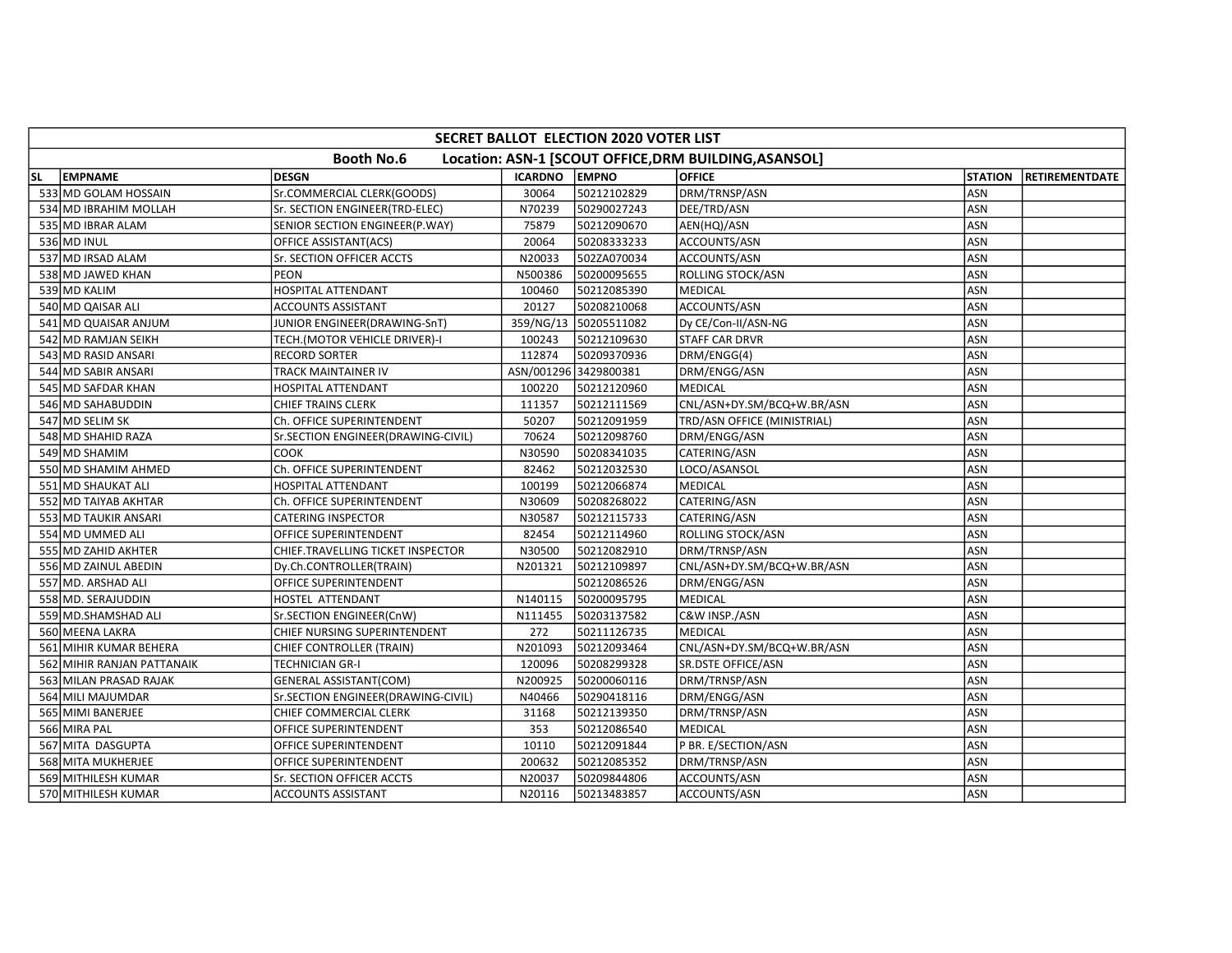|           | <b>SECRET BALLOT ELECTION 2020 VOTER LIST</b>                              |                                |                      |                        |                                       |                |                |  |  |  |  |  |
|-----------|----------------------------------------------------------------------------|--------------------------------|----------------------|------------------------|---------------------------------------|----------------|----------------|--|--|--|--|--|
|           | <b>Booth No.6</b><br>Location: ASN-1 [SCOUT OFFICE, DRM BUILDING, ASANSOL] |                                |                      |                        |                                       |                |                |  |  |  |  |  |
| <b>SL</b> | EMPNAME                                                                    | <b>DESGN</b>                   | <b>ICARDNO EMPNO</b> |                        | <b>OFFICE</b>                         | <b>STATION</b> | RETIREMENTDATE |  |  |  |  |  |
|           | 571 MITHU SOM                                                              | GENERAL ASSISTANT(GA)          |                      | 500130894 50200042857  | DRM/ENGG(4)                           | ASN            |                |  |  |  |  |  |
|           | 572 MITHUN KUMAR                                                           | HOSPITAL ATTENDANT             |                      | ASN/000363 50200147310 | <b>MEDICAL</b>                        | <b>ASN</b>     |                |  |  |  |  |  |
|           | 573 MOHAN KUMAR                                                            | ASSISTANT(S/T)                 |                      | 504NPS05401            | DSTE/Con/ASN-NG                       | <b>ASN</b>     |                |  |  |  |  |  |
|           | 574 MOHAN LAL JAISWAL                                                      | OFFICE SUPERINTENDENT          | N201585              | 50212034265            | DRM/TRNSP/ASN                         | ASN            |                |  |  |  |  |  |
|           | 575 MOHD KAMIL                                                             | PHYSIOTHERAPIST                |                      | 3429802910             | <b>MEDICAL</b>                        | <b>ASN</b>     |                |  |  |  |  |  |
|           | 576 MONIKA GOND                                                            | <b>GENERAL ASSISTANT(GA)</b>   | N140227              | 50200082351            | DRM/ENGG(4)                           | ASN            |                |  |  |  |  |  |
|           | 577 MONOHAR SOW MONDAL                                                     | Ch. OFFICE SUPERINTENDENT      | 10283                | 50208285550            | P BR. E/SECTION/ASN                   | ASN            |                |  |  |  |  |  |
|           | 578 MONOJ KAR                                                              | <b>CHIEF TRAINS CLERK</b>      | N200067              | 50212080299            | CNL/ASN+DY.SM/BCQ+W.BR/ASN            | <b>ASN</b>     |                |  |  |  |  |  |
|           | 579 MONOJ KUMAR MONDAL                                                     | Ch. OFFICE SUPERINTENDENT      | N201592              | 50212084530            | DRM/TRNSP/ASN                         | ASN            |                |  |  |  |  |  |
|           | 580 MONOJIT CHAKRABORTY                                                    | KHALASI(MULTI PURPOSE)         | 42430                | 50208111164            | Dy CE/Con-I/ASN-NG-D                  | <b>ASN</b>     |                |  |  |  |  |  |
|           | 581 MONOTOSH KUMAR                                                         | <b>GENERAL ASSISTANT(GA)</b>   | N140042              | 50212144733            | <b>SCHOOLS</b>                        | ASN            |                |  |  |  |  |  |
|           | 582 MOU SAHA                                                               | OFFICE ASSISTANT(ACS)          |                      | 50200137546            | ACCOUNTS/ASN                          | ASN            |                |  |  |  |  |  |
|           | 583 MOUSUMI MUKHOPADHYAY (RAY)                                             | CHIEF NURSING SUPERINTENDENT   | 266                  | 50212127395            | MEDICAL                               | <b>ASN</b>     |                |  |  |  |  |  |
|           | 584 MOUSUMI MURMU HANSDA                                                   | <b>HOSPITAL ATTENDANT</b>      |                      | ASN/000334 502NPS07818 | <b>MEDICAL</b>                        | <b>ASN</b>     |                |  |  |  |  |  |
|           | 585 MOUSUMI SAHA                                                           | Ch. OFFICE SUPERINTENDENT      | 10115                | 50212052024            | P BR. E/SECTION/ASN                   | <b>ASN</b>     |                |  |  |  |  |  |
|           | 586 MRIDULA PAL                                                            | OFFICE ASSISTANT(ACS)          | 20184                | 50200168683            | ACCOUNTS/ASN                          | <b>ASN</b>     |                |  |  |  |  |  |
|           | 587 MRIGANKA DATTA                                                         | Sr.COMMERCIAL CLERK            |                      | 50200115540            | DRM/TRNSP/ASN                         | ASN            |                |  |  |  |  |  |
|           | 588 MRINAL KUMAR                                                           | Sr. CLERK                      |                      | ASN/000960 50714700059 | P BR. E/SECTION/ASN                   | ASN            |                |  |  |  |  |  |
|           | 589 MRITYUNJOY DARIPA                                                      | RADIOGRAPHER                   | 100126               | 50200098917            | <b>MEDICAL</b>                        | <b>ASN</b>     |                |  |  |  |  |  |
|           | 590 MUKESH KUMAR                                                           | TRACK MAINTAINER IV            | N500963              | 50200126652            | Dy CE/Con-I/ASN-NG-D                  | <b>ASN</b>     |                |  |  |  |  |  |
|           | 591 MUKESH KUMAR                                                           | Jr. ACCOUNTS ASSISTANT         | 20204                | 502NPS07467            | ACCOUNTS/ASN                          | ASN            |                |  |  |  |  |  |
|           | 592 MUKESH KUMAR                                                           | <b>SAFAIWALA</b>               |                      | 3429802096             | DRM/TRNSP/ASN                         | ASN            |                |  |  |  |  |  |
|           | 593 MUKESH KUMAR TIWARY                                                    | <b>BUNGLOW PEON</b>            |                      | 502NPS05574            | Dy CE/Con-I/ASN-NG-D                  | <b>ASN</b>     |                |  |  |  |  |  |
|           | 594 MUKESH MONDAL                                                          | TRACK MAINTAINER III           | E00376               | 50229800579            | AEN(HQ)/ASN                           | ASN            |                |  |  |  |  |  |
|           | 595 MUKHDEO RAM                                                            | HOSPITAL ATTENDANT             | 100096               | 50212010972            | <b>MEDICAL</b>                        | ASN            |                |  |  |  |  |  |
|           | 596 MUKTA DAS                                                              | AYAH                           | N100040              | 50200036158            | <b>MEDICAL</b>                        | ASN            |                |  |  |  |  |  |
|           | 597 MUKTA SINHA                                                            | JUNIOR ENGINEER(P.WAY)         | 130603               | 502D1380012            | DRM/ENGG/ASN                          | <b>ASN</b>     |                |  |  |  |  |  |
|           | 598 MUKTI PADA RUIDAS                                                      | Sr. CLERK                      | N500654              | 50200120054            | SR.DSTE OFFICE/ASN                    | ASN            |                |  |  |  |  |  |
|           | 599 MUKTIPADA MONDAL                                                       | <b>CHOWKIDAR</b>               | N170380              | 50200101618            | DSTE/Con/ASN-NG                       | <b>ASN</b>     |                |  |  |  |  |  |
|           | 600 MUNMUN BAURI                                                           | <b>CHIEF TRAINS CLERK</b>      | ASN002167            | 50200157223            | CNL/ASN+DY.SM/BCQ+W.BR/ASN            | ASN            |                |  |  |  |  |  |
|           | 601 MUNNA KUMAR                                                            | <b>ACCOUNTS ASSISTANT</b>      |                      | 50215210686            | ACCOUNTS/ASN                          | <b>ASN</b>     |                |  |  |  |  |  |
|           | 602 MUNNA LAL                                                              | JUNIOR ENGINEER(DRAWING-CIVIL) | E00046               | 50200127401            | DRM/ENGG/ASN                          | <b>ASN</b>     |                |  |  |  |  |  |
|           | 603 MUNNI KUMARI                                                           | <b>HELPER</b>                  | N80148               | 50200092599            | AC/ASN & TLI/ASN, UDL, DGR, MDP & UDL | ASN            |                |  |  |  |  |  |
|           | 604 MUNNI KUMARI                                                           | <b>PEON</b>                    | N130034              | 50200126457            | SO/RPF/ASN                            | ASN            |                |  |  |  |  |  |
|           | 605 MURARI MOHAN ROY                                                       | <b>CAMPUS SUPDT</b>            | N12040612            | 50212078748            | LOCO/ASANSOL                          | ASN            |                |  |  |  |  |  |
|           | 606 NABIN BISWAS                                                           | JUNIOR ENGINEER(DRAWING-ELE)   | 70271                | 50229800097            | DEE/TRD/ASN                           | ASN            |                |  |  |  |  |  |
|           | 607 NABIN KUMAR SRIVASTAVA                                                 | OFFICE SUPERINTENDENT          | 70662                | 50212095692            | AEN(HQ)/ASN                           | <b>ASN</b>     |                |  |  |  |  |  |
|           | 608 NAGENDRA DAS                                                           | OFFICE SUPERINTENDENT          |                      | ASN/001141 50209575870 | P BR. E/SECTION/ASN                   | ASN            |                |  |  |  |  |  |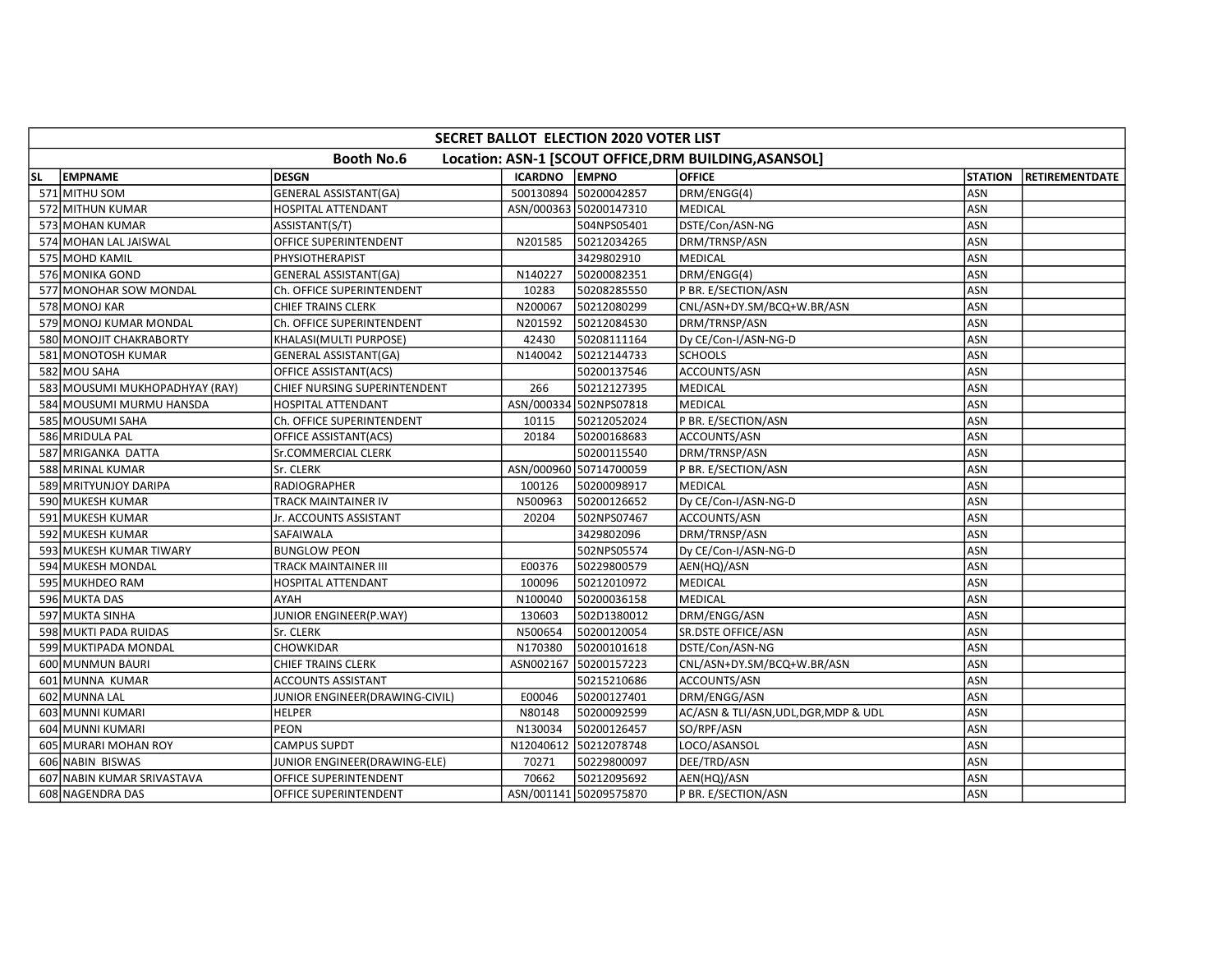|    | <b>SECRET BALLOT ELECTION 2020 VOTER LIST</b> |                                |                      |                        |                                                       |                |                        |  |  |  |  |  |
|----|-----------------------------------------------|--------------------------------|----------------------|------------------------|-------------------------------------------------------|----------------|------------------------|--|--|--|--|--|
|    |                                               | <b>Booth No.6</b>              |                      |                        | Location: ASN-1 [SCOUT OFFICE, DRM BUILDING, ASANSOL] |                |                        |  |  |  |  |  |
| SL | <b>EMPNAME</b>                                | <b>DESGN</b>                   | <b>ICARDNO EMPNO</b> |                        | <b>OFFICE</b>                                         | <b>STATION</b> | <b>IRETIREMENTDATE</b> |  |  |  |  |  |
|    | 609 NAILA RAHMAN                              | <b>HOSPITAL ATTENDANT</b>      |                      | ASN/000335 3429800091  | <b>MEDICAL</b>                                        | ASN            |                        |  |  |  |  |  |
|    | 610 NAKUL KUMAR                               | ASSISTANT(S/T)                 |                      | ASN/000748 50208814430 | SR.DSTE OFFICE/ASN                                    | ASN            |                        |  |  |  |  |  |
|    | 611 NAKUL KUMAR                               | OFFICE SUPERINTENDENT          |                      | ASN/002210 50213819902 | P BR. E/SECTION/ASN                                   | ASN            |                        |  |  |  |  |  |
|    | 612 NAMMU PRASAD GAUR                         | <b>GATEKEEPER (TRANSPORT)</b>  | 110947               | 50200405219            | CNL/ASN+DY.SM/BCQ+W.BR/ASN                            | ASN            |                        |  |  |  |  |  |
|    | 613 NAND KISHOR KUMAR                         | OFFICE SUPERINTENDENT          | C00074               | 50200022962            | DRM/TRNSP/ASN                                         | ASN            |                        |  |  |  |  |  |
|    | 614 NAND KUMAR BHAGAT                         | CHIEF CONTROLLER (TRAIN)       | N201110              | 50225087253            | CNL/ASN+DY.SM/BCQ+W.BR/ASN                            | <b>ASN</b>     |                        |  |  |  |  |  |
|    | 615 NANDITA GHOSH                             | CHIEF NURSING SUPERINTENDENT   | 100800               | 50212139427            | <b>MEDICAL</b>                                        | ASN            |                        |  |  |  |  |  |
|    | 616 NANDJEE MAHATO                            | HELPER                         | N20202               | 50200124837            | ELECT/GENERAL-OFFICE                                  | ASN            |                        |  |  |  |  |  |
|    | 617 NANI GOPAL SINGHA                         | HOSPITAL ATTENDANT             |                      | 50200177015            | <b>MEDICAL</b>                                        | ASN            |                        |  |  |  |  |  |
|    | 618 NARAYAN CHANDRA DAS                       | <b>PEON</b>                    | 43466                | 50212109629            | Dy CE/Con-I/ASN-NG-D                                  | ASN            |                        |  |  |  |  |  |
|    | 619 NARAYAN CHANDRA DAS                       | <b>SR SECTION ENGINEER</b>     | N70020               | 50209376641            | DEE/TRD/ASN                                           | ASN            |                        |  |  |  |  |  |
|    | 620 NARAYAN CHANDRA SAHA                      | Ch. OFFICE SUPERINTENDENT      | 10138                | 50212084335            | P BR. E/SECTION/ASN                                   | ASN            |                        |  |  |  |  |  |
|    | 621 NARAYAN PRASAD                            | Sr.TECH.(MOTOR VEHICLE DRIVER) | 120099               | 50212099594            | SR.DSTE OFFICE/ASN                                    | ASN            |                        |  |  |  |  |  |
|    | 622 NARAYAN RAJAK                             | <b>PEON</b>                    | N170085              | 50200061566            | DSTE/Con/ASN-NG                                       | ASN            |                        |  |  |  |  |  |
|    | 623 NARENDRA KUMAR KANDHWAY                   | CHIEF CONTROLLER (TRAIN)       |                      | ASN/001165 50236400121 | CNL/ASN+DY.SM/BCQ+W.BR/ASN                            | <b>ASN</b>     |                        |  |  |  |  |  |
|    | 624 NARENDRA NATH KARMAKAR                    | <b>STENOGRAPHER</b>            | N80149               | 50299216334            | ELECT/GENERAL-OFFICE                                  | ASN            |                        |  |  |  |  |  |
|    | 625 NARENDRA SINGH                            | SENIOR NURSING SUPERINTENDENT  |                      | 3429802975             | <b>MEDICAL</b>                                        | ASN            |                        |  |  |  |  |  |
|    | 626 NARENDRA SINGH                            | OFFICE SUPERINTENDENT          | 10143                | 50212091870            | P BR. E/SECTION/ASN                                   | ASN            |                        |  |  |  |  |  |
|    | 627 NARESH                                    | TECHNICIAN (CHAIN)             | 158/99               | 50212110632            | Dy CE/Con-I/ASN-NG-D                                  | ASN            |                        |  |  |  |  |  |
|    | 628 NATABAR KUNDU                             | ASSISTANT(S/T)                 | S00002               | 50212111442            | <b>SR.DSTE OFFICE/ASN</b>                             | ASN            |                        |  |  |  |  |  |
|    | 629 NAWAL KUMAR                               | OFFICE SUPERINTENDENT          |                      | ASN/001516 50714202942 | P BR. E/SECTION/ASN                                   | ASN            |                        |  |  |  |  |  |
|    | 630 NEMI CHAND                                | HOSPITAL ATTENDANT             | N100008              | 50212066850            | <b>MEDICAL</b>                                        | ASN            |                        |  |  |  |  |  |
|    | 631 NEWTON PAL                                | PEON                           | 631                  | 50229801192            | DRM/ENGG(4)                                           | ASN            |                        |  |  |  |  |  |
|    | 632 NIBEDITA BHATTACHARJEE                    | Sr. CLERK                      | 31167                | 50212143443            | DRM/ENGG/ASN                                          | ASN            |                        |  |  |  |  |  |
|    | 633 NIBEDITA BHATTACHARYA                     | SENIOR NURSING SUPERINTENDENT  |                      | 3429802983             | <b>MEDICAL</b>                                        | ASN            |                        |  |  |  |  |  |
|    | 634 NIHAR RANJAN HIRA                         | TECH.(MOTOR VEHICLE DRIVER)-I  | 10093                | 50200112124            | <b>STAFF CAR DRVR</b>                                 | ASN            |                        |  |  |  |  |  |
|    | 635 NIKHIL CHANDRA MONDAL                     | Ch. OFFICE SUPERINTENDENT      | 70595                | 50212085315            | AEN(HQ)/ASN                                           | <b>ASN</b>     |                        |  |  |  |  |  |
|    | 636 NILADRI CHATTERJEE                        | X-RAY ATTENDANT                | 140297               | 502NPS00158            | <b>MEDICAL</b>                                        | ASN            |                        |  |  |  |  |  |
|    | 637 NILIMA CHATTERJEE                         | OFFICE SUPERINTENDENT          |                      | ASN/001847 50206110502 | P BR. E/SECTION/ASN                                   | <b>ASN</b>     |                        |  |  |  |  |  |
|    | 638 NIMAI KUMAR SARKAR                        | Ch. OFFICE SUPERINTENDENT      | N110578              | 50212069930            | LOCO/ASANSOL                                          | ASN            |                        |  |  |  |  |  |
|    | 639 NIMAI CHANDRA MONDAL                      | OFFICE SUPERINTENDENT          | 10379                | 50211128860            | P BR. E/SECTION/ASN                                   | ASN            |                        |  |  |  |  |  |
|    | 640 NIMAY MAHATO                              | Jr. ACCOUNTS ASSISTANT         | 20201                | 502NPS07465            | ACCOUNTS/ASN                                          | <b>ASN</b>     |                        |  |  |  |  |  |
|    | 641 NINDERJIT KAUR                            | CHIEF NURSING SUPERINTENDENT   | 100147               | 50212109149            | <b>MEDICAL</b>                                        | ASN            |                        |  |  |  |  |  |
|    | 642 NIRAJ KUMAR OJHA                          | SECTION CONTROLLER(TRAIN)      | N201697              | 50200117420            | CNL/ASN+DY.SM/BCQ+W.BR/ASN                            | <b>ASN</b>     |                        |  |  |  |  |  |
|    | 643 NIRANJAN PATAR                            | <b>GENERAL ASSISTANT(ELEC)</b> | 50213                | 50212110826            | TRD/ASN OFFICE (MINISTRIAL)                           | ASN            |                        |  |  |  |  |  |
|    | 644 NIRVACHAN MARANDI                         | OFFICE ASSISTANT(ACS)          |                      | 3429802000             | ACCOUNTS/ASN                                          | ASN            |                        |  |  |  |  |  |
|    | 645 NISHA SHARMA                              | NURSING SUPERINTENDENT         | 271                  | 50714404258            | MEDICAL                                               | <b>ASN</b>     |                        |  |  |  |  |  |
|    | 646 NISHANT KUMAR                             | STAFF WELFARE INSPECTOR        | N170123              | 50200052360            | <b>WELFARE INSP</b>                                   | ASN            |                        |  |  |  |  |  |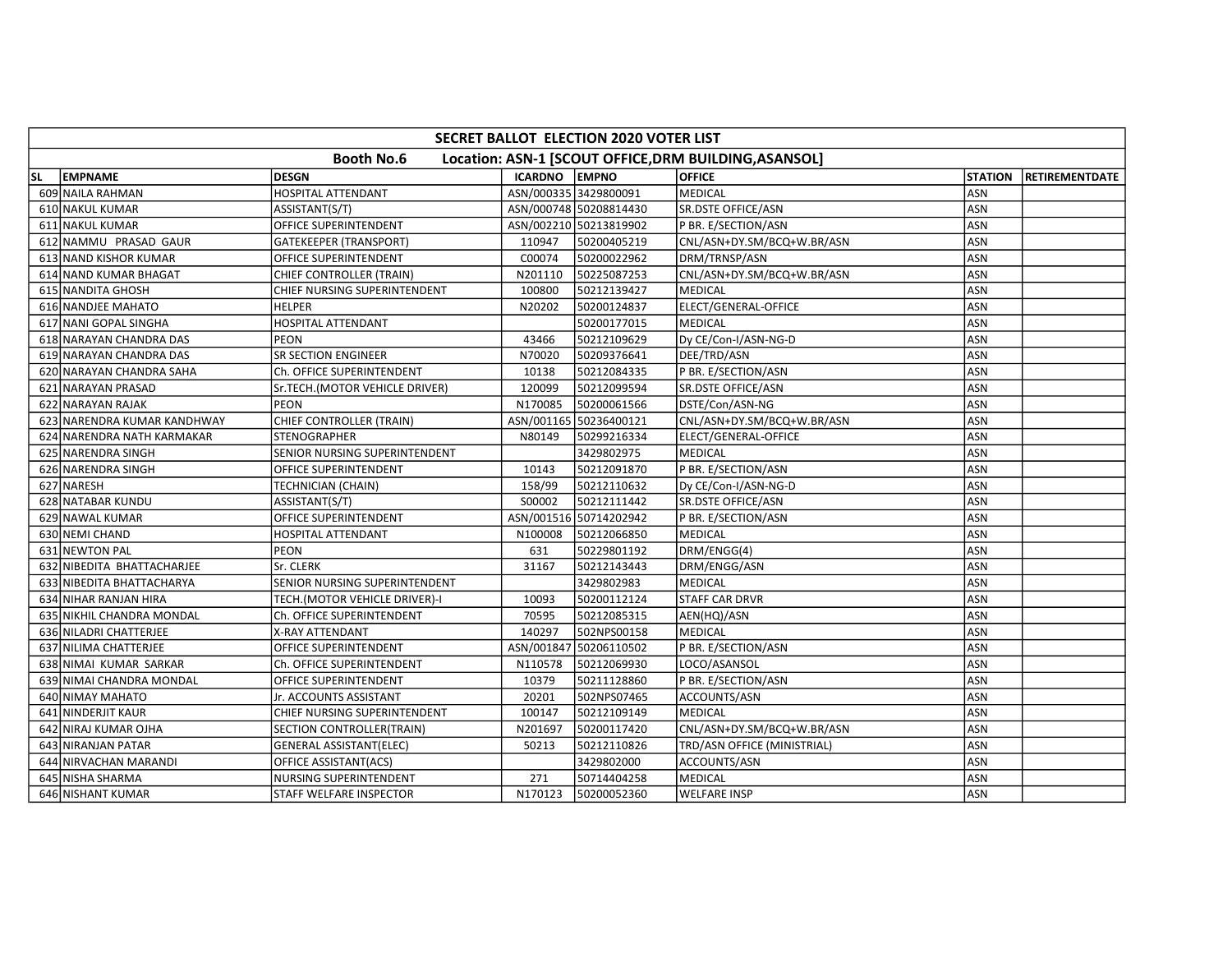|    | SECRET BALLOT ELECTION 2020 VOTER LIST |                                    |                |                        |                                                       |                |                       |  |  |  |  |
|----|----------------------------------------|------------------------------------|----------------|------------------------|-------------------------------------------------------|----------------|-----------------------|--|--|--|--|
|    |                                        | <b>Booth No.6</b>                  |                |                        | Location: ASN-1 [SCOUT OFFICE, DRM BUILDING, ASANSOL] |                |                       |  |  |  |  |
| SL | <b>EMPNAME</b>                         | <b>DESGN</b>                       | <b>ICARDNO</b> | <b>EMPNO</b>           | <b>OFFICE</b>                                         | <b>STATION</b> | <b>RETIREMENTDATE</b> |  |  |  |  |
|    | 647 NISHITH KUMAR SINHA                | <b>CHIEF TRAINS CLERK</b>          | 111316         | 50212091303            | CNL/ASN+DY.SM/BCQ+W.BR/ASN                            | <b>ASN</b>     |                       |  |  |  |  |
|    | 648 NITAI ORANG                        | <b>JR CLERK</b>                    | N130043        | 50212073532            | SO/RPF/ASN                                            | ASN            |                       |  |  |  |  |
|    | 649 NITYANANDA GHOSH                   | OFFICE SUPERINTENDENT              | 50499          | 50212081309            | DEE/TRD/ASN                                           | ASN            |                       |  |  |  |  |
|    | 650 NOMI HARI                          | AYAH                               | N100008        | 50200069644            | MEDICAL                                               | ASN            |                       |  |  |  |  |
|    | 651 NUNESHWAR MAHATO                   | <b>HELPER</b>                      |                | 50200115368            | AC/ASN & TLI/ASN, UDL, DGR, MDP & UDL                 | <b>ASN</b>     |                       |  |  |  |  |
|    | 652 NUNULAL RAWANI                     | TECH-I(ELECT)                      | 60312          | 50212127243            | AC/ASN & TLI/ASN, UDL, DGR, MDP & UDL                 | ASN            |                       |  |  |  |  |
|    | 653 PABITRA MANDAL                     | Chief LOCO.INSPECTOR.              | 80779          | 50204769053            | LOCO/ASANSOL                                          | <b>ASN</b>     |                       |  |  |  |  |
|    | 654 PABITRA MONDAL                     | CHIEF TRAINS CLERK                 | N200284        | 50200063083            | CNL/ASN+DY.SM/BCQ+W.BR/ASN                            | ASN            |                       |  |  |  |  |
|    | 655 PADDANA RAM MOHAN                  | OFFICE SUPERINTENDENT              | N170072        | 50200021428            | P BR. E/SECTION/ASN                                   | ASN            |                       |  |  |  |  |
|    | 656 PADMA LOCHAN MUDI                  | Ch. OFFICE SUPERINTENDENT          | 70581          | 50212040678            | DRM/ENGG/ASN                                          | ASN            |                       |  |  |  |  |
|    | 657 PALLAB BANERJEE                    | OFFICE SUPERINTENDENT              |                | ASN/001844 50212015568 | P BR. E/SECTION/ASN                                   | ASN            |                       |  |  |  |  |
|    | 658 PANCHU BOURI                       | <b>GESTENER OPERATOR</b>           | N140105        | 50212039469            | P BR. E/SECTION/ASN                                   | ASN            |                       |  |  |  |  |
|    | 659 PANCHU HANSDA                      | ASSISTANT(S/T)                     |                | ASN/000747 50206080120 | SR.DSTE OFFICE/ASN                                    | ASN            |                       |  |  |  |  |
|    | 660 PANI HEMBRAM                       | HOUSE KEEPING ASSISTANT(MEDICAL)   | N140119        | 50200110759            | <b>MEDICAL</b>                                        | ASN            |                       |  |  |  |  |
|    | 661 PANKAJ BAG                         | JUNIOR ENGINEER(DRAWING-SnT)       | 120129         | 50204770160            | DRM/ENGG/ASN                                          | ASN            |                       |  |  |  |  |
|    | 662 PANKAJ BEHARI SEN                  | Ch. OFFICE SUPERINTENDENT          | 110642         | 50212040745            | DRM/TRNSP/ASN                                         | ASN            |                       |  |  |  |  |
|    | 663 PANKAJ GORAI                       | Sr.PHARMACIST                      |                | ASN/000400 50211141177 | <b>MEDICAL</b>                                        | ASN            |                       |  |  |  |  |
|    | 664 PANKAJ KUMAR PRASAD                | OFFICE SUPERINTENDENT              | N140134        | 50200066588            | P BR. E/SECTION/ASN                                   | ASN            |                       |  |  |  |  |
|    | 665 PANKAJ KUMAR PRASAD                | TRAFFIC INSPECTOR                  | N30771         | 50200031215            | DRM/TRNSP/ASN                                         | <b>ASN</b>     |                       |  |  |  |  |
|    | 666 PANKAJ KUMAR SHAW                  | OFFICE SUPERINTENDENT              | N111540        | 50200042500            | P BR. E/SECTION/ASN                                   | ASN            |                       |  |  |  |  |
|    | 667 PAPPOO CHAUDHARI                   | JUNIOR ENGINEER(ELEC)              | N80151         | 50200091261            | DEE/Con/ASN-NG                                        | <b>ASN</b>     |                       |  |  |  |  |
|    | 668 PAPPU KUMAR KESHRI                 | <b>ACCOUNTS ASSISTANT</b>          | 20205          | 50211144956            | ACCOUNTS/ASN                                          | ASN            |                       |  |  |  |  |
|    | 669 PARAMESWAR MURMU                   | Ch. OFFICE SUPERINTENDENT          | 110631         | 50212084517            | DRM/TRNSP/ASN                                         | ASN            |                       |  |  |  |  |
|    | 670 PARESH DABNATH                     | <b>TROLLEY MAN</b>                 | 110568         | 50208363432            | <b>STAFF CAR DRVR</b>                                 | <b>ASN</b>     |                       |  |  |  |  |
|    | 671 PARIMAL DAS                        | <b>CHIEF TRAINS CLERK</b>          | N200877        | 50200031495            | CNL/ASN+DY.SM/BCQ+W.BR/ASN                            | ASN            |                       |  |  |  |  |
|    | 672 PARIMAL MONDAL                     | <b>ACCOUNTS ASSISTANT</b>          | 20150          | 50208292693            | ACCOUNTS/ASN                                          | ASN            |                       |  |  |  |  |
|    | 673 PARITOSH BISWAS                    | Sr. SECTION ENGINEER(TRD-ELEC)     | 50102          | 50212111867            | DEE/TRD/ASN                                           | ASN            |                       |  |  |  |  |
|    | 674 PARITOSH KUMAR                     | HOSPITAL ATTENDANT                 | H00036         | 50714506904            | MEDICAL                                               | ASN            |                       |  |  |  |  |
|    | 675 PARITOSH PAKHIRA                   | CH. STAFF WELFARE INSPECTOR        | 10213          | 50212056029            | <b>WELFARE INSP</b>                                   | ASN            |                       |  |  |  |  |
|    | 676 PARMET BASKY                       | <b>HOSPITAL ATTENDANT</b>          |                | ASN/000332 50200095187 | <b>MEDICAL</b>                                        | ASN            |                       |  |  |  |  |
|    | 677 PARSHURAM YADAV                    | TECHNICIAN GR-I                    | N121197        | 50208330141            | <b>SR.DSTE OFFICE/ASN</b>                             | ASN            |                       |  |  |  |  |
|    | 678 PARTHA CHATTOPADHYAY               | TRAFFIC INSPECTOR                  | 111977         | 50212106331            | DRM/TRNSP/ASN                                         | ASN            |                       |  |  |  |  |
|    | 679 PARTHA MAJUMDER                    | ACCOUNTS ASSISTANT                 | N20086         | 50201927528            | ACCOUNTS/ASN                                          | ASN            |                       |  |  |  |  |
|    | 680 PARTHA MITRA                       | SENIOR SECTION ENGINEER(P.WAY)     |                | 500112798 50212081218  | DRM/ENGG/ASN                                          | <b>ASN</b>     |                       |  |  |  |  |
|    | 681 PARTHA PRATIM PATRA                | Sr.SECTION ENGINEER(DRAWING-CIVIL) | N500382        | 50200019379            | DRM/ENGG/ASN                                          | ASN            |                       |  |  |  |  |
|    | 682 PARTHA ROTHI KONAR                 | OFFICE SUPERINTENDENT              | N140145        | 50212079870            | P BR. E/SECTION/ASN                                   | ASN            |                       |  |  |  |  |
|    | 683 PARTHA SARATHI KUNDU               | Sr. SECTION OFFICER ACCTS          | 20185          | 50211144968            | ACCOUNTS/ASN                                          | <b>ASN</b>     |                       |  |  |  |  |
|    | 684 PARTHA SARKAR                      | Ch. OFFICE SUPERINTENDENT          | N140179        | 50204625882            | P BR. E/SECTION/ASN                                   | ASN            |                       |  |  |  |  |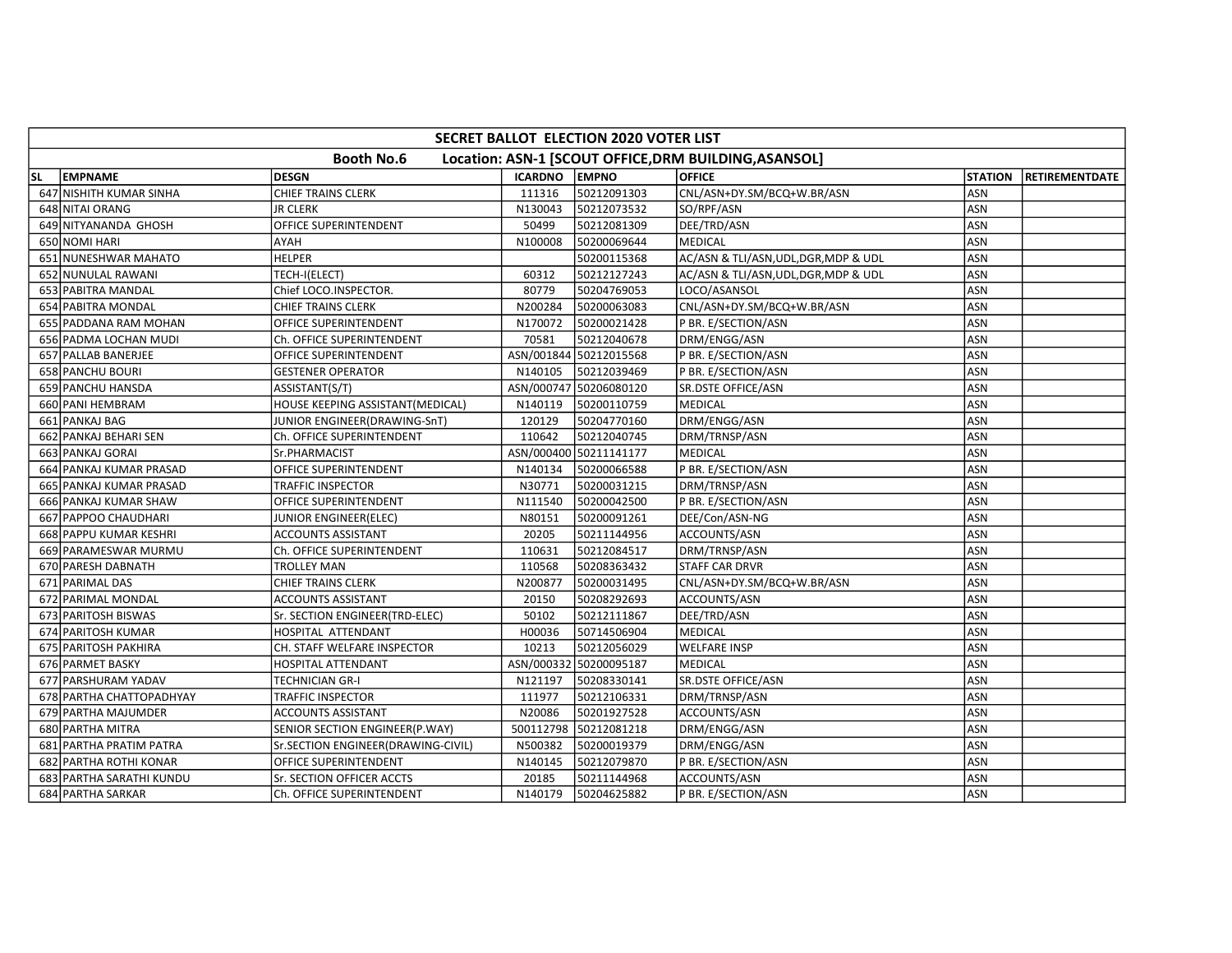|                                                                            | <b>SECRET BALLOT ELECTION 2020 VOTER LIST</b> |                                    |                      |                        |                                       |                |                |  |  |  |  |
|----------------------------------------------------------------------------|-----------------------------------------------|------------------------------------|----------------------|------------------------|---------------------------------------|----------------|----------------|--|--|--|--|
| <b>Booth No.6</b><br>Location: ASN-1 [SCOUT OFFICE, DRM BUILDING, ASANSOL] |                                               |                                    |                      |                        |                                       |                |                |  |  |  |  |
| <b>SL</b>                                                                  | EMPNAME                                       | <b>DESGN</b>                       | <b>ICARDNO EMPNO</b> |                        | <b>OFFICE</b>                         | <b>STATION</b> | RETIREMENTDATE |  |  |  |  |
|                                                                            | 685 PARUL DAS                                 | <b>CHIEF TYPIST</b>                | 100572               | 50212077100            | DRM/TRNSP/ASN                         | <b>ASN</b>     |                |  |  |  |  |
|                                                                            | 686 PINAKI BANERJEE                           | PORTER(TRANSPORTATION)             | N201160              | 50200126469            | CNL/ASN+DY.SM/BCQ+W.BR/ASN            | <b>ASN</b>     |                |  |  |  |  |
|                                                                            | 687 PINKI MALI                                | <b>BEARER</b>                      | N30672               | 50200159268            | CATERING/ASN                          | ASN            |                |  |  |  |  |
|                                                                            | 688 PINTU                                     | SAFAIWALA                          | 700175               | 50200158264            | CNL/ASN+DY.SM/BCQ+W.BR/ASN            | ASN            |                |  |  |  |  |
|                                                                            | 689 PINTU KUMAR                               | Sr. SECTION OFFICER ACCTS          |                      | 50211144920            | ACCOUNTS/ASN                          | <b>ASN</b>     |                |  |  |  |  |
|                                                                            | 690 PITO SHAW                                 | <b>TRACK MAINTAINER II</b>         | 41730                | 50200080846            | DSK/Con/ASN-NG                        | ASN            |                |  |  |  |  |
|                                                                            | 691 PIYALI ROY                                | <b>GENERAL ASSISTANT(GA)</b>       | N140170              | 50200119222            | P BR. E/SECTION/ASN                   | ASN            |                |  |  |  |  |
|                                                                            | 692 PIYALI MALAKAR                            | <b>GENERAL ASSISTANT(GA)</b>       |                      | ASN/001833 50224001286 | P BR. E/SECTION/ASN                   | ASN            |                |  |  |  |  |
|                                                                            | 693 POOJA BARUA                               | <b>JR CLERK</b>                    |                      | 27129800474            | P BR. E/SECTION/ASN                   | <b>ASN</b>     |                |  |  |  |  |
|                                                                            | 694 POONAM KUMARI                             | <b>FITTER KHALASI</b>              | N170119              | 50212145579            | DRM/ENGG(4)                           | <b>ASN</b>     |                |  |  |  |  |
|                                                                            | 695 PRABHA NATH                               | SENIOR NURSING SUPERINTENDENT      | 260                  | 50209957078            | <b>MEDICAL</b>                        | ASN            |                |  |  |  |  |
|                                                                            | 696 PRABHAT CHATTERJEE                        | OFFICE SUPERINTENDENT              |                      | 602/NG/14 50212081255  | Dy CE/Con-II/ASN-NG                   | ASN            |                |  |  |  |  |
|                                                                            | 697 PRABHU NATH SINGH                         | CHIEF.TRAVELLING TICKET INSPECTOR  | 30797                | 50212034320            | DRM/TRNSP/ASN                         | <b>ASN</b>     |                |  |  |  |  |
|                                                                            | 698 PRABINA DEHURY                            | Sr.PHARMACIST                      | 398                  | 50200144885            | MEDICAL                               | ASN            |                |  |  |  |  |
|                                                                            | 699 PRABIR BOSE                               | OFFICE SUPERINTENDENT              | N130039              | 50210604777            | SO/RPF/ASN                            | <b>ASN</b>     |                |  |  |  |  |
|                                                                            | 700 PRABIR KUMAR DAS                          | <b>JR CLERK</b>                    | N60596               | 50200112057            | P BR. E/SECTION/ASN                   | ASN            |                |  |  |  |  |
|                                                                            | 701 PRADIP CHAKRABARTY                        | STENOGRAPHER GRADE I               | N10047               | 50208368259            | P BR. E/SECTION/ASN                   | ASN            |                |  |  |  |  |
|                                                                            | 702 PRADIP KUMAR DE                           | RADIOGRAPHER                       | SN/000389            | 50200041932            | MEDICAL                               | ASN            |                |  |  |  |  |
|                                                                            | 703 PRADIP KUMAR MALLICK                      | CHIEF.TRAVELLING TICKET INSPECTOR  | N30411               | 50212089035            | DRM/TRNSP/ASN                         | <b>ASN</b>     |                |  |  |  |  |
|                                                                            | 704 PRADIP KUMAR MONDAL                       | <b>HELPER</b>                      | 14657                | 50211155530            | AC/ASN & TLI/ASN, UDL, DGR, MDP & UDL | <b>ASN</b>     |                |  |  |  |  |
|                                                                            | 705 PRADIP KUMAR RAUTH                        | <b>RECORD SORTER</b>               | N140126              | 50212088456            | P BR. E/SECTION/ASN                   | <b>ASN</b>     |                |  |  |  |  |
|                                                                            | 706 PRADIP KUMAR SINGH                        | TRAFFIC INSPECTOR                  | N201083              | 502P5242214            | DRM/TRNSP/ASN                         | ASN            |                |  |  |  |  |
|                                                                            | 707 PRADUMAN KUMAR                            | Sr. CLERK                          |                      | ASN/001528 50229800934 | P BR. E/SECTION/ASN                   | ASN            |                |  |  |  |  |
|                                                                            | 708 PRAFULLA MAITY                            | OFFICE SUPERINTENDENT              | 10369                | 50203586510            | P BR. E/SECTION/ASN                   | ASN            |                |  |  |  |  |
|                                                                            | 709 PRANAB BHADRA                             | Sr. SECTION ENGINEER(TRD-ELEC)     | N70072               | 50200071833            | DEE/TRD/ASN                           | ASN            |                |  |  |  |  |
|                                                                            | 710 PRANAB BHOWMIK                            | <b>STENOGRAPHER GRADE I</b>        | 10179                | 50212123833            | P BR. E/SECTION/ASN                   | <b>ASN</b>     |                |  |  |  |  |
|                                                                            | 711 PRANABESH DUTTA                           | SECTION CONTROLLER(TRAIN)          |                      | ASN/002154 50200173319 | CNL/ASN+DY.SM/BCQ+W.BR/ASN            | ASN            |                |  |  |  |  |
|                                                                            | 712 PRANAY LAHIRI                             | CHIEF CONTROLLER (TRAIN)           | N201108              | 50212138022            | CNL/ASN+DY.SM/BCQ+W.BR/ASN            | ASN            |                |  |  |  |  |
|                                                                            | 713 PRASANTA KARMAKAR                         | Sr.SECTION ENGINEER(DRAWING-CIVIL) | N40178               | 50213000433            | DRM/ENGG/ASN                          | ASN            |                |  |  |  |  |
|                                                                            | 714 PRASANTO KUMAR BANERJEE                   | <b>JR CLERK</b>                    | N040080              | 50200122968            | P BR. E/SECTION/ASN                   | ASN            |                |  |  |  |  |
|                                                                            | 715 PRATAP PRASAD                             | Sr.COMMERCIAL CLERK                | C00006               | 502NPS06210            | DRM/TRNSP/ASN                         | <b>ASN</b>     |                |  |  |  |  |
|                                                                            | 716 PRATIBHA DUBEY                            | <b>GENERAL ASSISTANT(GA)</b>       | N140104              | 50212136542            | <b>WELFARE INSP</b>                   | <b>ASN</b>     |                |  |  |  |  |
|                                                                            | 717 PRATIK DAS                                | ACCOUNTS ASSISTANT                 | 20310                | 50208308883            | ACCOUNTS/ASN                          | <b>ASN</b>     |                |  |  |  |  |
|                                                                            | 718 PRAVIN KUMAR DWIWEDI                      | CHIEF CONTROLLER (TRAIN)           | N200251              | 50200056923            | CNL/ASN+DY.SM/BCQ+W.BR/ASN            | <b>ASN</b>     |                |  |  |  |  |
|                                                                            | 719 PRAWEEN GABRIEL LAKRA                     | Dy.Ch.CONTROLLER(TRAIN)            | N201064              | 50200058142            | CNL/ASN+DY.SM/BCQ+W.BR/ASN            | ASN            |                |  |  |  |  |
|                                                                            | 720 PREM KUMAR                                | TECH.(MOTOR VEHICLE DRIVER)-III    | 413                  | 50212054008            | <b>STAFF CAR DRVR</b>                 | ASN            |                |  |  |  |  |
|                                                                            | 721 PREMANAND KANDULNA                        | STENOGRAPHER                       | 10131                | 50212084207            | P BR. E/SECTION/ASN                   | <b>ASN</b>     |                |  |  |  |  |
|                                                                            | 722 PREMJIT KHATUA                            | <b>STENOGRAPHER</b>                |                      | ASN/000326 12360400080 | P BR. E/SECTION/ASN                   | ASN            |                |  |  |  |  |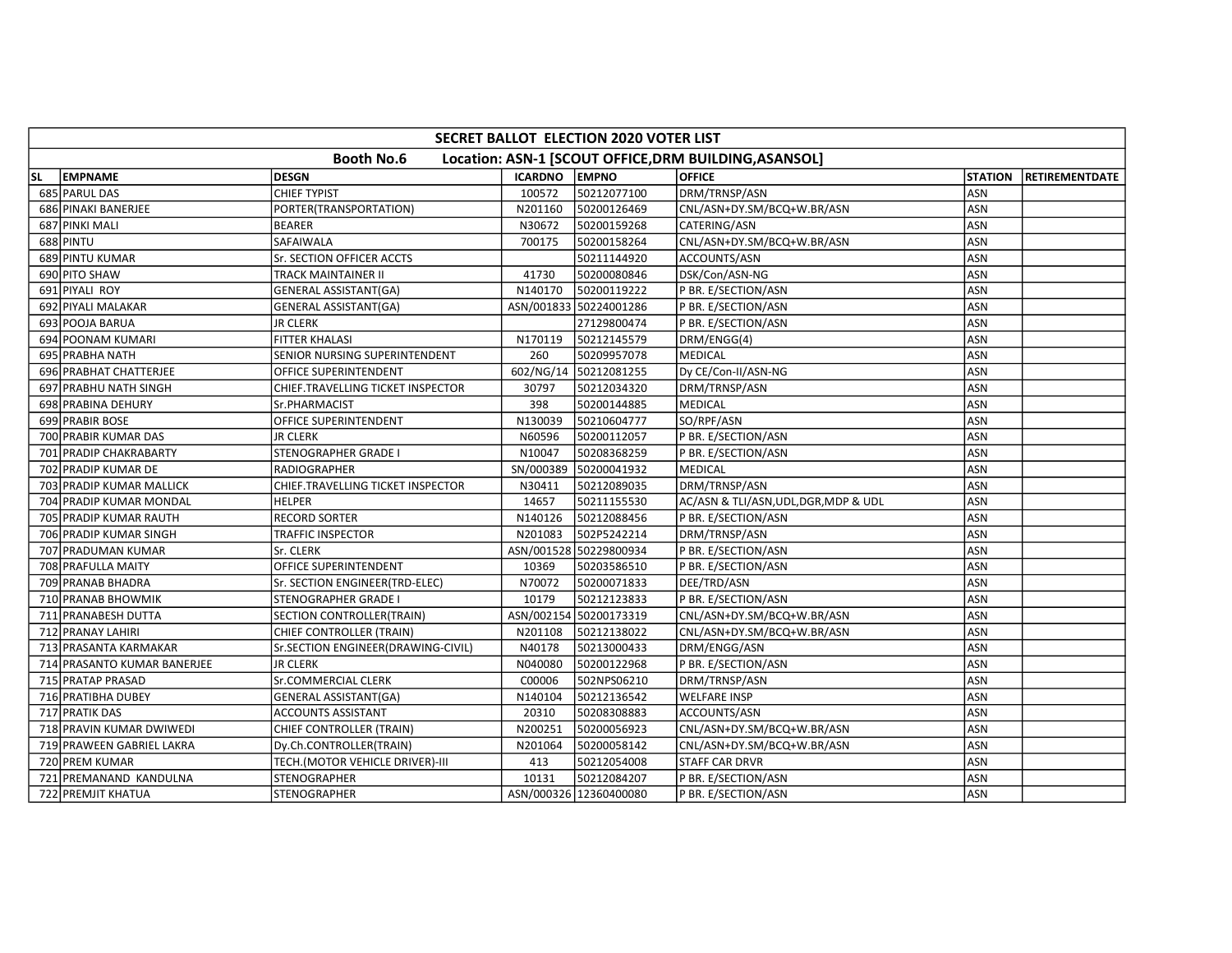|           | SECRET BALLOT ELECTION 2020 VOTER LIST                                     |                                    |                |                        |                            |                |                       |  |  |  |  |  |
|-----------|----------------------------------------------------------------------------|------------------------------------|----------------|------------------------|----------------------------|----------------|-----------------------|--|--|--|--|--|
|           | <b>Booth No.6</b><br>Location: ASN-1 [SCOUT OFFICE, DRM BUILDING, ASANSOL] |                                    |                |                        |                            |                |                       |  |  |  |  |  |
| <b>SL</b> | <b>EMPNAME</b>                                                             | <b>DESGN</b>                       | <b>ICARDNO</b> | <b>LEMPNO</b>          | <b>OFFICE</b>              | <b>STATION</b> | <b>RETIREMENTDATE</b> |  |  |  |  |  |
|           | 723 PRINCE KUMAR BURNWAL                                                   | HOUSE KEEPING ASSISTANT(MEDICAL)   | H00008         | 3429800186             | <b>MEDICAL</b>             | ASN            |                       |  |  |  |  |  |
|           | 724 PRITHISH MONDAL                                                        | <b>JR CLERK</b>                    |                | ASN/001539 3429801672  | P BR. E/SECTION/ASN        | <b>ASN</b>     |                       |  |  |  |  |  |
|           | 725 PRITIKANA KUNDU                                                        | CHIEF NURSING SUPERINTENDENT       | 353            | 50212107785            | <b>MEDICAL</b>             | ASN            |                       |  |  |  |  |  |
|           | 726 PRIYA RANJAN                                                           | Sr.SECTION ENGINEER(CnW)           | 110486         | 50209AC0014            | C&W INSP./ASN              | ASN            |                       |  |  |  |  |  |
|           | 727 PRIYADARSHINI MUKHERJEE                                                | Sr. CLERK                          | N30202         | 50205516845            | P BR. E/SECTION/ASN        | <b>ASN</b>     |                       |  |  |  |  |  |
|           | 728 PROBODH NANDI                                                          | OFFICE SUPERINTENDENT              |                | ASN/000959 50706177700 | P BR. E/SECTION/ASN        | ASN            |                       |  |  |  |  |  |
|           | 729 PUJA PRASAD                                                            | <b>HOSPITAL ATTENDANT</b>          | 140342         | 50229800621            | <b>MEDICAL</b>             | ASN            |                       |  |  |  |  |  |
|           | 730 PURABI CHATTERJEE                                                      | Ch. OFFICE SUPERINTENDENT          | 1443           | 50212075280            | P BR. E/SECTION/ASN        | ASN            |                       |  |  |  |  |  |
|           | 731 PURBA GHOSH                                                            | OFFICE SUPERINTENDENT              |                | N500130358 502A4711520 | AEN(HQ)/ASN                | ASN            |                       |  |  |  |  |  |
|           | 732 PURNA CHANDRA DEWASI                                                   | <b>GENERAL ASSISTANT(GA)</b>       | 10211          | 50212018946            | <b>WELFARE INSP</b>        | ASN            |                       |  |  |  |  |  |
|           | 733 PURUSHOTTAM KUMAR GUPTA                                                | TRANSLATOR-HINDI                   | 10158          | 50208363730            | P BR. E/SECTION/ASN        | ASN            |                       |  |  |  |  |  |
|           | 734 PURUSOTTAM KUMAR JHA                                                   | <b>HELPER</b>                      | E00030         | 3429801761             | ELECT/GENERAL-OFFICE       | <b>ASN</b>     |                       |  |  |  |  |  |
|           | 735 PUSHAN ROY                                                             | PORTER (COMMERCIAL)                |                | 50200170227            | CNL/ASN+DY.SM/BCQ+W.BR/ASN | ASN            |                       |  |  |  |  |  |
|           | 736 PUSPA BANERJEE                                                         | OFFICE ASSISTANT(ACS)              | N20062         | 50200114200            | ACCOUNTS/ASN               | ASN            |                       |  |  |  |  |  |
|           | 737 PUSPA DEVI                                                             | HOUSE KEEPING ASSISTANT(MEDICAL)   | N140129        | 50200105697            | <b>MEDICAL</b>             | ASN            |                       |  |  |  |  |  |
|           | 738 R KUMARI                                                               | <b>FITTER KHALASI</b>              | N170125        | 50212144769            | DRM/ENGG(4)                | ASN            |                       |  |  |  |  |  |
|           | 739 RABINDRA KUMAR                                                         | OFFICE ASSISTANT(ACS)              | N20112         | 50208311950            | ACCOUNTS/ASN               | ASN            |                       |  |  |  |  |  |
|           | 740 RABINDRA NATH BASU                                                     | TRAFFIC INSPECTOR                  | 111385         | 50212107268            | DRM/TRNSP/ASN              | ASN            |                       |  |  |  |  |  |
|           | 741 RABINDRA PRASAD GOND                                                   | OFFICE SUPERINTENDENT              | 70597          | 50212086617            | DRM/ENGG/ASN               | <b>ASN</b>     |                       |  |  |  |  |  |
|           | 742 RABINDRANATH DE                                                        | Sr.SECTION ENGINEER(DRAWING-CIVIL) | 70620          | 50205546722            | DRM/ENGG/ASN               | ASN            |                       |  |  |  |  |  |
|           | 743 RABINDRANATH DUTTA                                                     | Sr.SECTION ENGINEER(DRAWING-CIVIL) | 120130         | 50212123845            | DRM/ENGG/ASN               | <b>ASN</b>     |                       |  |  |  |  |  |
|           | 744 RAGHU RAM                                                              | ASSISTANT(S/T)                     | 121202         | 50208252427            | <b>SR.DSTE OFFICE/ASN</b>  | <b>ASN</b>     |                       |  |  |  |  |  |
|           | 745 RAHUL SHAW                                                             | <b>HOSPITAL ASSISTANT</b>          |                | 3429802234             | <b>MEDICAL</b>             | ASN            |                       |  |  |  |  |  |
|           | 746 RAHUL BALMIKI                                                          | <b>ASSISTANT COOK(MED)</b>         |                | 502NPS05752            | CATERING/ASN               | <b>ASN</b>     |                       |  |  |  |  |  |
|           | 747 RAHUL BANERJEE                                                         | <b>RADIOGRAPHER</b>                | H00009         | 50714404254            | <b>MEDICAL</b>             | ASN            |                       |  |  |  |  |  |
|           | 748 RAHUL PASWAN                                                           | OFFICE SUPERINTENDENT              | N60811         | 50200102556            | P BR. E/SECTION/ASN        | ASN            |                       |  |  |  |  |  |
|           | 749 RAINA SINGH                                                            | <b>CLERK-CUM-TYPIST</b>            |                | 3429802353             | P BR. E/SECTION/ASN        | <b>ASN</b>     |                       |  |  |  |  |  |
|           | 750 RAJ KISHOR PANDEY                                                      | CHIEF.TRAVELLING TICKET INSPECTOR  | 30252          | 50212084074            | DRM/TRNSP/ASN              | ASN            |                       |  |  |  |  |  |
|           | 751 RAJ KUMAR SINGH                                                        | CHIEF.TRAVELLING TICKET INSPECTOR  | N30275         | 50212032463            | DRM/TRNSP/ASN              | <b>ASN</b>     |                       |  |  |  |  |  |
|           | 752 RAJ KUMAR YADAV                                                        | HOSPITAL ATTENDANT                 | 100238         | 50212018843            | MEDICAL                    | ASN            |                       |  |  |  |  |  |
|           | 753 RAJ KUMARI INDUAR                                                      | SUPERITENDENT TYPIST               | 110667         | 50212071330            | DRM/TRNSP/ASN              | ASN            |                       |  |  |  |  |  |
|           | 754 RAJAN KUMAR                                                            | OFFICE ASSISTANT(ACS)              | N20090         | 50208373164            | ACCOUNTS/ASN               | <b>ASN</b>     |                       |  |  |  |  |  |
|           | 755 RAJAN PATEL                                                            | PORTER(TRANSPORTATION)             | N200856        | 50200048938            | CNL/ASN+DY.SM/BCQ+W.BR/ASN | ASN            |                       |  |  |  |  |  |
|           | 756 RAJASREE DAS                                                           | CHIEF NURSING SUPERINTENDENT       | 100145         | 50212116944            | <b>MEDICAL</b>             | <b>ASN</b>     |                       |  |  |  |  |  |
|           | 757 RAJAT ROY                                                              | TECH-I(ELECT)                      | 50317          | 50212116385            | DEE/TRD/ASN                | ASN            |                       |  |  |  |  |  |
|           | 758 RAJENDRA KUMAR DAS                                                     | Sr.SECTION ENGINEER(CnW)           | 111784         | 50215300006            | C&W INSP./ASN              | ASN            |                       |  |  |  |  |  |
|           | 759 RAJENDRA RAM GOND                                                      | OFFICE SUPERINTENDENT              | N170180        | 50200092642            | P BR. E/SECTION/ASN        | <b>ASN</b>     |                       |  |  |  |  |  |
|           | 760 RAJESH GORAI                                                           | <b>GENERAL ASSISTANT(GA)</b>       | 10086          | 502NPS07315            | <b>SCHOOLS</b>             | ASN            |                       |  |  |  |  |  |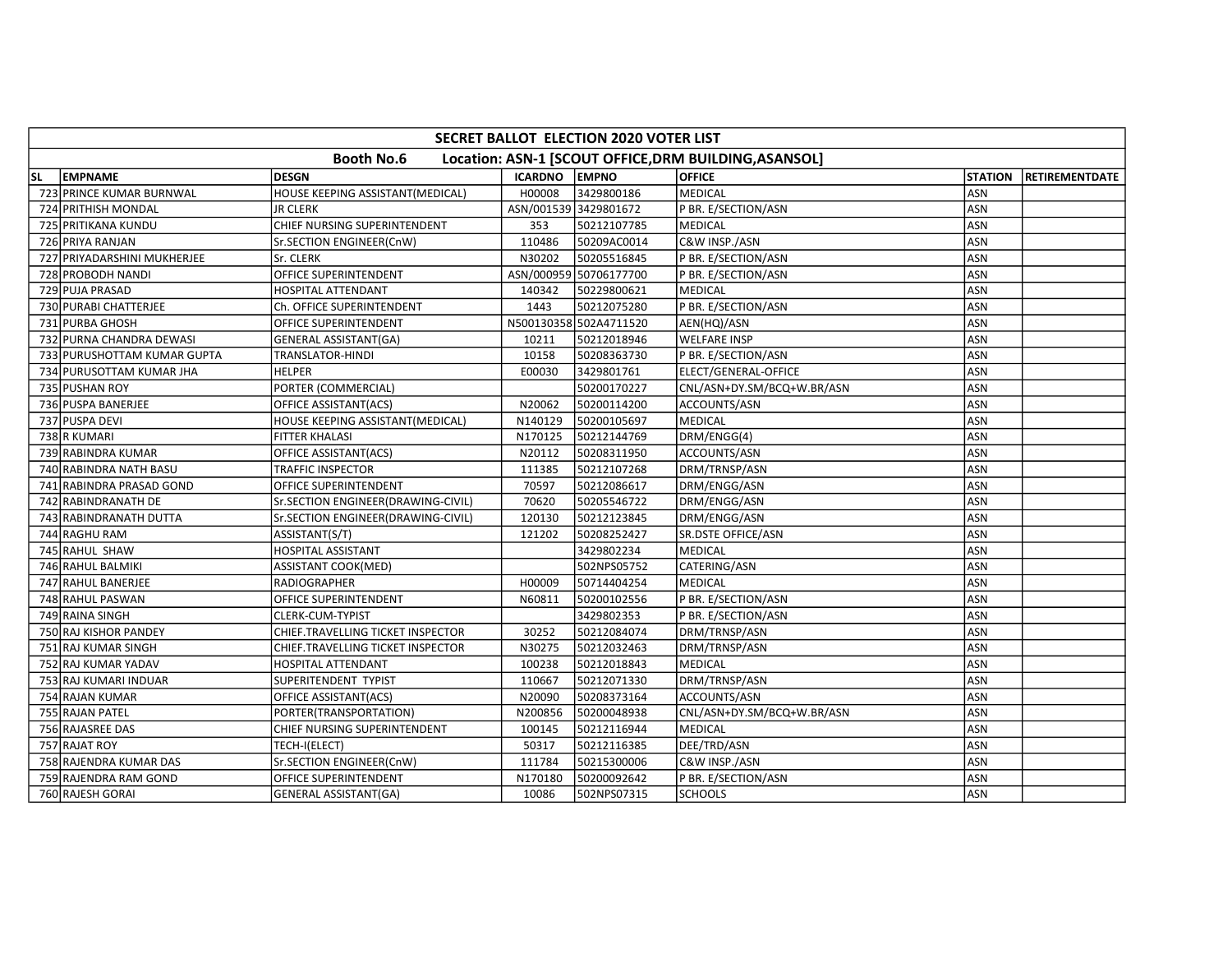|    | SECRET BALLOT ELECTION 2020 VOTER LIST |                                   |                |                        |                                                       |                |                       |  |  |  |  |  |
|----|----------------------------------------|-----------------------------------|----------------|------------------------|-------------------------------------------------------|----------------|-----------------------|--|--|--|--|--|
|    |                                        | <b>Booth No.6</b>                 |                |                        | Location: ASN-1 [SCOUT OFFICE, DRM BUILDING, ASANSOL] |                |                       |  |  |  |  |  |
| SL | <b>EMPNAME</b>                         | <b>DESGN</b>                      | <b>ICARDNO</b> | <b>EMPNO</b>           | <b>OFFICE</b>                                         | <b>STATION</b> | <b>RETIREMENTDATE</b> |  |  |  |  |  |
|    | 761 RAJESH HARIJAN                     | HOUSE KEEPING ASSISTANT(MEDICAL)  | 100304         | 50212089333            | <b>MEDICAL</b>                                        | ASN            |                       |  |  |  |  |  |
|    | 762 RAJESH KUMAR                       | CHIEF CONTROLLER (TRAIN)          | 110364         | 50212132871            | CNL/ASN+DY.SM/BCQ+W.BR/ASN                            | ASN            |                       |  |  |  |  |  |
|    | 763 RAJESH KUMAR                       | CHIEF CONTROLLER (TRAIN)          | 111860         | 50212076004            | CNL/ASN+DY.SM/BCQ+W.BR/ASN                            | ASN            |                       |  |  |  |  |  |
|    | 764 RAJESH KUMAR                       | OFFICE SUPERINTENDENT             | N201309        | 50236400498            | DRM/TRNSP/ASN                                         | <b>ASN</b>     |                       |  |  |  |  |  |
|    | 765 RAJESH KUMAR MISHRA                | YARD MASTER                       | 113430         | 50212146250            | CNL/ASN+DY.SM/BCQ+W.BR/ASN                            | <b>ASN</b>     |                       |  |  |  |  |  |
|    | 766 RAJESH KUMAR RAJESH                | CHIEF CONTROLLER (TRAIN)          | N200866        | 50206020127            | CNL/ASN+DY.SM/BCQ+W.BR/ASN                            | ASN            |                       |  |  |  |  |  |
|    | 767 RAJESH MUKHOPADHYAY                | OFFICE SUPERINTENDENT             |                | ASN/001350 50205410400 | P BR. E/SECTION/ASN                                   | ASN            |                       |  |  |  |  |  |
|    | 768 RAJESH NANDI                       | TRACK MAINTAINER III              |                | 502NPS10891            | DRM/ENGG/ASN                                          | ASN            |                       |  |  |  |  |  |
|    | 769 RAJESH SUNDI                       | OFFICE SUPERINTENDENT             | N80470         | 50200052206            | ELECT/GENERAL-OFFICE                                  | <b>ASN</b>     |                       |  |  |  |  |  |
|    | 770 RAJIB GHOSH                        | <b>GENERAL ASSISTANT(GA)</b>      |                | ASN/001517 50200171773 | P BR. E/SECTION/ASN                                   | <b>ASN</b>     |                       |  |  |  |  |  |
|    | 771 RAJIB RAY                          | ACCOUNTS ASSISTANT                | N20129         | 50208297850            | Sr AFA/Con/ASN-NG                                     | ASN            |                       |  |  |  |  |  |
|    | 772 RAJIRA MURMU                       | AYAH                              | N140154        | 50200115861            | <b>MEDICAL</b>                                        | <b>ASN</b>     |                       |  |  |  |  |  |
|    | 773 RAJIV CHOUDHURY                    | STAFF WELFARE INSPECTOR           | N40310         | 50200018831            | <b>WELFARE INSP</b>                                   | <b>ASN</b>     |                       |  |  |  |  |  |
|    | 774 RAJIV KUMAR                        | HOSPITAL ATTENDANT                |                | ASN/000369 50200155111 | <b>MEDICAL</b>                                        | ASN            |                       |  |  |  |  |  |
|    | 775 RAJIV KUMAR                        | <b>JR CLERK</b>                   | N040088        | 50200122981            | P BR. E/SECTION/ASN                                   | ASN            |                       |  |  |  |  |  |
|    | 776 RAJIV KUMAR GUPTA                  | <b>ACCOUNTS ASSISTANT</b>         |                | 3229801031             | ACCOUNTS/ASN                                          | ASN            |                       |  |  |  |  |  |
|    | 777 RAJIV SHANKAR                      | Sr. SECTION ENGINEER(TELE)        |                | ASN/000751 50205855056 | <b>SR.DSTE OFFICE/ASN</b>                             | ASN            |                       |  |  |  |  |  |
|    | 778 RAJKUMAR PRASAD                    | CABIN MASTER                      | N201630        | 50200086952            | CNL/ASN+DY.SM/BCQ+W.BR/ASN                            | ASN            |                       |  |  |  |  |  |
|    | 779 RAJKUMAR RAM                       | <b>HELPER</b>                     |                | 3429802064             | ELECT/GENERAL-OFFICE                                  | ASN            |                       |  |  |  |  |  |
|    | 780 RAJNATH PRASAD                     | <b>CHIEF TRAINS CLERK</b>         | N200971        | 50200031862            | CNL/ASN+DY.SM/BCQ+W.BR/ASN                            | ASN            |                       |  |  |  |  |  |
|    | 781 RAJNI ESABELA TIRKEY               | OFFICE SUPERINTENDENT             | 10038          | 50212042286            | P BR. E/SECTION/ASN                                   | <b>ASN</b>     |                       |  |  |  |  |  |
|    | 782 RAJU MUKHOPADHYAY                  | SECTION CONTROLLER(TRAIN)         |                | ASN001159 50200104700  | CNL/ASN+DY.SM/BCQ+W.BR/ASN                            | ASN            |                       |  |  |  |  |  |
|    | 783 RAJU RANJAN                        | Sr. SECTION ENGINEER(TRD-ELEC)    | N70177         | 50200091315            | DEE/TRD/ASN                                           | ASN            |                       |  |  |  |  |  |
|    | 784 RAJUWA ORAON                       | HOSPITAL ATTENDANT                |                | ASN/000366 50200145476 | <b>MEDICAL</b>                                        | <b>ASN</b>     |                       |  |  |  |  |  |
|    | 785 RAKESH KUMAR                       | Sr. CLERK                         | <b>NA</b>      | 27116000871            | ROLLING STOCK/ASN                                     | ASN            |                       |  |  |  |  |  |
|    | 786 RAKESH KUMAR                       | Ch. OFFICE SUPERINTENDENT         | 110769         | 50212115447            | DRM/TRNSP/ASN                                         | ASN            |                       |  |  |  |  |  |
|    | 787 RAKESH KUMAR                       | <b>ACCOUNTS CLERK</b>             | 20040          | 50208333294            | ACCOUNTS/ASN                                          | <b>ASN</b>     |                       |  |  |  |  |  |
|    | 788 RAKESH KUMAR                       | CHIEF TRAINS CLERK                | N201015        | 50200100584            | CNL/ASN+DY.SM/BCQ+W.BR/ASN                            | ASN            |                       |  |  |  |  |  |
|    | 789 RAKESH KUMAR SAH                   | CH. STAFF WELFARE INSPECTOR       | 10509          | 50212111909            | <b>WELFARE INSP</b>                                   | <b>ASN</b>     |                       |  |  |  |  |  |
|    | 790 RAKESH KUMAR TIWARI                | TECH.(MOTOR VEHICLE DRIVER)-III   | 10080          | 502NP001290            | <b>STAFF CAR DRVR</b>                                 | ASN            |                       |  |  |  |  |  |
|    | 791 RAKESH KUMAR TIWARY                | <b>TADK</b>                       |                | 3129801712             | <b>CONTRACT BUNGLOW PEON</b>                          | ASN            |                       |  |  |  |  |  |
|    | 792 RAKESH RANJAN                      | <b>SR SECTION ENGINEER</b>        | 111715         | 502NPS09579            | C&W INSP./ASN                                         | ASN            |                       |  |  |  |  |  |
|    | 793 RAKESH RAUSHAN JHA                 | Sr. SECTION OFFICER ACCTS         | 20189          | 50211145365            | ACCOUNTS/ASN                                          | ASN            |                       |  |  |  |  |  |
|    | 794 RAM BARAN MAHATO                   | <b>PEON</b>                       | 100080         | 50212130151            | <b>MEDICAL</b>                                        | ASN            |                       |  |  |  |  |  |
|    | 795 RAM BILAS MANJHI                   | TECH.(AC.MECHANIC)-I              | N80150         | 50200094365            | AC/ASN & TLI/ASN, UDL, DGR, MDP & UDL                 | <b>ASN</b>     |                       |  |  |  |  |  |
|    | 796 RAM CHANDRA MURMU                  | CHIEF.TRAVELLING TICKET INSPECTOR | 30254          | 50212105387            | DRM/TRNSP/ASN                                         | ASN            |                       |  |  |  |  |  |
|    | 797 RAM DAYAL MEENA                    | OFFICE SUPERINTENDENT             |                | ASN/000321 50211005774 | DRM/ENGG/ASN                                          | ASN            |                       |  |  |  |  |  |
|    | 798 RAM KRISHNA PRASAD                 | TECH.(MOTOR VEHICLE DRIVER)-I     | NI70177        | 50212122038            | <b>STAFF CAR DRVR</b>                                 | ASN            |                       |  |  |  |  |  |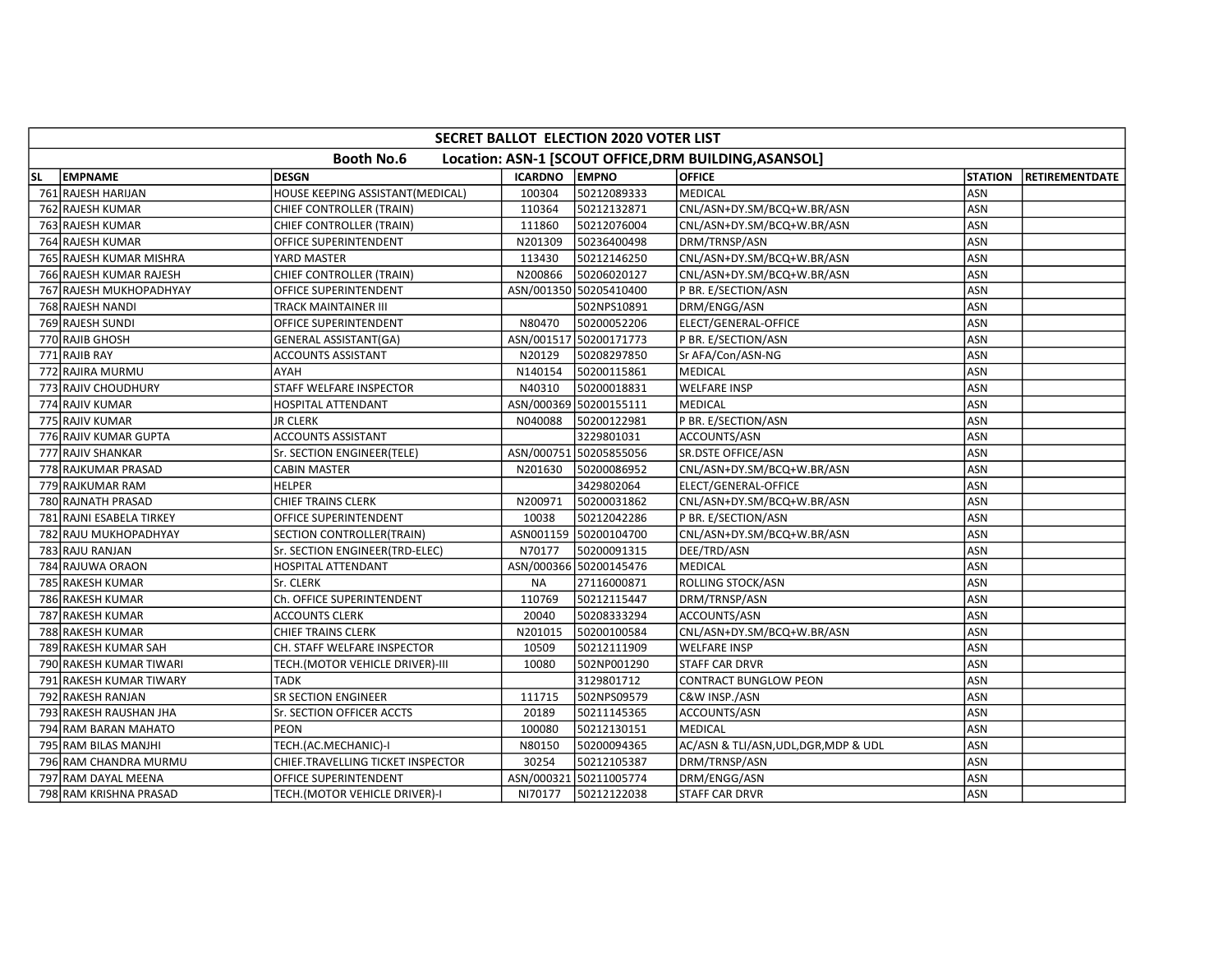|           | <b>SECRET BALLOT ELECTION 2020 VOTER LIST</b>                              |                                   |                |                        |                                       |                |                       |  |  |  |  |  |
|-----------|----------------------------------------------------------------------------|-----------------------------------|----------------|------------------------|---------------------------------------|----------------|-----------------------|--|--|--|--|--|
|           | <b>Booth No.6</b><br>Location: ASN-1 [SCOUT OFFICE, DRM BUILDING, ASANSOL] |                                   |                |                        |                                       |                |                       |  |  |  |  |  |
| <b>SL</b> | <b>EMPNAME</b>                                                             | <b>DESGN</b>                      | <b>ICARDNO</b> | <b>EMPNO</b>           | <b>OFFICE</b>                         | <b>STATION</b> | <b>RETIREMENTDATE</b> |  |  |  |  |  |
|           | 799 RAM NANDAN PRASAD                                                      | CHIEF CONTROLLER (TRAIN)          |                | ASN/001167 50212119507 | CNL/ASN+DY.SM/BCQ+W.BR/ASN            | <b>ASN</b>     |                       |  |  |  |  |  |
|           | 800 RAM NATH TAMULI                                                        | KHALASI(MULTI PURPOSE)            | 30161          | 50282593437            | DRM/TRNSP/ASN                         | ASN            |                       |  |  |  |  |  |
|           | 801 RAM PRASANNA GHOSE                                                     | OFFICE SUPERINTENDENT             | N500401        | 50212088766            | DRM/ENGG/ASN                          | ASN            |                       |  |  |  |  |  |
|           | 802 RAMA KANT PRASAD                                                       | <b>ACCOUNTS ASSISTANT</b>         | N20003         | 50208374922            | ACCOUNTS/ASN                          | <b>ASN</b>     |                       |  |  |  |  |  |
|           | 803 RAMA PRASAD DUTTA                                                      | CHIEF.TRAVELLING TICKET INSPECTOR | 30330          | 50212083860            | DRM/TRNSP/ASN                         | <b>ASN</b>     |                       |  |  |  |  |  |
|           | 804 RAMAKANT RAM                                                           | GENERAL ASSISTANT(COM)            | 30716          | 50212049839            | DRM/TRNSP/ASN                         | ASN            |                       |  |  |  |  |  |
|           | 805 RAMANAND HARI                                                          | OFFICE ASSISTANT(ACS)             | N20169         | 50208333257            | ACCOUNTS/ASN                          | <b>ASN</b>     |                       |  |  |  |  |  |
|           | 806 RAMASHERY                                                              | HOUSE KEEPING ASSISTANT(MEDICAL)  | 100273         | 50212039731            | <b>MEDICAL</b>                        | ASN            |                       |  |  |  |  |  |
|           | 807 RAMASHISH KUMAR GUPTA                                                  | <b>DRESSER</b>                    | 381            | 502NPS07649            | <b>MEDICAL</b>                        | ASN            |                       |  |  |  |  |  |
|           | 808 RAMBACHAN MONDAL                                                       | <b>TRACK MAINTAINER II</b>        | N500413        | 50200085339            | DSK/Con/ASN-NG                        | ASN            |                       |  |  |  |  |  |
|           | 809 RAMCHANDRA RAWANI                                                      | CHOWKIDAR                         | 10227          | 50212103925            | DRM/TRNSP/ASN                         | ASN            |                       |  |  |  |  |  |
|           | 810 RAMESH KUMAR                                                           | TECH.(TRAIN LIGHTING)-III         | 80602          | 50205611702            | AC/ASN & TLI/ASN, UDL, DGR, MDP & UDL | ASN            |                       |  |  |  |  |  |
|           | 811 RAMKRISHNA GANGULY                                                     | ACCOUNTS ASSISTANT                | N20085         | 50209419469            | ACCOUNTS/ASN                          | ASN            |                       |  |  |  |  |  |
|           | 812 RAMNATH CHADHURY                                                       | HOUSE KEEPING ASSISTANT(MEDICAL)  |                | 3429800184             | MEDICAL                               | ASN            |                       |  |  |  |  |  |
|           | 813 RAMPHAL MONDAL                                                         | <b>COURIER</b>                    | N30527         | 50212097962            | DRM/TRNSP/ASN                         | ASN            |                       |  |  |  |  |  |
|           | 814 RAMSATAN MANDAL                                                        | Sr.TECH.(MOTOR VEHICLE DRIVER)    | 70669          | 50212107530            | AEN(HQ)/ASN                           | ASN            |                       |  |  |  |  |  |
|           | 815 RAMSWARATH SINGH                                                       | Ch. OFFICE SUPERINTENDENT         |                | ASN/001986 50208369288 | P BR. E/SECTION/ASN                   | ASN            |                       |  |  |  |  |  |
|           | 816 RAMU HARI                                                              | HOUSE KEEPING ASSISTANT(MEDICAL)  | 100277         | 50212066813            | MEDICAL                               | ASN            |                       |  |  |  |  |  |
|           | 817 RANJAN SAHAY                                                           | Dy.Ch.CONTROLLER(TRAIN)           | N201045        | 50213630507            | CNL/ASN+DY.SM/BCQ+W.BR/ASN            | <b>ASN</b>     |                       |  |  |  |  |  |
|           | 818 RANJAN TARAFDAR                                                        | OFFICE SUPERINTENDENT             |                | ASN/001927 50212099326 | DSTE/Works/ASN-NG                     | ASN            |                       |  |  |  |  |  |
|           | 819 RANJEET BAHADUR SINGH                                                  | TRACK MAINTAINER IV               | N500588        | 50200126068            | DRM/ENGG/ASN                          | <b>ASN</b>     |                       |  |  |  |  |  |
|           | 820 RANJIT KUMAR                                                           | Dy.Ch.CONTROLLER(TRAIN)           | N201115        | 50200021210            | CNL/ASN+DY.SM/BCQ+W.BR/ASN            | <b>ASN</b>     |                       |  |  |  |  |  |
|           | 821 RANJIV KUMAR RAY                                                       | STENOGRAPHER GRADE I              | 10178          | 50212079765            | P BR. E/SECTION/ASN                   | ASN            |                       |  |  |  |  |  |
|           | 822 RASIKAN BISHRAM BARJO                                                  | <b>ACCOUNTS ASSISTANT</b>         | N20134         | 50208262913            | ACCOUNTS/ASN                          | <b>ASN</b>     |                       |  |  |  |  |  |
|           | 823 RATAN KUMAR CHOUDHARY                                                  | OFFICE SUPERINTENDENT             | <b>NA</b>      | 27223004459            | P BR. E/SECTION/ASN                   | ASN            |                       |  |  |  |  |  |
|           | 824 RATNA PALIT                                                            | <b>GENERAL ASSISTANT(GA)</b>      | 10491          | 50200016159            | <b>SCHOOLS</b>                        | ASN            |                       |  |  |  |  |  |
|           | 825 RAVI KANT                                                              | JUNIOR ENGINEER(DRAWING-CIVIL)    | 42401          | 50200127590            | Dy CE/Con-I/ASN-NG                    | ASN            |                       |  |  |  |  |  |
|           | 826 RAVI KUMAR JAISWAL                                                     | <b>GENERAL ASSISTANT(ENG)</b>     | 469/NG/13      | 50200157144            | Dy CE/Con-II/ASN-NG                   | ASN            |                       |  |  |  |  |  |
|           | 827 RAVINDRA KUMAR RAVI                                                    | <b>JR CLERK</b>                   | N040084        | 50200127255            | P BR. E/SECTION/ASN                   | <b>ASN</b>     |                       |  |  |  |  |  |
|           | 828 REBA MANDAL                                                            | SENIOR NURSING SUPERINTENDENT     | 339            | 3429800023             | MEDICAL                               | ASN            |                       |  |  |  |  |  |
|           | 829 REENA RITA EKKA                                                        | <b>DRESSER-II</b>                 | 100265         | 50212139610            | <b>MEDICAL</b>                        | ASN            |                       |  |  |  |  |  |
|           | 830 REKHA HARI                                                             | <b>HOSPITAL CLEANER</b>           |                | 502NPS07877            | <b>MEDICAL</b>                        | <b>ASN</b>     |                       |  |  |  |  |  |
|           | 831 RICHARD HORO                                                           | <b>CHIEF TRAINS CLERK</b>         | 113467         | 50212112859            | CNL/ASN+DY.SM/BCQ+W.BR/ASN            | ASN            |                       |  |  |  |  |  |
|           | 832 RIMITA SAHA                                                            | COMMERCIAL CLERK(BOOKING)         |                | ASN/001110 3429800229  | DRM/TRNSP/ASN                         | <b>ASN</b>     |                       |  |  |  |  |  |
|           | 833 RIMPA SADHU                                                            | SENIOR NURSING SUPERINTENDENT     | 267            | 50200093014            | <b>MEDICAL</b>                        | ASN            |                       |  |  |  |  |  |
|           | 834 RISHIDEO KUMAR                                                         | COMMERCIAL INSPECTOR              |                | ASN/001341 27304168549 | DRM/TRNSP/ASN                         | ASN            |                       |  |  |  |  |  |
|           | 835 RITURAJ KUMAR                                                          | DRESSER-II                        | 383            | 50200147655            | <b>MEDICAL</b>                        | ASN            |                       |  |  |  |  |  |
|           | 836 RIYAJUDDEEN                                                            | TECH.(MOTOR VEHICLE DRIVER)-I     | 110494         | 50200091297            | <b>STAFF CAR DRVR</b>                 | ASN            |                       |  |  |  |  |  |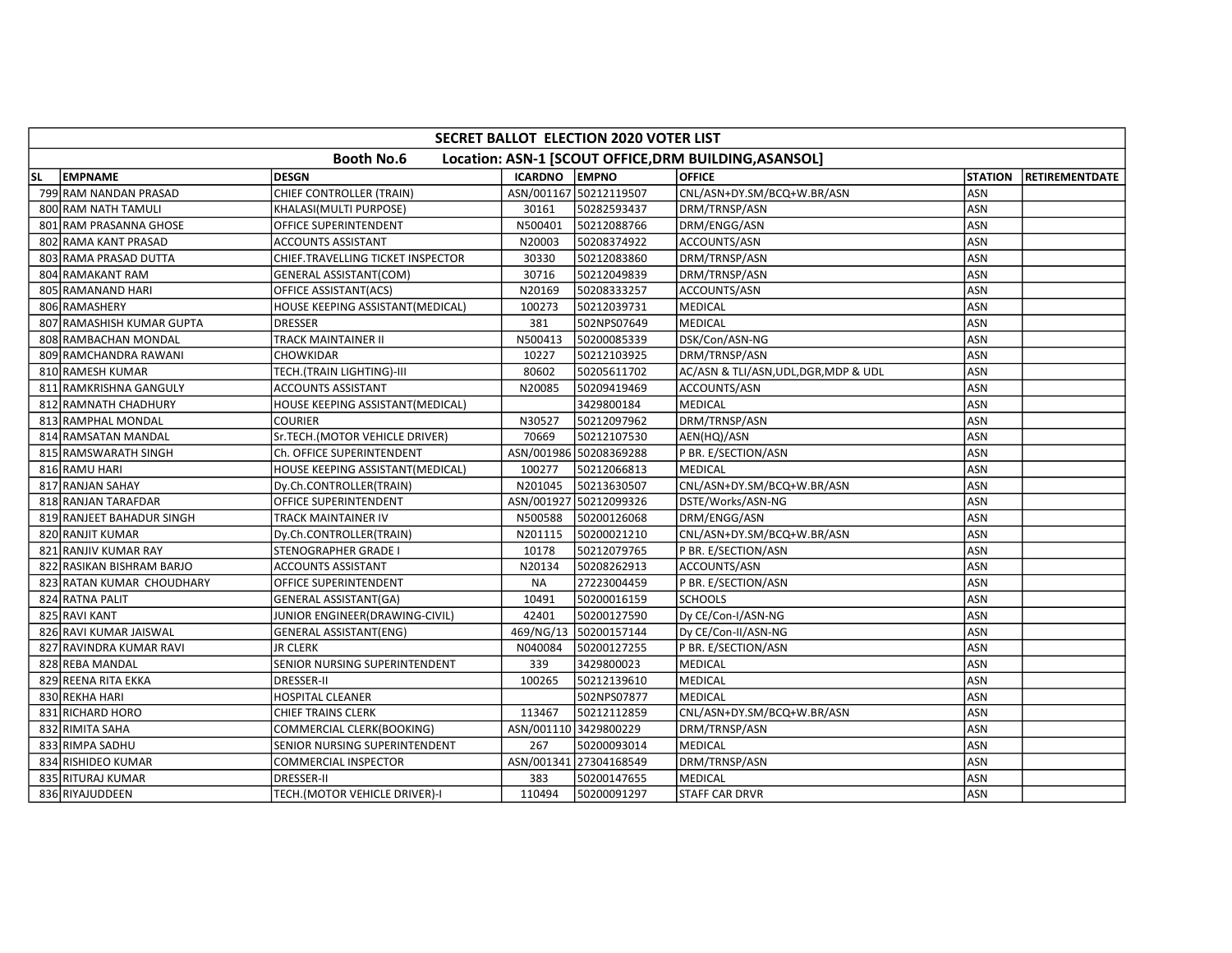|    | <b>SECRET BALLOT ELECTION 2020 VOTER LIST</b> |                                    |                |                        |                                                       |                |                        |  |  |  |  |  |
|----|-----------------------------------------------|------------------------------------|----------------|------------------------|-------------------------------------------------------|----------------|------------------------|--|--|--|--|--|
|    |                                               | <b>Booth No.6</b>                  |                |                        | Location: ASN-1 [SCOUT OFFICE, DRM BUILDING, ASANSOL] |                |                        |  |  |  |  |  |
| SL | <b>EMPNAME</b>                                | <b>DESGN</b>                       | <b>ICARDNO</b> | <b>LEMPNO</b>          | <b>OFFICE</b>                                         | <b>STATION</b> | <b>IRETIREMENTDATE</b> |  |  |  |  |  |
|    | 837 ROBIN BOURI                               | <b>TROLLEY MAN</b>                 |                | 3429800006             | DRM/ENGG/ASN                                          | ASN            |                        |  |  |  |  |  |
|    | 838 ROSHAN KUMAR JHA                          | Sr.SECTION ENGINEER(DRAWING-CIVIL) | N40367         | 50200018132            | DRM/ENGG/ASN                                          | ASN            |                        |  |  |  |  |  |
|    | 839 ROSHANI EKKA                              | <b>JR CLERK</b>                    |                | 3429803013             | DRM/TRNSP/ASN                                         | <b>ASN</b>     |                        |  |  |  |  |  |
|    | 840 RUMA BANDYOPADHYAY                        | Ch. OFFICE SUPERINTENDENT          | 10065          | 50212074901            | P BR. E/SECTION/ASN                                   | ASN            |                        |  |  |  |  |  |
|    | 841 RUMELA SARKAR                             | CHIEF COMMERCIAL CLERK             | 30388          | 50212118679            | DRM/TRNSP/ASN                                         | <b>ASN</b>     |                        |  |  |  |  |  |
|    | 842 RUNA LAILA                                | CHIEF COMMERCIAL CLERK             | 30388          | 50212118680            | DRM/TRNSP/ASN                                         | <b>ASN</b>     |                        |  |  |  |  |  |
|    | 843 RUPALI SINGHA ROY                         | <b>HELPER</b>                      | N80144         | 50200092605            | AC/ASN & TLI/ASN, UDL, DGR, MDP & UDL                 | ASN            |                        |  |  |  |  |  |
|    | 844 RUPAM SEN CHOWDHURY                       | OFFICE SUPERINTENDENT              | 42370          | 50205715325            | Dy CE/Con-I/ASN-NG                                    | ASN            |                        |  |  |  |  |  |
|    | 845 S B CHAKRABORTY                           | Sr. SECTION ENGINEER(ELEC)         |                | ASN/002253 50204678175 | DEE/TRD/ASN                                           | ASN            |                        |  |  |  |  |  |
|    | 846 SABAN LUGUN                               | Ch. OFFICE SUPERINTENDENT          | N201583        | 50212086472            | DRM/TRNSP/ASN                                         | ASN            |                        |  |  |  |  |  |
|    | 847 SABITRI DEVI                              | <b>GENERAL ASSISTANT(OPT)</b>      | 110654         | 50212124850            | DRM/TRNSP/ASN                                         | ASN            |                        |  |  |  |  |  |
|    | 848 SABNAM KHATOON                            | <b>CHIEF TRAINS CLERK</b>          |                | ASN/001169 50200157235 | CNL/ASN+DY.SM/BCQ+W.BR/ASN                            | ASN            |                        |  |  |  |  |  |
|    | 849 SACHCHIDA NAND KAMAT                      | TRAVELLING TICKET INSPECTOR        | 30443          | 50212053831            | DRM/TRNSP/ASN                                         | ASN            |                        |  |  |  |  |  |
|    | 850 SACHINDRA N MONDAL                        | SENIOR SECTION ENGINEER(P.WAY)     | N40192         | 50204627362            | Dy CE/Con-I/ASN-NG                                    | ASN            |                        |  |  |  |  |  |
|    | 851 SADANANDA DAS                             | <b>HOSPITAL ATTENDANT</b>          |                | ASN/000373 50200176941 | <b>MEDICAL</b>                                        | <b>ASN</b>     |                        |  |  |  |  |  |
|    | 852 SADHAN CHATTOPADHYAY                      | CHIEF CONTROLLER (TRAIN)           | 111338         | 50212098670            | CNL/ASN+DY.SM/BCQ+W.BR/ASN                            | ASN            |                        |  |  |  |  |  |
|    | 853 SADHANA DEY                               | <b>PEON</b>                        | 10080          | 50212094390            | DRM/ENGG(4)                                           | ASN            |                        |  |  |  |  |  |
|    | 854 SAGAR MUKHOPADHYAY                        | OFFICE SUPERINTENDENT              | N140106        | 50209381466            | P BR. E/SECTION/ASN                                   | ASN            |                        |  |  |  |  |  |
|    | 855 SAILEN MODAK                              | OFFICE SUPERINTENDENT              | N040269        | 50204AC0392            | P BR. E/SECTION/ASN                                   | <b>ASN</b>     |                        |  |  |  |  |  |
|    | 856 SAILENDRA NATH SING                       | <b>CHIEF PHARMACIST</b>            | 399            | 50212108066            | <b>MEDICAL</b>                                        | ASN            |                        |  |  |  |  |  |
|    | 857 SAMBHU HARIJAN                            | <b>TRAINEE</b>                     | N80334         | 50200133164            | AC/ASN & TLI/ASN, UDL, DGR, MDP & UDL                 | ASN            |                        |  |  |  |  |  |
|    | 858 SAMIM ANSWARI                             | TRACK MAINTAINER IV                |                | 50200408310            | DRM/ENGG/ASN                                          | ASN            |                        |  |  |  |  |  |
|    | 859 SAMIR KUMAR LOHAR                         | TRACK MAINTAINER IV                |                | 50200134430            | DRM/ENGG/ASN                                          | ASN            |                        |  |  |  |  |  |
|    | 860 SANAT PARAMANIK                           | SR SECTION ENGINEER                | 170744         | 50200071997            | CH.OS/S&T PLANNING/ASN                                | ASN            |                        |  |  |  |  |  |
|    | 861 SANATAN CHAKRABORTY                       | OFFICE SUPERINTENDENT              | N140033        | 50212146183            | P BR. E/SECTION/ASN                                   | ASN            |                        |  |  |  |  |  |
|    | 862 SANATAN KARMAKAR                          | <b>STENOGRAPHER GRADE I</b>        | 358            | 50209413595            | P BR. E/SECTION/ASN                                   | ASN            |                        |  |  |  |  |  |
|    | 863 SANCHALI GANGULY                          | OFFICE ASSISTANT(ACS)              | 20210          | 50200106525            | ACCOUNTS/ASN                                          | <b>ASN</b>     |                        |  |  |  |  |  |
|    | 864 SANDHYA PINGUA                            | CHIEF NURSING SUPERINTENDENT       | 273            | 50212128491            | <b>MEDICAL</b>                                        | ASN            |                        |  |  |  |  |  |
|    | 865 SANDIP CHAKRABORTY                        | Sr. SECTION ENGINEER(TRD-ELEC)     | 50194          | 50212111879            | DEE/TRD/ASN                                           | <b>ASN</b>     |                        |  |  |  |  |  |
|    | 866 SANDIP KUMAR PAL                          | Sr.TECH.(TRD)                      | 50342          | 50212105776            | DEE/TRD/ASN                                           | ASN            |                        |  |  |  |  |  |
|    | 867 SANDIP PRABHAKAR                          | OFFICE SUPERINTENDENT              | N111891        | 50200022858            | P BR. E/SECTION/ASN                                   | ASN            |                        |  |  |  |  |  |
|    | 868 SANDIP ROY                                | Sr.SECTION ENGINEER(CnW)           | N110144        | 50212143029            | C&W INSP./ASN                                         | <b>ASN</b>     |                        |  |  |  |  |  |
|    | 869 SANDIP SARKAR                             | CHIEF CONTROLLER (TRAIN)           | 113171         | 50202655603            | CNL/ASN+DY.SM/BCQ+W.BR/ASN                            | ASN            |                        |  |  |  |  |  |
|    | 870 SANGEETA CHHETRI                          | <b>JR CLERK</b>                    | N130046        | 50200128582            | SO/RPF/ASN                                            | ASN            |                        |  |  |  |  |  |
|    | 871 SANGITA PANIGRAHI                         | SENIOR NURSING SUPERINTENDENT      |                | 3429803046             | <b>MEDICAL</b>                                        | ASN            |                        |  |  |  |  |  |
|    | 872 SANJAY CHOUDHURY                          | OFFICE SUPERINTENDENT              |                | ASN/001260 50714400712 | DRM/TRNSP/ASN                                         | ASN            |                        |  |  |  |  |  |
|    | 873 SANJAY KAMAL UPADHYAY                     | TRAFFIC INSPECTOR                  | N201522        | 50225084525            | DRM/TRNSP/ASN                                         | <b>ASN</b>     |                        |  |  |  |  |  |
|    | 874 SANJAY KUMAR                              | <b>TRAFFIC INSPECTOR</b>           | N201308        | 50212110061            | DRM/TRNSP/ASN                                         | ASN            |                        |  |  |  |  |  |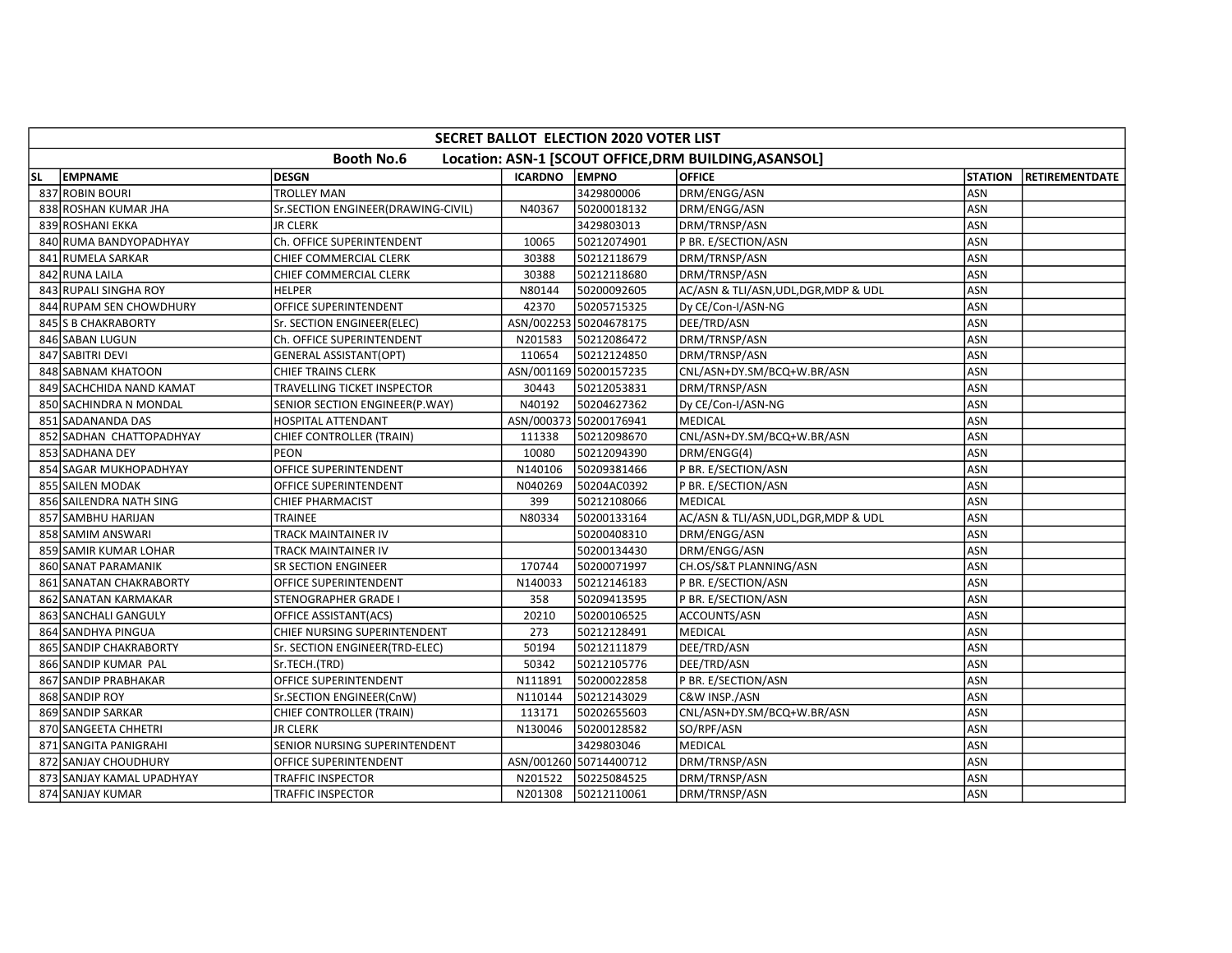|                                                                            | <b>SECRET BALLOT ELECTION 2020 VOTER LIST</b> |                                   |                |                        |                                       |                |                        |  |  |  |  |
|----------------------------------------------------------------------------|-----------------------------------------------|-----------------------------------|----------------|------------------------|---------------------------------------|----------------|------------------------|--|--|--|--|
| <b>Booth No.6</b><br>Location: ASN-1 [SCOUT OFFICE, DRM BUILDING, ASANSOL] |                                               |                                   |                |                        |                                       |                |                        |  |  |  |  |
| SL                                                                         | <b>EMPNAME</b>                                | <b>DESGN</b>                      | <b>ICARDNO</b> | <b>EMPNO</b>           | <b>OFFICE</b>                         | <b>STATION</b> | <b>IRETIREMENTDATE</b> |  |  |  |  |
|                                                                            | 875 SANJAY KUMAR GUPTA                        | <b>JUNIOR ENGINEER(WORKS)</b>     | N40457         | 50212090578            | AEN(HQ)/ASN                           | ASN            |                        |  |  |  |  |
|                                                                            | 876 SANJAY KUMAR MATHURI                      | <b>JR CLERK</b>                   | N80306         | 50200119854            | P BR. E/SECTION/ASN                   | ASN            |                        |  |  |  |  |
|                                                                            | 877 SANJAY KUMAR MISHRA                       | CHIEF CONTROLLER (TRAIN)          |                | ASN/002150 50250603826 | CNL/ASN+DY.SM/BCQ+W.BR/ASN            | ASN            |                        |  |  |  |  |
|                                                                            | 878 SANJAY KUMAR MONDAL                       | <b>GENERAL ASSISTANT(GA)</b>      | N140186        | 50200129227            | P BR. E/SECTION/ASN                   | ASN            |                        |  |  |  |  |
|                                                                            | 879 SANJAY KUMAR PRASAD                       | HOSPITAL ATTENDANT                |                | ASN/000336 50212139567 | <b>MEDICAL</b>                        | ASN            |                        |  |  |  |  |
|                                                                            | 880 SANJAY KUMAR SINGH                        | <b>CHIEF TRAINS CLERK</b>         | 113039         | 50212140740            | CNL/ASN+DY.SM/BCQ+W.BR/ASN            | <b>ASN</b>     |                        |  |  |  |  |
|                                                                            | 881 SANJAY RAUT                               | TRANSLATOR-HINDI                  | N140055        | 50209910682            | P BR. E/SECTION/ASN                   | ASN            |                        |  |  |  |  |
|                                                                            | 882 SANJAY TEWARY                             | PEON                              | 120106         | 50212097380            | DRM/ENGG(4)                           | ASN            |                        |  |  |  |  |
|                                                                            | 883 SANJEEB KUMAR BOSE                        | <b>COMMERCIAL CLERK</b>           | N30341         | 50200012087            | DRM/TRNSP/ASN                         | ASN            |                        |  |  |  |  |
|                                                                            | 884 SANJEEV KUMAR                             | <b>STATION MANAGER-NG</b>         | 112765         | 50208633526            | CNL/ASN+DY.SM/BCQ+W.BR/ASN            | ASN            |                        |  |  |  |  |
|                                                                            | 885 SANJEEV KUMAR SHARMA                      | TRACK MAINTAINER IV               | N111729        | 50200126720            | DRM/ENGG/ASN                          | ASN            |                        |  |  |  |  |
|                                                                            | 886 SANJEEV MANDAL                            | OFFICE ASSISTANT(ACS)             | N20004         | 50208800297            | ACCOUNTS/ASN                          | ASN            |                        |  |  |  |  |
|                                                                            | 887 SANJIB KUMAR MUKHOPADHYAY                 | <b>JR CLERK</b>                   | N111137        | 50200120741            | P BR. E/SECTION/ASN                   | ASN            |                        |  |  |  |  |
|                                                                            | 888 SANJIB ROY                                | TRAFFIC INSPECTOR                 |                | ASN/001138 502A8251745 | DRM/TRNSP/ASN                         | <b>ASN</b>     |                        |  |  |  |  |
|                                                                            | 889 SANJOY MONDAL                             | SR. TECHNICIAN                    | 1689           | 50208293053            | <b>SR.DSTE OFFICE/ASN</b>             | <b>ASN</b>     |                        |  |  |  |  |
|                                                                            | 890 SANJOY MUKHOPADHYAY                       | <b>CHIEF TRAINS CLERK</b>         | 111330         | 50212106495            | CNL/ASN+DY.SM/BCQ+W.BR/ASN            | ASN            |                        |  |  |  |  |
|                                                                            | 891 SANKAR DEBNATH                            | OFFICE SUPERINTENDENT             | N200847        | 50208366196            | CNL/ASN+DY.SM/BCQ+W.BR/ASN            | ASN            |                        |  |  |  |  |
|                                                                            | 892 SANKAR KUMAR JHA                          | OFFICE SUPERINTENDENT             | N500902        | 50200019227            | P BR. E/SECTION/ASN                   | ASN            |                        |  |  |  |  |
|                                                                            | 893 SANKAR PRASAD ACHARYYA                    | Ch. OFFICE SUPERINTENDENT         | 10077          | 50212040836            | P BR. E/SECTION/ASN                   | ASN            |                        |  |  |  |  |
|                                                                            | 894 SANTANA CHATTERJEE                        | <b>GENERAL ASSISTANT(GA)</b>      | 10209          | 50212073180            | P BR. E/SECTION/ASN                   | ASN            |                        |  |  |  |  |
|                                                                            | 895 SANTOSH BOURI                             | <b>HELPER</b>                     | N80156         | 50200096635            | AC/ASN & TLI/ASN, UDL, DGR, MDP & UDL | <b>ASN</b>     |                        |  |  |  |  |
|                                                                            | 896 SANTOSH DAS                               | <b>STENOGRAPHER GRADE I</b>       | 40909          | 502NP200412            | Dy CE/Con-I/ASN-NG                    | ASN            |                        |  |  |  |  |
|                                                                            | 897 SANTOSH KABI                              | STENOGRAPHER                      |                | ASN/000763 3829800677  | P BR. E/SECTION/ASN                   | ASN            |                        |  |  |  |  |
|                                                                            | 898 SANTOSH KR YADAV                          | <b>ACT APPRENTICE (1961)</b>      |                | 50200091248            | DEE/Con/ASN-NG                        | ASN            |                        |  |  |  |  |
|                                                                            | 899 SANTOSH KUMAR                             | OFFICE SUPERINTENDENT             | N60298         | 50200032051            | P BR. E/SECTION/ASN                   | ASN            |                        |  |  |  |  |
|                                                                            | 900 SANTOSH KUMAR VERMA                       | Sr. CLERK                         | 13AE0027       | 39513AE0027            | P BR. E/SECTION/ASN                   | ASN            |                        |  |  |  |  |
|                                                                            | 901 SANTOSH KUMAR SHAW                        | OFFICE SUPERINTENDENT             |                | N500112210 50206701309 | AEN(HQ)/ASN                           | ASN            |                        |  |  |  |  |
|                                                                            | 902 SANTOSH KUMAR SINGH                       | PUBLIC PROSECUTOR                 |                | ASN/001988 50200135136 | P BR. E/SECTION/ASN                   | ASN            |                        |  |  |  |  |
|                                                                            | 903 SANTOSH PRASAD                            | <b>SUBSTITUTE</b>                 |                | 3429800271             | TRD/ASN OFFICE (MINISTRIAL)           | <b>ASN</b>     |                        |  |  |  |  |
|                                                                            | 904 SANTOSH YADAV                             | CHOWKIDAR                         | N10028         | 50200108364            | <b>SCHOOLS</b>                        | ASN            |                        |  |  |  |  |
|                                                                            | 905 SANTWANA KONER                            | CHIEF NURSING SUPERINTENDENT      | 265            | 50212139520            | <b>MEDICAL</b>                        | ASN            |                        |  |  |  |  |
|                                                                            | 906 SAPAN DAS                                 | STAFF WELFARE INSPECTOR           | 41830          | 50212141896            | <b>WELFARE INSP</b>                   | <b>ASN</b>     |                        |  |  |  |  |
|                                                                            | 907 SAPANA DAS                                | Ch. OFFICE SUPERINTENDENT         | 110806         | 50212040721            | DRM/TRNSP/ASN                         | ASN            |                        |  |  |  |  |
|                                                                            | 908 SARASWATI BAGDI                           | HOUSE KEEPING ASSISTANT(MEDICAL)  | N140157        | 50200041920            | <b>MEDICAL</b>                        | ASN            |                        |  |  |  |  |
|                                                                            | 909 SARAT KUMAR MONDAL                        | PORTER(TRANSPORTATION)            | N30158         | 50209272173            | CNL/ASN+DY.SM/BCQ+W.BR/ASN            | ASN            |                        |  |  |  |  |
|                                                                            | 910 SARBAN KUMAR RAJBANSHI                    | MALI                              | 10361          | 50212031392            | <b>SCHOOLS</b>                        | ASN            |                        |  |  |  |  |
|                                                                            | 911 SARDAR NARENDRA SINGH                     | OFFICE ASSISTANT(ACS)             | N20138         | 50208363225            | Sr AFA/Con/ASN-NG                     | <b>ASN</b>     |                        |  |  |  |  |
|                                                                            | 912 SARFARAZ HUSSAIN                          | CHIEF.TRAVELLING TICKET INSPECTOR | 30180          | 50212083835            | DRM/TRNSP/ASN                         | ASN            |                        |  |  |  |  |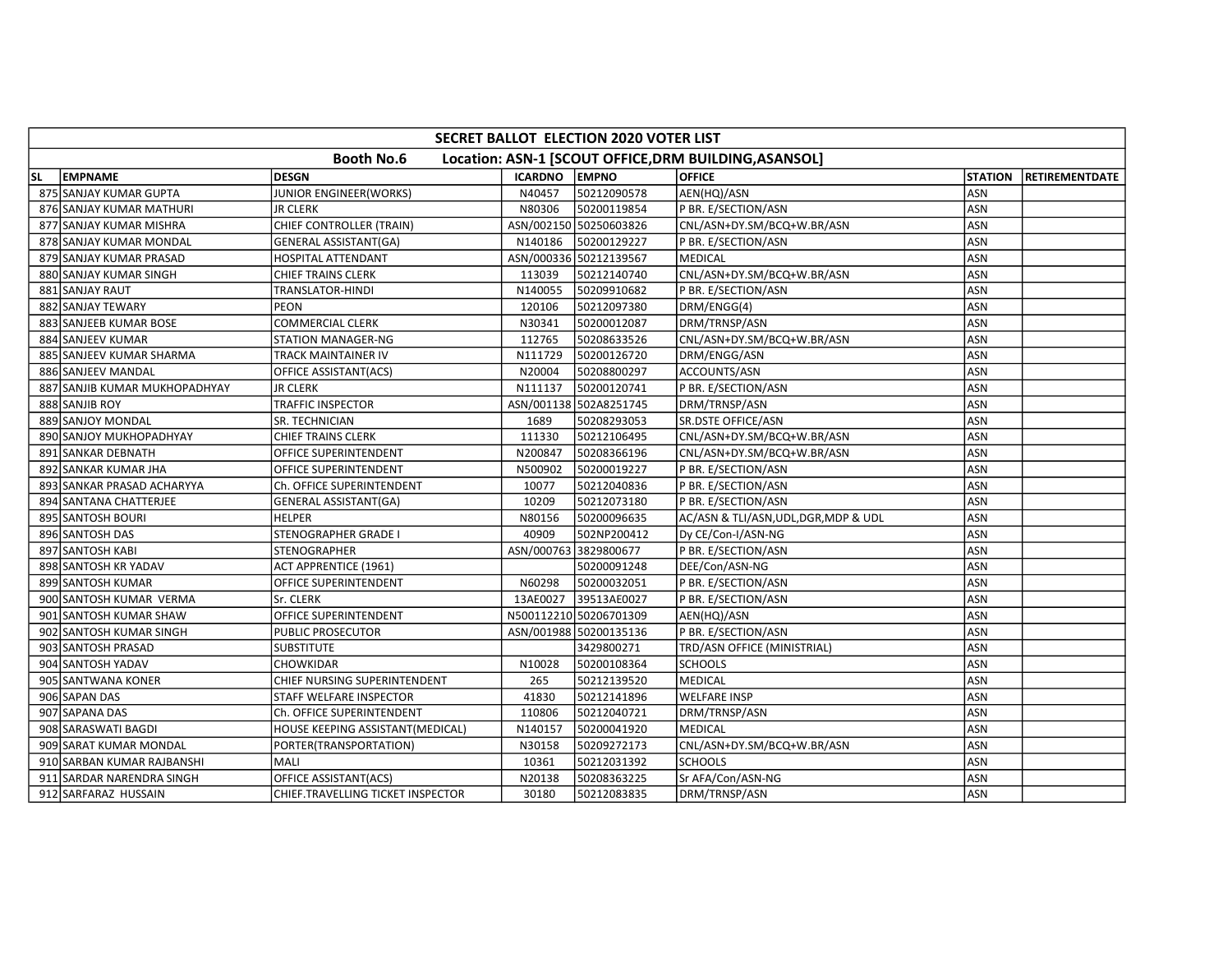|           | SECRET BALLOT ELECTION 2020 VOTER LIST                                     |                                   |                |                        |                                       |                |                       |  |  |  |
|-----------|----------------------------------------------------------------------------|-----------------------------------|----------------|------------------------|---------------------------------------|----------------|-----------------------|--|--|--|
|           | <b>Booth No.6</b><br>Location: ASN-1 [SCOUT OFFICE, DRM BUILDING, ASANSOL] |                                   |                |                        |                                       |                |                       |  |  |  |
| <b>SL</b> | <b>EMPNAME</b>                                                             | <b>DESGN</b>                      | <b>ICARDNO</b> | <b>EMPNO</b>           | <b>OFFICE</b>                         | <b>STATION</b> | <b>RETIREMENTDATE</b> |  |  |  |
|           | 913 SAROJ TIWARY                                                           | CHIEF.TRAVELLING TICKET INSPECTOR | 30339          | 50212083550            | DRM/TRNSP/ASN                         | ASN            |                       |  |  |  |
|           | 914 SASHIKANT DINKAR KUJUR                                                 | Ch. OFFICE SUPERINTENDENT         | 10175          | 50208319467            | P BR. E/SECTION/ASN                   | ASN            |                       |  |  |  |
|           | 915 SATI NATH ROY                                                          | OFFICE SUPERINTENDENT             | T-00005        | 50294743253            | DRM/TRNSP/ASN                         | ASN            |                       |  |  |  |
|           | 916 SATISH CHANDRA PUTHAL                                                  | <b>CHIEF PHARMACIST</b>           | 392            | 50212082259            | MEDICAL                               | <b>ASN</b>     |                       |  |  |  |
|           | 917 SATISH KUMAR                                                           | <b>ACCOUNTS ASSISTANT</b>         |                | 50200103901            | ACCOUNTS/ASN                          | <b>ASN</b>     |                       |  |  |  |
|           | 918 SATRUGHAN                                                              | HOUSE KEEPING ASSISTANT(MEDICAL)  | 100766         | 50212036778            | <b>MEDICAL</b>                        | ASN            |                       |  |  |  |
|           | 919 SATRUGHAN PANDEY                                                       | CHIEF CONTROLLER (TRAIN)          | N201116        | 50200061153            | CNL/ASN+DY.SM/BCQ+W.BR/ASN            | <b>ASN</b>     |                       |  |  |  |
|           | 920 SATYA NARAYAN SAHU                                                     | GENERAL ASSISTANT(GA)             | N140185        | 50200043199            | P BR. E/SECTION/ASN                   | ASN            |                       |  |  |  |
|           | 921 SATYA RANI                                                             | Ch. OFFICE SUPERINTENDENT         | 10117          | 50212084270            | P BR. E/SECTION/ASN                   | <b>ASN</b>     |                       |  |  |  |
|           | 922 SATYABRATA MOHANTY                                                     | <b>CHIEF TRAINS CLERK</b>         |                | ASN/002084 50200170434 | CNL/ASN+DY.SM/BCQ+W.BR/ASN            | <b>ASN</b>     |                       |  |  |  |
|           | 923 SATYENDRA KUMAR SINGH                                                  | CHIEF.TRAVELLING TICKET INSPECTOR | N30516         | 50212067283            | DRM/TRNSP/ASN                         | <b>ASN</b>     |                       |  |  |  |
|           | 924 SAVITRI KUMARI                                                         | Sr. CLERK                         |                | ASN/001948 50229800738 | P BR. E/SECTION/ASN                   | <b>ASN</b>     |                       |  |  |  |
|           | 925 SAYANTI PAUL                                                           | <b>COMMERCIAL CLERK</b>           |                | 3429800145             | DRM/TRNSP/ASN                         | <b>ASN</b>     |                       |  |  |  |
|           | 926 SAYYED MOHAMMED SHAMIM                                                 | Sr. SECTION OFFICER ACCTS         | N20114         | 50208284799            | ACCOUNTS/ASN                          | <b>ASN</b>     |                       |  |  |  |
|           | 927 SEEMA MITRA                                                            | <b>GENERAL ASSISTANT(OPT)</b>     | N140024        | 50212117950            | DRM/TRNSP/ASN                         | <b>ASN</b>     |                       |  |  |  |
|           | 928 SEKH SULTAN                                                            | OFFICE ASSISTANT(ACS)             | N20142         | 50208319212            | ACCOUNTS/ASN                          | ASN            |                       |  |  |  |
|           | 929 SENTU MAJI                                                             | <b>GENERAL ASSISTANT(ENG)</b>     | 470/NG/13      | 50200157132            | Dy CE/Con-II/ASN-NG                   | ASN            |                       |  |  |  |
|           | 930 SERMISTHA DEBNATH                                                      | SENIOR NURSING SUPERINTENDENT     | 338            | 50204145112            | MEDICAL                               | ASN            |                       |  |  |  |
|           | 931 SH. KAZI NABI NAWAZ                                                    | <b>GENERAL ASSISTANT(GA)</b>      | 10187          | 50200026682            | P BR. E/SECTION/ASN                   | <b>ASN</b>     |                       |  |  |  |
|           | 932 SH.RAMU KUMAR SHAW                                                     | OFFICE ASSISTANT(ACS)             |                | 503P0038920            | Sr AFA/Con/ASN-NG                     | ASN            |                       |  |  |  |
|           | 933 SHABANA KHATOON                                                        | HOSPITAL ATTENDANT                |                | 502NPS09116            | MEDICAL                               | <b>ASN</b>     |                       |  |  |  |
|           | 934 SHABANAM BANO                                                          | <b>GENERAL ASSISTANT(ELEC)</b>    |                | ASN/000704 3429800181  | TRD/ASN OFFICE (MINISTRIAL)           | ASN            |                       |  |  |  |
|           | 935 SHAHED ALI                                                             | CHIEF.TRAVELLING TICKET INSPECTOR | 30456          | 50212082880            | DRM/TRNSP/ASN                         | <b>ASN</b>     |                       |  |  |  |
|           | 936 SHAILENDRA KR. GUPTA                                                   | Ch. OFFICE SUPERINTENDENT         | 10147          | 50212097792            | P BR. E/SECTION/ASN                   | <b>ASN</b>     |                       |  |  |  |
|           | 937 SHAILENDRA KUMAR                                                       | CHIEF.TRAVELLING TICKET INSPECTOR | N30652         | 50212049086            | DRM/TRNSP/ASN                         | ASN            |                       |  |  |  |
|           | 938 SHAILENDRA KUMAR RAY                                                   | PORTER (COMMERCIAL)               | ASN002103      | 50200135240            | CNL/ASN+DY.SM/BCQ+W.BR/ASN            | <b>ASN</b>     |                       |  |  |  |
|           | 939 SHAILENDRA NATH BHAGAT                                                 | CHIEF CONTROLLER (TRAIN)          | 111298         | 50204617370            | CNL/ASN+DY.SM/BCQ+W.BR/ASN            | <b>ASN</b>     |                       |  |  |  |
|           | 940 SHAKIL AHMED                                                           | TECHNICIAN GR-I                   | 121186         | 50208307684            | SR.DSTE OFFICE/ASN                    | <b>ASN</b>     |                       |  |  |  |
|           | 941 SHAKSHI GOPAL BHADRA                                                   | TECH.(AC.MECHANIC)-III            | N80344         | 50200125830            | AC/ASN & TLI/ASN, UDL, DGR, MDP & UDL | ASN            |                       |  |  |  |
|           | 942 SHAKTI PADA MAHATO                                                     | <b>GENERAL ASSISTANT(OPT)</b>     | 110639         | 50212138873            | DRM/TRNSP/ASN                         | ASN            |                       |  |  |  |
|           | 943 SHAKUNTALA BOURI                                                       | <b>GENERAL ASSISTANT(OPT)</b>     | 140245         | 50200134533            | DRM/TRNSP/ASN                         | <b>ASN</b>     |                       |  |  |  |
|           | 944 SHAMBHU KUMAR                                                          | <b>PEON</b>                       | N111764        | 50200121733            | DRM/ENGG(4)                           | ASN            |                       |  |  |  |
|           | 945 SHAMBHU KUMAR PRASAD                                                   | <b>HOSPITAL ASSISTANT</b>         | N140123        | 50200047090            | MEDICAL                               | ASN            |                       |  |  |  |
|           | 946 SHAMBHU NATH MURMU                                                     | <b>STENOGRAPHER GRADE I</b>       | 10193          | 50299925175            | DRM/ENGG/ASN                          | ASN            |                       |  |  |  |
|           | 947 SHAMBHU SHARMA                                                         | Ch. OFFICE SUPERINTENDENT         | N70023         | 50212067260            | TRD/ASN OFFICE (MINISTRIAL)           | ASN            |                       |  |  |  |
|           | 948 SHAMBHU YADAV                                                          | TECH.(MOTOR VEHICLE DRIVER)-III   | 70670          | 50212113748            | <b>STAFF CAR DRVR</b>                 | <b>ASN</b>     |                       |  |  |  |
|           | 949 SHAMPA DAS                                                             | CHIEF NURSING SUPERINTENDENT      | 255            | 50212127346            | MEDICAL                               | <b>ASN</b>     |                       |  |  |  |
|           | 950 SHAMSHER SINGH                                                         | Chief LOCO.INSPECTOR.             |                | N12040322 50212132640  | LOCO/ASANSOL                          | ASN            |                       |  |  |  |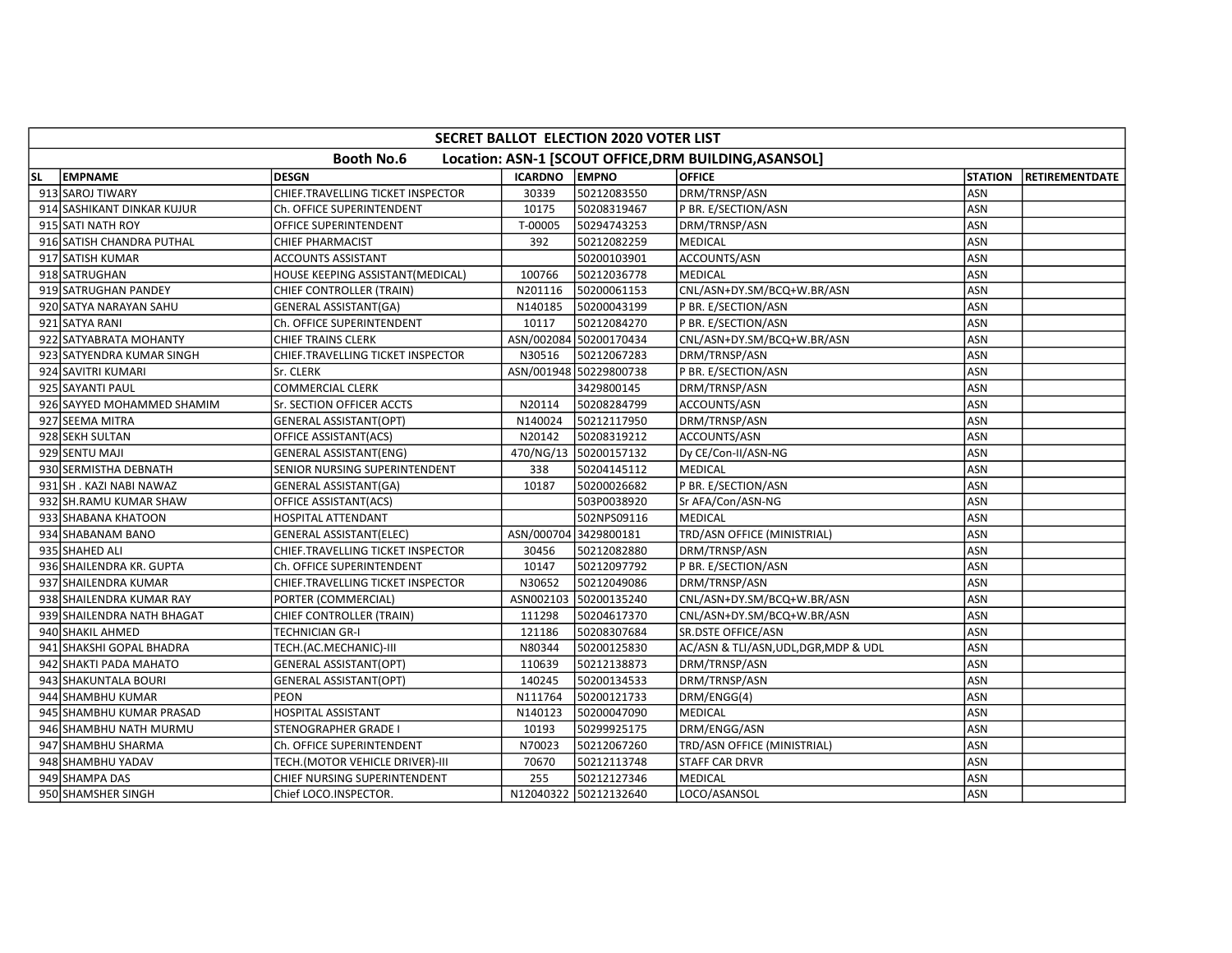|                                                                            | <b>SECRET BALLOT ELECTION 2020 VOTER LIST</b> |                                   |                |                        |                              |                |                       |  |  |  |
|----------------------------------------------------------------------------|-----------------------------------------------|-----------------------------------|----------------|------------------------|------------------------------|----------------|-----------------------|--|--|--|
| <b>Booth No.6</b><br>Location: ASN-1 [SCOUT OFFICE, DRM BUILDING, ASANSOL] |                                               |                                   |                |                        |                              |                |                       |  |  |  |
| SL                                                                         | <b>EMPNAME</b>                                | <b>DESGN</b>                      | <b>ICARDNO</b> | <b>EMPNO</b>           | <b>OFFICE</b>                | <b>STATION</b> | <b>RETIREMENTDATE</b> |  |  |  |
|                                                                            | 951 SHANKAR NARAYAN CHAKRABORTY               | Ch. OFFICE SUPERINTENDENT         | 10132          | 50212055967            | P BR. E/SECTION/ASN          | ASN            |                       |  |  |  |
|                                                                            | 952 SHANKAR KUMAR                             | <b>JR CLERK</b>                   | N110886        | 50200122609            | ROLLING STOCK/ASN            | ASN            |                       |  |  |  |
|                                                                            | 953 SHANKAR ROY                               | TRACK MAINTAINER III              | N500485        | 50200091352            | DRM/ENGG/ASN                 | <b>ASN</b>     |                       |  |  |  |
|                                                                            | 954 SHANKER EKKA                              | <b>STENOGRAPHER GRADE I</b>       | 936            | 50212084189            | P BR. E/SECTION/ASN          | ASN            |                       |  |  |  |
|                                                                            | 955 SHANKHO TUDU                              | CHIEF.TRAVELLING TICKET INSPECTOR |                | ASN/001607 50212078013 | DRM/TRNSP/ASN                | ASN            |                       |  |  |  |
|                                                                            | 956 SHANTI RANJAN KAYAL                       | SENIOR ENGINEER(IT)               |                | ASN/000204 50212085297 | IT CENTRE/ASN                | ASN            |                       |  |  |  |
|                                                                            | 957 SHARADINDU SHEKHAR                        | Sr.SECTION ENGINEER(CnW)          |                | 50714203513            | C&W INSP./ASN                | ASN            |                       |  |  |  |
|                                                                            | 958 SHARITA                                   | AYAH                              | 100263         | 50212114339            | <b>MEDICAL</b>               | ASN            |                       |  |  |  |
|                                                                            | 959 SHARMILA BANDYOPADHYAY                    | Ch. OFFICE SUPERINTENDENT         | N201588        | 50212040824            | DRM/TRNSP/ASN                | ASN            |                       |  |  |  |
|                                                                            | 960 SHASHI KANT PANDIT                        | <b>HOSPITAL ATTENDANT</b>         | H00022         | 27621004545            | <b>MEDICAL</b>               | ASN            |                       |  |  |  |
|                                                                            | 961 SHASHI KUMAR SAH                          | OFFICE SUPERINTENDENT             | 110591         | 50200173599            | DRM/TRNSP/ASN                | <b>ASN</b>     |                       |  |  |  |
|                                                                            | 962 SHEELA HARI                               | HOUSE KEEPING ASSISTANT(MEDICAL)  |                | 50200098000            | MEDICAL                      | <b>ASN</b>     |                       |  |  |  |
|                                                                            | 963 SHEW PROSAD                               | HOUSE KEEPING ASSISTANT(MEDICAL)  | 100765         | 50212094808            | <b>MEDICAL</b>               | ASN            |                       |  |  |  |
|                                                                            | 964 SHIBANANDA MUKHOPADHYAY                   | <b>ACCOUNTS ASSISTANT</b>         | N20127         | 50208290910            | Sr AFA/Con/ASN-NG            | <b>ASN</b>     |                       |  |  |  |
|                                                                            | 965 SHIBANDU PAUL                             | <b>COMMERCIAL INSPECTOR</b>       | 30716          | 50212100523            | DRM/TRNSP/ASN                | ASN            |                       |  |  |  |
|                                                                            | 966 SHIBNATH MONDAL                           | HOUSE KEEPING ASSISTANT(PER)      | 10083          | 50200113748            | <b>SCHOOLS</b>               | ASN            |                       |  |  |  |
|                                                                            | 967 SHIKHA BOURI                              | <b>GENERAL ASSISTANT(GA)</b>      |                | 3429802272             | P BR. E/SECTION/ASN          | <b>ASN</b>     |                       |  |  |  |
|                                                                            | 968 SHILA LAL                                 | COMMERCIAL CLERK                  |                | 3429800027             | CNL/ASN+DY.SM/BCQ+W.BR/ASN   | ASN            |                       |  |  |  |
|                                                                            | 969 SHILPA KUMARI                             | JUNIOR ENGINEER(DRAWING-SnT)      |                | ASN/001990 3429800149  | DRM/ENGG/ASN                 | <b>ASN</b>     |                       |  |  |  |
|                                                                            | 970 SHIO KUMAR CHOUDHARY                      | <b>CHIEF TRAINS CLERK</b>         | 111383         | 50212115459            | CNL/ASN+DY.SM/BCQ+W.BR/ASN   | ASN            |                       |  |  |  |
|                                                                            | 971 SHIPRA CHOWDHURY                          | Ch. OFFICE SUPERINTENDENT         | N200699        | 50212033972            | DRM/TRNSP/ASN                | ASN            |                       |  |  |  |
|                                                                            | 972 SHIRSHENDU CHATTTERJEE                    | CLERK-CUM-TYPIST                  |                | 50710629713            | P BR. E/SECTION/ASN          | ASN            |                       |  |  |  |
|                                                                            | 973 SHIV KUMAR                                | SENIOR SECTION ENGINEER(P.WAY)    | E00050         | 50212143194            | DRM/ENGG/ASN                 | ASN            |                       |  |  |  |
|                                                                            | 974 SHIV SHANKAR ORAON                        | JR CLERK                          | 628            | 50205519044            | DRM/TRNSP/ASN                | <b>ASN</b>     |                       |  |  |  |
|                                                                            | 975 SHIV SHANKAR PRASAD                       | <b>TADK</b>                       |                | 56829800091            | <b>CONTRACT BUNGLOW PEON</b> | ASN            |                       |  |  |  |
|                                                                            | 976 SHIVA VERMA                               | <b>TADK</b>                       |                | 3429801995             | <b>CONTRACT BUNGLOW PEON</b> | ASN            |                       |  |  |  |
|                                                                            | 977 SHIVANI DEVI                              | COOK                              | 30732          | 502NPS05645            | CATERING/ASN                 | ASN            |                       |  |  |  |
|                                                                            | 978 SHIVLAL MARANDI                           | <b>PEON</b>                       |                | 50200011356            | DRM/ENGG(4)                  | <b>ASN</b>     |                       |  |  |  |
|                                                                            | 979 SHRI SISIR KUMAR PRASAD                   | OFFICE SUPERINTENDENT             | 30829          | 51101418458            | DRM/TRNSP/ASN                | ASN            |                       |  |  |  |
|                                                                            | 980 SHRI SWAPAN RANA                          | <b>STENOGRAPHER</b>               | N130056        | 50812354480            | SO/RPF/ASN                   | ASN            |                       |  |  |  |
|                                                                            | 981 SHYAM BALMIKI                             | <b>DRESSER</b>                    | 380            | 50212094961            | <b>MEDICAL</b>               | ASN            |                       |  |  |  |
|                                                                            | 982 SHYAM LAL SAW                             | TECH.(MOTOR VEHICLE DRIVER)-I     | 12040614       | 50200086678            | STAFF CAR DRVR               | ASN            |                       |  |  |  |
|                                                                            | 983 SHYAM SUNDAR BESRA                        | CHIEF.TRAVELLING TICKET INSPECTOR | 30293          | 50205713341            | DRM/TRNSP/ASN                | ASN            |                       |  |  |  |
|                                                                            | 984 SHYAM SUNDAR KUNDU                        | <b>GENERAL ASSISTANT(GA)</b>      | N500548        | 50200094158            | P BR. E/SECTION/ASN          | ASN            |                       |  |  |  |
|                                                                            | 985 SHYAM SUNDAR PRASAD                       | <b>STATION MASTER</b>             | N200546        | 50200058075            | CNL/ASN+DY.SM/BCQ+W.BR/ASN   | ASN            |                       |  |  |  |
|                                                                            | 986 SHYAMA PADA RAJAK                         | <b>ACCOUNTS ASSISTANT</b>         | N20110         | 50202341815            | ACCOUNTS/ASN                 | ASN            |                       |  |  |  |
|                                                                            | 987 SHYAMAL KUMAR DAS                         | <b>CHIEF TRAINS CLERK</b>         | 111326         | 50212101084            | CNL/ASN+DY.SM/BCQ+W.BR/ASN   | ASN            |                       |  |  |  |
|                                                                            | 988 SHYAMALENDU BISWAS                        | JUNIOR ENGINEER(TRD-ELEC)         | 50030          | 50212111820            | DEE/TRD/ASN                  | ASN            |                       |  |  |  |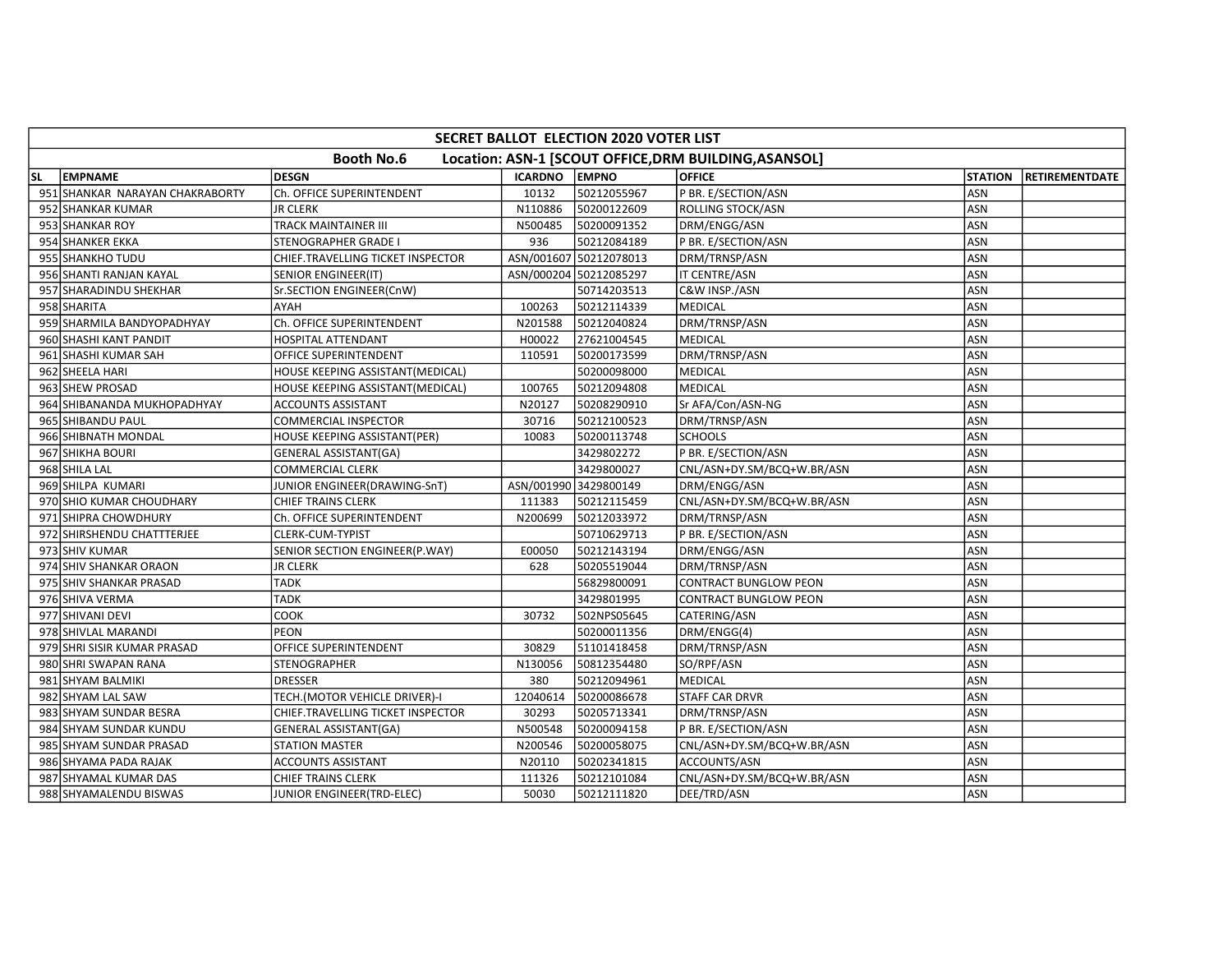| SECRET BALLOT ELECTION 2020 VOTER LIST                                     |                             |                                  |                      |                        |                                       |                |                |  |  |  |
|----------------------------------------------------------------------------|-----------------------------|----------------------------------|----------------------|------------------------|---------------------------------------|----------------|----------------|--|--|--|
| <b>Booth No.6</b><br>Location: ASN-1 [SCOUT OFFICE, DRM BUILDING, ASANSOL] |                             |                                  |                      |                        |                                       |                |                |  |  |  |
| <b>SL</b>                                                                  | EMPNAME                     | <b>DESGN</b>                     | <b>ICARDNO EMPNO</b> |                        | <b>OFFICE</b>                         | <b>STATION</b> | RETIREMENTDATE |  |  |  |
|                                                                            | 989 SHYAMALI MUKHERJEE      | PEON                             | N40369               | 50200036237            | DRM/ENGG(4)                           | ASN            |                |  |  |  |
|                                                                            | 990 SHYAMALI BOSE           | Ch. OFFICE SUPERINTENDENT        | N130049              | 50212017851            | SO/RPF/ASN                            | ASN            |                |  |  |  |
|                                                                            | 991 SHYAMALI SAMANTA        | Ch. OFFICE SUPERINTENDENT        | 10268                | 50212034332            | P BR. E/SECTION/ASN                   | ASN            |                |  |  |  |
|                                                                            | 992 SIDHARTHA CHAKRABORTTY  | CH. STAFF WELFARE INSPECTOR      | N140141              | 50212092769            | <b>WELFARE INSP</b>                   | ASN            |                |  |  |  |
|                                                                            | 993 SIMA BHATTACHARJEE      | SENIOR NURSING SUPERINTENDENT    | 330                  | 50200603946            | <b>MEDICAL</b>                        | ASN            |                |  |  |  |
|                                                                            | 994 SIMON BODRA             | JR CLERK                         |                      | ASN/001950 50200144952 | P BR. E/SECTION/ASN                   | ASN            |                |  |  |  |
|                                                                            | 995 SISIR KUMAR SEN         | COMMERCIAL INSPECTOR             | 31105                | 50204623708            | DRM/TRNSP/ASN                         | ASN            |                |  |  |  |
|                                                                            | 996 SITAL KUMAR GOSWAMI     | Ch. OFFICE SUPERINTENDENT        | 10140                | 50208322259            | P BR. E/SECTION/ASN                   | ASN            |                |  |  |  |
|                                                                            | 997 SK ASIQUE UDDIN         | LABORATORY ASSISTANT(MEDICAL)    | N140216              | 50200133796            | MEDICAL                               | ASN            |                |  |  |  |
|                                                                            | 998 SK. HASIBUR RAHAMAN     | Ch. INSTRUCTOR (MECH)            |                      | 50210319062            | <b>SCHOOLS</b>                        | <b>ASN</b>     |                |  |  |  |
|                                                                            | 999 SMRITI CHAKRABORTY      | TECH-I(ELECT)                    | 50315                | 50212113578            | DEE/TRD/ASN                           | ASN            |                |  |  |  |
|                                                                            | 1000 SMT.FERZANA PERWEEN    | <b>GENERAL ASSISTANT(OPT)</b>    | 100927               | 50705994846            | DRM/TRNSP/ASN                         | ASN            |                |  |  |  |
|                                                                            | 1001 SOHAGINI HANSDA        | CHIEF NURSING SUPERINTENDENT     | 297                  | 50212096910            | MEDICAL                               | ASN            |                |  |  |  |
|                                                                            | 1002 SOHAN HELA             | HOUSE KEEPING ASSISTANT(MEDICAL) | H00044               | 50212039718            | <b>MEDICAL</b>                        | ASN            |                |  |  |  |
|                                                                            | 1003 SOHAN PRASAD           | SECTION CONTROLLER(TRAIN)        | N201678              | 50200021131            | CNL/ASN+DY.SM/BCQ+W.BR/ASN            | ASN            |                |  |  |  |
|                                                                            | 1004 SOM NATH CHATTOPADHYAY | CHIEF CONTROLLER (TRAIN)         | N201113              | 50214634764            | CNL/ASN+DY.SM/BCQ+W.BR/ASN            | ASN            |                |  |  |  |
|                                                                            | 1005 SOM PRAKASH MUKHERJEE  | Ch. OFFICE SUPERINTENDENT        | 60112                | 50212109496            | ELECT/GENERAL-OFFICE                  | ASN            |                |  |  |  |
|                                                                            | 1006 SOMA GHOSH             | SENIOR NURSING SUPERINTENDENT    | 351                  | 50200132056            | <b>MEDICAL</b>                        | ASN            |                |  |  |  |
|                                                                            | 1007 SOMEN RAY              | <b>DRESSER</b>                   | 379                  | 502NPS10648            | MEDICAL                               | ASN            |                |  |  |  |
|                                                                            | 1008 SOMENATH MUKHOPADHYAY  | OFFICE SUPERINTENDENT            | ASN/001842           | 50207277581            | P BR. E/SECTION/ASN                   | ASN            |                |  |  |  |
|                                                                            | 1009 SOMESH DAWN            | COMMERCIAL CLERK(BOOKING)        | N30619               | 50200130618            | DRM/TRNSP/ASN                         | ASN            |                |  |  |  |
|                                                                            | 1010 SOMNATH SHAW           | Sr.COMMERCIAL CLERK              | N30569               | 50200130590            | DRM/TRNSP/ASN                         | ASN            |                |  |  |  |
|                                                                            | 1011 SONA RAM PATPINGUA     | OFFICE SUPERINTENDENT            | 352                  | 50212086368            | MEDICAL                               | ASN            |                |  |  |  |
|                                                                            | 1012 SONALAL HEMBRAM        | TECH-I(ELECT)                    | N80028               | 50212120807            | AC/ASN & TLI/ASN, UDL, DGR, MDP & UDL | ASN            |                |  |  |  |
|                                                                            | 1013 SONALI PAUL            | GENERAL ASSISTANT(GA)            | N120194              | 50200109988            | LOCO/ASANSOL                          | ASN            |                |  |  |  |
|                                                                            | 1014 SOUMEN DAS             | OFFICE SUPERINTENDENT            | N500297              | 50200352408            | DRM/ENGG/ASN                          | ASN            |                |  |  |  |
|                                                                            | 1015 SOUMEN GANGULY         | <b>CHIEF TRAINS CLERK</b>        | N201785              | 50200031513            | CNL/ASN+DY.SM/BCQ+W.BR/ASN            | ASN            |                |  |  |  |
|                                                                            | 1016 SOUMITRA BANERJEE      | ACCOUNTS ASSISTANT               | 20203                | 50208283655            | ACCOUNTS/ASN                          | ASN            |                |  |  |  |
|                                                                            | 1017 SOUMITRA MAJI          | HOUSE KEEPING ASSISTANT(MEDICAL) |                      | 3429800187             | MEDICAL                               | ASN            |                |  |  |  |
|                                                                            | 1018 SOUMYA CHANDA          | SECTION CONTROLLER(TRAIN)        | ASN001171            | 50200173289            | CNL/ASN+DY.SM/BCQ+W.BR/ASN            | ASN            |                |  |  |  |
|                                                                            | 1019 SOURAV DAS             | <b>GENERAL ASSISTANT(GA)</b>     | N140154              | 50200123316            | P BR. E/SECTION/ASN                   | ASN            |                |  |  |  |
|                                                                            | 1020 SOURAV DAS             | <b>GENERAL ASSISTANT(GA)</b>     |                      | 50200137522            | P BR. E/SECTION/ASN                   | ASN            |                |  |  |  |
|                                                                            | 1021 SOURISH KUMAR SARKAR   | OFFICE SUPERINTENDENT            |                      | ASN/001994 50207NE0004 | P BR. E/SECTION/ASN                   | ASN            |                |  |  |  |
|                                                                            | 1022 SREEJITH V             | SENIOR NURSING SUPERINTENDENT    | 350                  | 3429800038             | MEDICAL                               | <b>ASN</b>     |                |  |  |  |
|                                                                            | 1023 SREEMA ROY             | CHIEF NURSING SUPERINTENDENT     | 345                  | 50212116968            | <b>MEDICAL</b>                        | ASN            |                |  |  |  |
|                                                                            | 1024 SRI BHIM SOREN         | OFFICE SUPERINTENDENT            | ASN/001871           | 50205507297            | DRM/TRNSP/ASN                         | ASN            |                |  |  |  |
|                                                                            | 1025 SRIDHAM MONDAL         | PEON                             | 70653                | 50212056182            | AEN(HQ)/ASN                           | ASN            |                |  |  |  |
|                                                                            | 1026 SRIKANTA PAL           | Sr. SECTION ENGINEER(TRD-ELEC)   | 50036                | 50212101140            | DEE/TRD/ASN                           | ASN            |                |  |  |  |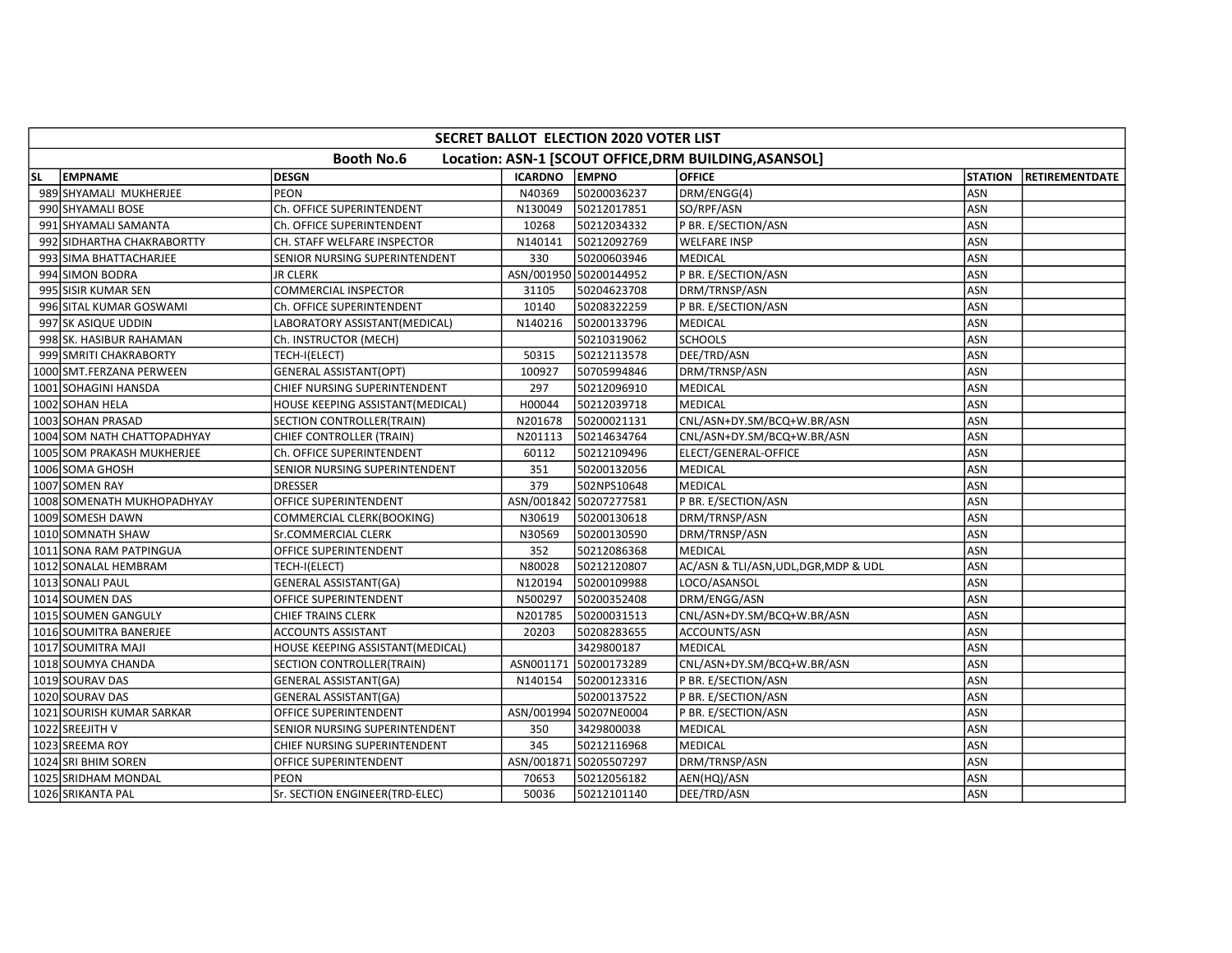|           | SECRET BALLOT ELECTION 2020 VOTER LIST                                     |                                |                      |                        |                                       |                |                |  |  |  |
|-----------|----------------------------------------------------------------------------|--------------------------------|----------------------|------------------------|---------------------------------------|----------------|----------------|--|--|--|
|           | <b>Booth No.6</b><br>Location: ASN-1 [SCOUT OFFICE, DRM BUILDING, ASANSOL] |                                |                      |                        |                                       |                |                |  |  |  |
| <b>SL</b> | <b>EMPNAME</b>                                                             | <b>DESGN</b>                   | <b>ICARDNO EMPNO</b> |                        | <b>OFFICE</b>                         | <b>STATION</b> | RETIREMENTDATE |  |  |  |
|           | 1027 SRIMANTA ACHARYA                                                      | <b>TADK</b>                    |                      | 3529800089             | ACCOUNTS/ASN                          | ASN            |                |  |  |  |
|           | 1028 SUBAL CHANDRA SARKAR                                                  | <b>SENIOR ENGINEER(IT)</b>     |                      | ASN/000202 50212085340 | IT CENTRE/ASN                         | <b>ASN</b>     |                |  |  |  |
|           | 1029 SUBHA MUKHERJEE                                                       | <b>JR CLERK</b>                |                      | 3429803016             | P BR. E/SECTION/ASN                   | ASN            |                |  |  |  |
|           | 1030 SUBHADRA BOURI                                                        | AYAH                           | N100005              | 50200011034            | MEDICAL                               | ASN            |                |  |  |  |
|           | 1031 SUBHAS CHANDRA MISRA                                                  | <b>GENERAL ASSISTANT(GA)</b>   | N140025              | 50208364151            | P BR. E/SECTION/ASN                   | <b>ASN</b>     |                |  |  |  |
|           | 1032 SUBHAS DEWASI                                                         | <b>TADK</b>                    |                      | 3429801535             | <b>CONTRACT BUNGLOW PEON</b>          | ASN            |                |  |  |  |
|           | 1033 SUBHASH CHANDRA PRASAD                                                | <b>TECHNICIAN GR-I</b>         | N80085               | 50200022020            | ELECT/GENERAL-OFFICE                  | ASN            |                |  |  |  |
|           | 1034 SUBHASH CHANDRA DAS                                                   | <b>SR SECTION ENGINEER</b>     | N80104               | 50200066849            | ELECT/GENERAL-OFFICE                  | ASN            |                |  |  |  |
|           | 1035 SUBHASH PRASAD SINGH                                                  | Chief LOCO.INSPECTOR.          |                      | N12040326 50212132147  | LOCO/ASANSOL                          | <b>ASN</b>     |                |  |  |  |
|           | 1036 SUBHASH SINGH                                                         | CHIEF COMMERCIAL CLERK         | N30051               | 50212104218            | DRM/TRNSP/ASN                         | <b>ASN</b>     |                |  |  |  |
|           | 1037 SUBHASIS DEY                                                          | OFFICE SUPERINTENDENT          |                      | ASN/000424 50206004945 | P BR. E/SECTION/ASN                   | ASN            |                |  |  |  |
|           | 1038 SUBHASIS KUNDU                                                        | JUNIOR ENGINEER(DRAWING-ELE)   | E00040               | 507NPS00009            | ELECT/GENERAL-OFFICE                  | ASN            |                |  |  |  |
|           | 1039 SUBHASISH BASU                                                        | Sr. SECTION OFFICER ACCTS      | N20029               | 50208301670            | ACCOUNTS/ASN                          | <b>ASN</b>     |                |  |  |  |
|           | 1040 SUBHRA BAHADUR                                                        | TECH.(AC.MECHANIC)-I           | 60284                | 50212035191            | AC/ASN & TLI/ASN, UDL, DGR, MDP & UDL | <b>ASN</b>     |                |  |  |  |
|           | 1041 SUBHRA BHATTACHARYA                                                   | <b>JR CLERK</b>                |                      | N12040078 50200122970  | LOCO/ASANSOL                          | <b>ASN</b>     |                |  |  |  |
|           | 1042 SUBIR KUMAR CHATTERJEE                                                | OFFICE SUPERINTENDENT          | 10079                | 50212087439            | P BR. E/SECTION/ASN                   | ASN            |                |  |  |  |
|           | 1043 SUBIR RANJAN BANDYOPADHYAY                                            | <b>SENIOR ENGINEER(IT)</b>     |                      | ASN/000208 50212079881 | IT CENTRE/ASN                         | ASN            |                |  |  |  |
|           | 1044 SUBODH KUMAR                                                          | TADK                           |                      | 3429802146             | <b>CONTRACT BUNGLOW PEON</b>          | ASN            |                |  |  |  |
|           | 1045 SUBRATA BANDYOPADHYAY                                                 | Sr. SECTION OFFICER ACCTS      | N20058               | 50208299304            | ACCOUNTS/ASN                          | ASN            |                |  |  |  |
|           | 1046 SUBRATA DUTTA                                                         | PRIVATE SECRETARY-II           | N40374               | 50212056121            | DRM/ENGG/ASN                          | <b>ASN</b>     |                |  |  |  |
|           | 1047 SUBRATA MUKHERJEE                                                     | Sr. SECTION ENGINEER(SIG)      | 120222               | 50204771760            | CH.OS/S&T PLANNING/ASN                | <b>ASN</b>     |                |  |  |  |
|           | 1048 SUBRATA MUKHERJEE                                                     | OFFICE SUPERINTENDENT          | N201102              | 50205731355            | DRM/TRNSP/ASN                         | ASN            |                |  |  |  |
|           | 1049 SUBRATA MUKHOPADHYAY                                                  | STENOGRAPHER GRADE I           | 100076               | 50211106372            | TRD/ASN OFFICE (MINISTRIAL)           | ASN            |                |  |  |  |
|           | 1050 SUBRATA ROY                                                           | <b>GENERAL ASSISTANT(GA)</b>   | 10337                | 50212006063            | <b>SCHOOLS</b>                        | <b>ASN</b>     |                |  |  |  |
|           | 1051 SUBRATA TALUKDER                                                      | Ch. OFFICE SUPERINTENDENT      | 110621               | 50212040733            | DRM/TRNSP/ASN                         | ASN            |                |  |  |  |
|           | 1052 SUBROTA BARUI                                                         | Ch. OFFICE SUPERINTENDENT      | N201584              | 50212084505            | DRM/TRNSP/ASN                         | <b>ASN</b>     |                |  |  |  |
|           | 1053 SUDHAKAR KONAR                                                        | Sr. CLERK                      |                      | ASN/001540 50229800744 | P BR. E/SECTION/ASN                   | ASN            |                |  |  |  |
|           | 1054 SUDHANSHU ARYA                                                        | COMMERCIAL INSPECTOR           |                      | 3429801901             | DRM/TRNSP/ASN                         | ASN            |                |  |  |  |
|           | 1055 SUDHANSSU KUMAR                                                       | SR SECTION ENGINEER            | N80153               | 50200095126            | DEE/Con/ASN-NG                        | <b>ASN</b>     |                |  |  |  |
|           | 1056 SUDHANSU DEBNATH                                                      | OFFICE SUPERINTENDENT          | 10141                | 50212110206            | P BR. E/SECTION/ASN                   | ASN            |                |  |  |  |
|           | 1057 SUDIP DAS                                                             | TRAFFIC INSPECTOR              | N200648              | 50205402566            | DRM/TRNSP/ASN                         | ASN            |                |  |  |  |
|           | 1058 SUDIP KR MONDAL                                                       | SECTION CONTROLLER(TRAIN)      |                      | ASN/001186 50200173721 | CNL/ASN+DY.SM/BCQ+W.BR/ASN            | ASN            |                |  |  |  |
|           | 1059 SUDIP KUMAR MANNA                                                     | OFFICE SUPERINTENDENT          | 121304               | 50212133309            | <b>SR.DSTE OFFICE/ASN</b>             | ASN            |                |  |  |  |
|           | 1060 SUDIPTA BANERJEE                                                      | PUBLICITY INSPECTOR            | N30406               | 50210311725            | DRM/TRNSP/ASN                         | ASN            |                |  |  |  |
|           | 1061 SUDIPTA GHOSH                                                         | OFFICE SUPERINTENDENT          | N201587              | 50212086538            | DRM/TRNSP/ASN                         | ASN            |                |  |  |  |
|           | 1062 SUDIPTA KAR                                                           | TECHNICIAN GR-I                | N140009              | 50200070129            | DEE/TRD/ASN                           | ASN            |                |  |  |  |
|           | 1063 SUDIPTO BHATTACHARYA                                                  | Sr. SECTION OFFICER ACCTS      | N20011               | 50208284740            | ACCOUNTS/ASN                          | ASN            |                |  |  |  |
|           | 1064 SUFAL DE                                                              | Sr. SECTION ENGINEER(TRD-ELEC) | 50386                | 50214000635            | DEE/TRD/ASN                           | ASN            |                |  |  |  |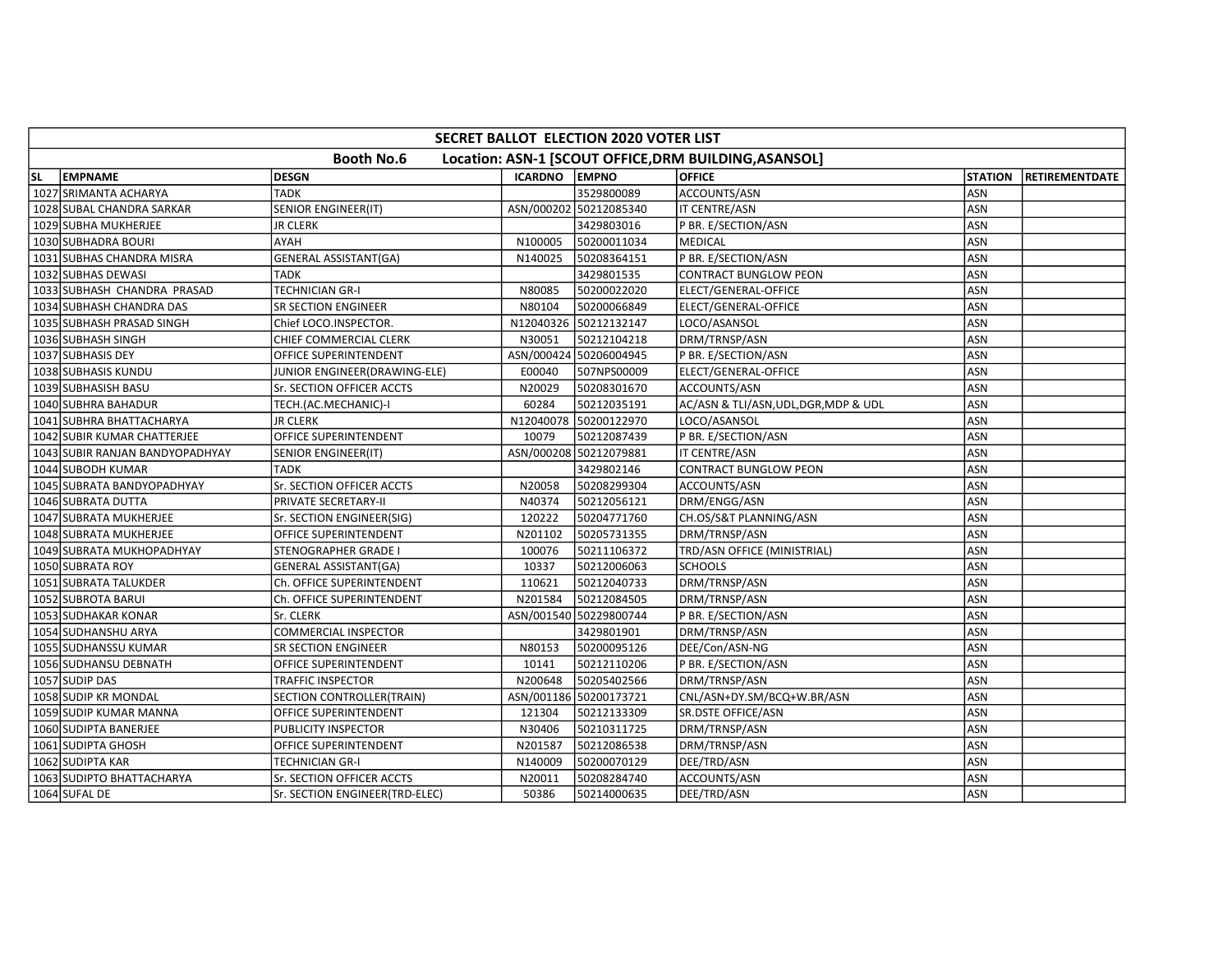|                                                                            | SECRET BALLOT ELECTION 2020 VOTER LIST |                                    |                |                        |                                       |                |                        |  |  |  |
|----------------------------------------------------------------------------|----------------------------------------|------------------------------------|----------------|------------------------|---------------------------------------|----------------|------------------------|--|--|--|
| <b>Booth No.6</b><br>Location: ASN-1 [SCOUT OFFICE, DRM BUILDING, ASANSOL] |                                        |                                    |                |                        |                                       |                |                        |  |  |  |
| SL.                                                                        | <b>EMPNAME</b>                         | <b>DESGN</b>                       | <b>ICARDNO</b> | <b>EMPNO</b>           | <b>OFFICE</b>                         | <b>STATION</b> | <b>IRETIREMENTDATE</b> |  |  |  |
|                                                                            | 1065 SUJATA GOSWAMI                    | <b>STENOGRAPHER GRADE I</b>        | N10024         | 50208159592            | <b>MEDICAL</b>                        | ASN            |                        |  |  |  |
|                                                                            | 1066 SUJEET KUMAR                      | <b>Sr.TRAINS CLERK</b>             | N60527         | 50200102490            | CNL/ASN+DY.SM/BCQ+W.BR/ASN            | ASN            |                        |  |  |  |
|                                                                            | 1067 SUJIT DAS                         | <b>GENERAL ASSISTANT(GA)</b>       | N140107        | 50200017478            | P BR. E/SECTION/ASN                   | ASN            |                        |  |  |  |
|                                                                            | 1068 SUJIT KUMAR                       | OFFICE SUPERINTENDENT              | N130042        | 50212128302            | SO/RPF/ASN                            | ASN            |                        |  |  |  |
|                                                                            | 1069 SUJIT KUMAR BHOWMIK               | Ch. OFFICE SUPERINTENDENT          | N110580        | 50212087038            | ROLLING STOCK/ASN                     | ASN            |                        |  |  |  |
|                                                                            | 1070 SUJIT KUMAR SHARMA                | OFFICE SUPERINTENDENT              | N40345         | 50200021532            | DRM/ENGG/ASN                          | ASN            |                        |  |  |  |
|                                                                            | 1071 SUJIT LAYEK                       | TECH.(AC.MECHANIC.)-II             | N80554         | 50205567531            | AC/ASN & TLI/ASN, UDL, DGR, MDP & UDL | ASN            |                        |  |  |  |
|                                                                            | 1072 SUJIT MITRA                       | Sr.TECH.(SIGNAL MAINTAINER)        | 120299         | 50212124059            | SR.DSTE OFFICE/ASN                    | ASN            |                        |  |  |  |
|                                                                            | 1073 SUJOY KANTI DAS                   | LABORATORY ASSISTANT               | N140251        | 50209B00020            | MEDICAL                               | ASN            |                        |  |  |  |
|                                                                            | 1074 SUKANTA MONDAL                    | OFFICE SUPERINTENDENT              | N111582        | 50200122191            | DRM/ENGG/ASN                          | ASN            |                        |  |  |  |
|                                                                            | 1075 SUKANTA MUDI                      | Sr.PHARMACIST                      | 396            | 50260800010            | <b>MEDICAL</b>                        | ASN            |                        |  |  |  |
|                                                                            | 1076 SUKANTI BHATTACHARYA              | CHIEF CONTROLLER (TRAIN)           | 111370         | 50212074718            | CNL/ASN+DY.SM/BCQ+W.BR/ASN            | ASN            |                        |  |  |  |
|                                                                            | 1077 SUKHRAM ORAON                     | Ch. OFFICE SUPERINTENDENT          | 110553         | 50212086423            | DRM/TRNSP/ASN                         | ASN            |                        |  |  |  |
|                                                                            | 1078 SUKLA GOSWAMI                     | OFFICE SUPERINTENDENT              | N130048        | 50208365787            | DRM/TRNSP/ASN                         | <b>ASN</b>     |                        |  |  |  |
|                                                                            | 1079 SUKRASANJE ETKRBARLA              | Sr.SECTION ENGINEER(DRAWING-CIVIL) | 40969          | 50212136323            | Dy CE/Con-I/ASN-NG                    | <b>ASN</b>     |                        |  |  |  |
|                                                                            | 1080 SUKUMAR DEY                       | TECH.(AC.MECHANIC)-I               | N80312         | 50212127255            | AC/ASN & TLI/ASN, UDL, DGR, MDP & UDL | ASN            |                        |  |  |  |
|                                                                            | 1081 SULEMAN KANDULNA                  | CHIEF CONTROLLER (TRAIN)           | 1553           | 50212068603            | CNL/ASN+DY.SM/BCQ+W.BR/ASN            | ASN            |                        |  |  |  |
|                                                                            | 1082 SUMAN CHAKRABORTY                 | HEALTH - MALARIA INSP.-I           | N100112        | 50200093002            | MEDICAL                               | ASN            |                        |  |  |  |
|                                                                            | 1083 SUMAN CHANDRA                     | OFFICE SUPERINTENDENT              | 10270          | 50212106902            | P BR. E/SECTION/ASN                   | ASN            |                        |  |  |  |
|                                                                            | 1084 SUMAN GHOSH                       | OFFICE SUPERINTENDENT              | N201310        | 502A4764950            | DRM/TRNSP/ASN                         | ASN            |                        |  |  |  |
|                                                                            | 1085 SUMAN GHOSH                       | OFFICE SUPERINTENDENT              | 201966         | 50205869432            | DRM/TRNSP/ASN                         | ASN            |                        |  |  |  |
|                                                                            | 1086 SUMAN KUMAR CHATTOPADHYAY         | OFFICE SUPERINTENDENT              |                | N500112245 50208248760 | AEN(HQ)/ASN                           | ASN            |                        |  |  |  |
|                                                                            | 1087 SUMAN KUMARI                      | GENERAL ASSISTANT(OPT)             |                | ASN/001921 50200173046 | DRM/TRNSP/ASN                         | ASN            |                        |  |  |  |
|                                                                            | 1088 SUMAN SINHA                       | SENIOR NURSING SUPERINTENDENT      |                | 3429802984             | MEDICAL                               | ASN            |                        |  |  |  |
|                                                                            | 1089 SUMANJAY SINGH                    | <b>JR CLERK</b>                    | N110735        | 50200122919            | P BR. E/SECTION/ASN                   | ASN            |                        |  |  |  |
|                                                                            | 1090 SUMANTA BANERJEE                  | <b>CHIEF TRAINS CLERK</b>          | 111335         | 50212101096            | CNL/ASN+DY.SM/BCQ+W.BR/ASN            | ASN            |                        |  |  |  |
|                                                                            | 1091 SUMIT BHATTACHARYA                | Ch. OFFICE SUPERINTENDENT          | 111610         | 50212010832            | P BR. E/SECTION/ASN                   | ASN            |                        |  |  |  |
|                                                                            | 1092 SUMIT BHATTACHARYA                | Ch. OFFICE SUPERINTENDENT          | 10121          | 50206090369            | P BR. E/SECTION/ASN                   | ASN            |                        |  |  |  |
|                                                                            | 1093 SUMIT KUMAR DAS                   | OFFICE SUPERINTENDENT              | 10271          | 50212095722            | P BR. E/SECTION/ASN                   | ASN            |                        |  |  |  |
|                                                                            | 1094 SUMIT KUMAR MANNA                 | SR SECTION ENGINEER                |                | 50290012252            | DEE/TRD/ASN                           | ASN            |                        |  |  |  |
|                                                                            | 1095 SUMIT SARKAR                      | YARD MASTER                        | N200236        | 50212146286            | CNL/ASN+DY.SM/BCQ+W.BR/ASN            | ASN            |                        |  |  |  |
|                                                                            | 1096 SUMITA ANKURE                     | AYAH                               | 100262         | 50212120935            | <b>MEDICAL</b>                        | ASN            |                        |  |  |  |
|                                                                            | 1097 SUMITRA MURMU                     | AYAH                               |                | 3429800083             | MEDICAL                               | ASN            |                        |  |  |  |
|                                                                            | 1098 SUNANDA SANYAL                    | OFFICE SUPERINTENDENT              | 70614          | 50212075759            | DRM/ENGG/ASN                          | ASN            |                        |  |  |  |
|                                                                            | 1099 SUNIL HARI                        | HOUSE KEEPING ASSISTANT(MEDICAL)   | N100023        | 50212039627            | <b>MEDICAL</b>                        | ASN            |                        |  |  |  |
|                                                                            | 1100 SUNIL KUMAR                       | OFFICE SUPERINTENDENT              | N170223        | 50200066217            | P BR. E/SECTION/ASN                   | ASN            |                        |  |  |  |
|                                                                            | 1101 SUNIL KUMAR                       | <b>STATION MANAGER-NG</b>          | N200425        | 50205473263            | CNL/ASN+DY.SM/BCQ+W.BR/ASN            | ASN            |                        |  |  |  |
|                                                                            | 1102 SUNIL KUMAR MONDAL                | CALL PORTER(TRANSPORTATION)        | 111369         | 50212097263            | CNL/ASN+DY.SM/BCQ+W.BR/ASN            | ASN            |                        |  |  |  |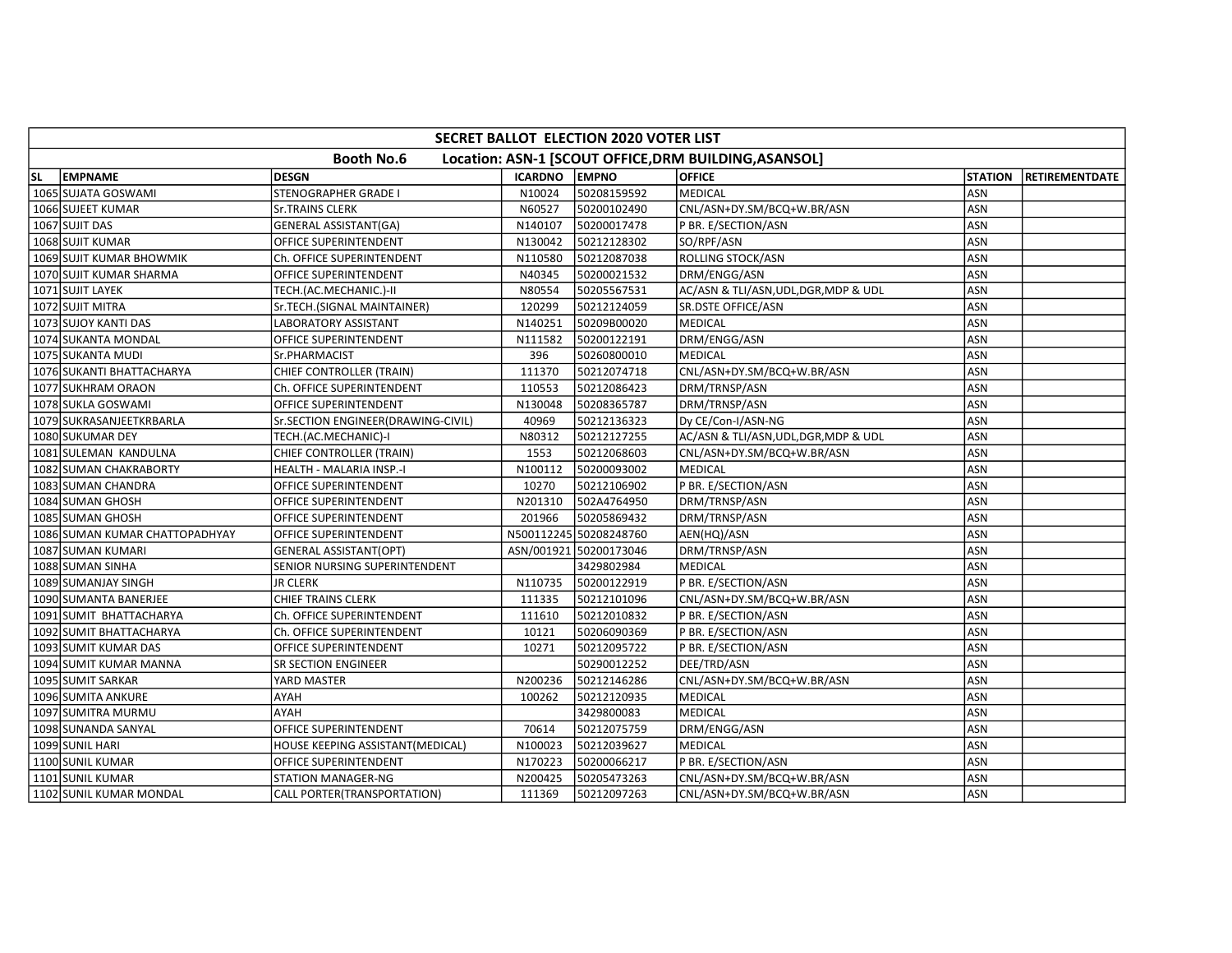| <b>SECRET BALLOT ELECTION 2020 VOTER LIST</b>                              |  |                               |                       |                        |                                       |                |                        |  |  |  |
|----------------------------------------------------------------------------|--|-------------------------------|-----------------------|------------------------|---------------------------------------|----------------|------------------------|--|--|--|
| <b>Booth No.6</b><br>Location: ASN-1 [SCOUT OFFICE, DRM BUILDING, ASANSOL] |  |                               |                       |                        |                                       |                |                        |  |  |  |
| <b>EMPNAME</b><br>SL.                                                      |  | <b>DESGN</b>                  | <b>ICARDNO EMPNO</b>  |                        | <b>OFFICE</b>                         | <b>STATION</b> | <b>IRETIREMENTDATE</b> |  |  |  |
| 1103 SUNIL KUMAR PATRA                                                     |  | <b>TADK</b>                   |                       | 50208863600            | <b>CONTRACT BUNGLOW PEON</b>          | ASN            |                        |  |  |  |
| 1104 SUNIL KUMAR RAWANI                                                    |  | <b>HELPER</b>                 | SVGA552               | 15416040012            | DRM/ENGG(4)                           | ASN            |                        |  |  |  |
| 1105 SUNIL PRASAD                                                          |  | Sr. CLERK                     | N111549               | 50206003771            | DRM/ENGG/ASN                          | ASN            |                        |  |  |  |
| 1106 SUNITA GUPTA                                                          |  | OFFICE SUPERINTENDENT         | 30397                 | 50212084529            | DRM/TRNSP/ASN                         | ASN            |                        |  |  |  |
| 1107 SUNITA KOIRI                                                          |  | AYAH                          | 100266                | 50212120947            | <b>MEDICAL</b>                        | ASN            |                        |  |  |  |
| 1108 SUNITA PANDEY                                                         |  | AYAH                          | 140364                | 3429800188             | <b>MEDICAL</b>                        | ASN            |                        |  |  |  |
| 1109 SUPRABHAT GHOSH                                                       |  | <b>TRAINEE</b>                | N80332                | 50200132690            | AC/ASN & TLI/ASN, UDL, DGR, MDP & UDL | ASN            |                        |  |  |  |
| 1110 SUPRIYA BASU                                                          |  | Ch. OFFICE SUPERINTENDENT     | 70612                 | 50210104616            | DRM/ENGG/ASN                          | ASN            |                        |  |  |  |
| 1111 SUPRIYA PANDEY                                                        |  | PEON                          |                       | 3429802874             | P BR. E/SECTION/ASN                   | ASN            |                        |  |  |  |
| 1112 SUPRIYA ROY                                                           |  | Ch. INSTRUCTOR (MECH)         | 41908                 | 50212142580            | LOCO/ASANSOL                          | ASN            |                        |  |  |  |
| 1113 SURAJ KUMAR HAZRA                                                     |  | CHOWKIDAR                     |                       | 50200133735            | <b>SCHOOLS</b>                        | ASN            |                        |  |  |  |
| 1114 SURAJDEO YADAV                                                        |  | HOSPITAL ATTENDANT            | 100193                | 50212106628            | <b>MEDICAL</b>                        | ASN            |                        |  |  |  |
| 1115 SURENDRA KR MANDAL                                                    |  | TRACK MAINTAINER IV           |                       | ASN/001297 502NPS10843 | DRM/ENGG/ASN                          | ASN            |                        |  |  |  |
| 1116 SURESH PRASAD                                                         |  | <b>JUNIOR ENGINEER(WORKS)</b> | 175924                | 50212129707            | Dy CE/Con-I/ASN-NG                    | ASN            |                        |  |  |  |
| 1117 SURJO GHOSH                                                           |  | <b>HOSPITAL ATTENDANT</b>     | 140318                | 50229800623            | <b>MEDICAL</b>                        | <b>ASN</b>     |                        |  |  |  |
| 1118 SUROJIT BHANDARY                                                      |  | ASST.COOK(MED)                | N30717                | 502NPS00562            | CATERING/ASN                          | ASN            |                        |  |  |  |
| 1119 SUSHANTA SUTRADHAR                                                    |  | SENIOR ENGINEER(IT)           |                       | ASN/000207 50207015800 | IT CENTRE/ASN                         | ASN            |                        |  |  |  |
| 1120 SUSHIL KUMAR SHARMA                                                   |  | <b>JR CLERK</b>               |                       | ASN/000442 25090594174 | P BR. E/SECTION/ASN                   | ASN            |                        |  |  |  |
| 1121 SUSMITA (DAS) SINHA                                                   |  | CHIEF NURSING SUPERINTENDENT  | 347                   | 50211121830            | <b>MEDICAL</b>                        | ASN            |                        |  |  |  |
| 1122 SUSMITA SAHA                                                          |  | Sr. CLERK                     | ASN/001627 3429800217 |                        | P BR. E/SECTION/ASN                   | ASN            |                        |  |  |  |
| 1123 SUTAPA CHATTERJEE                                                     |  | CHIEF COMMERCIAL CLERK        | N030022               | 50212127073            | DRM/TRNSP/ASN                         | ASN            |                        |  |  |  |
| 1124 SUVASIS MONDAL                                                        |  | TRAVELLING TICKET INSPECTOR   | 30343                 | 50212091431            | DRM/TRNSP/ASN                         | ASN            |                        |  |  |  |
| 1125 SUVASISH SARKAR                                                       |  | <b>GENERAL ASSISTANT(GA)</b>  | N140165               | 50207073598            | P BR. E/SECTION/ASN                   | ASN            |                        |  |  |  |
| 1126 SUVEN ROY                                                             |  | <b>HELPER</b>                 |                       | ASN/001929 50200019940 | DSTE/Works/ASN-NG                     | ASN            |                        |  |  |  |
| 1127 SUVENDU CHATTOPADHYAY                                                 |  | Sr. SECTION OFFICER ACCTS     | N20083                | 50208264960            | ACCOUNTS/ASN                          | ASN            |                        |  |  |  |
| 1128 SWAGATA DAS                                                           |  | OFFICE SUPERINTENDENT         | 60115                 | 50207679531            | ELECT/GENERAL-OFFICE                  | ASN            |                        |  |  |  |
| 1129 SWAPAN KUMAR PANDA                                                    |  | Sr.PHARMACIST                 | 397                   | 50212089308            | <b>MEDICAL</b>                        | ASN            |                        |  |  |  |
| 1130 SWAPNA CHANDRA                                                        |  | <b>JR CLERK</b>               |                       | ASN/001949 3429801726  | P BR. E/SECTION/ASN                   | ASN            |                        |  |  |  |
| 1131 SWAPNAMOY CHAKRABORTY                                                 |  | OFFICE SUPERINTENDENT         | 70584                 | 50212074111            | AEN(HQ)/ASN                           | ASN            |                        |  |  |  |
| 1132 SWAPNIL BANDOPADHYAY                                                  |  | OFFICE SUPERINTENDENT         | N140059               | 50200081371            | P BR. E/SECTION/ASN                   | ASN            |                        |  |  |  |
| 1133 SWATI CHOUDHURY                                                       |  | OFFICE SUPERINTENDENT         | 110587                | 50212074913            | DRM/TRNSP/ASN                         | ASN            |                        |  |  |  |
| 1134 SWEETY KUMARI                                                         |  | PEON                          |                       | N500112800 50200174853 | DRM/ENGG(4)                           | ASN            |                        |  |  |  |
| 1135 SYED ZAFAR IMRAN                                                      |  | Jr. ACCOUNTS ASSISTANT        | N20061                | 50200127425            | ACCOUNTS/ASN                          | ASN            |                        |  |  |  |
| 1136 TANDRA ROY                                                            |  | CHIEF NURSING SUPERINTENDENT  | 346                   | 50212117572            | <b>MEDICAL</b>                        | ASN            |                        |  |  |  |
| 1137 TANMOY MONDAL                                                         |  | OFFICE SUPERINTENDENT         |                       | 50714108067            | P BR. E/SECTION/ASN                   | ASN            |                        |  |  |  |
| 1138 TANMOY HALDER                                                         |  | <b>GENERAL ASSISTANT(GA)</b>  | N140030               | 50200056121            | P BR. E/SECTION/ASN                   | ASN            |                        |  |  |  |
| 1139 TANMOY ROY                                                            |  | GENERAL ASSISTANT(GA)         |                       | ASN/002118 30229801053 | P BR. E/SECTION/ASN                   | ASN            |                        |  |  |  |
| 1140 TANUJA KUMARI                                                         |  | HOSPITAL ATTENDANT            | H00005                | 502NPS09239            | MEDICAL                               | ASN            |                        |  |  |  |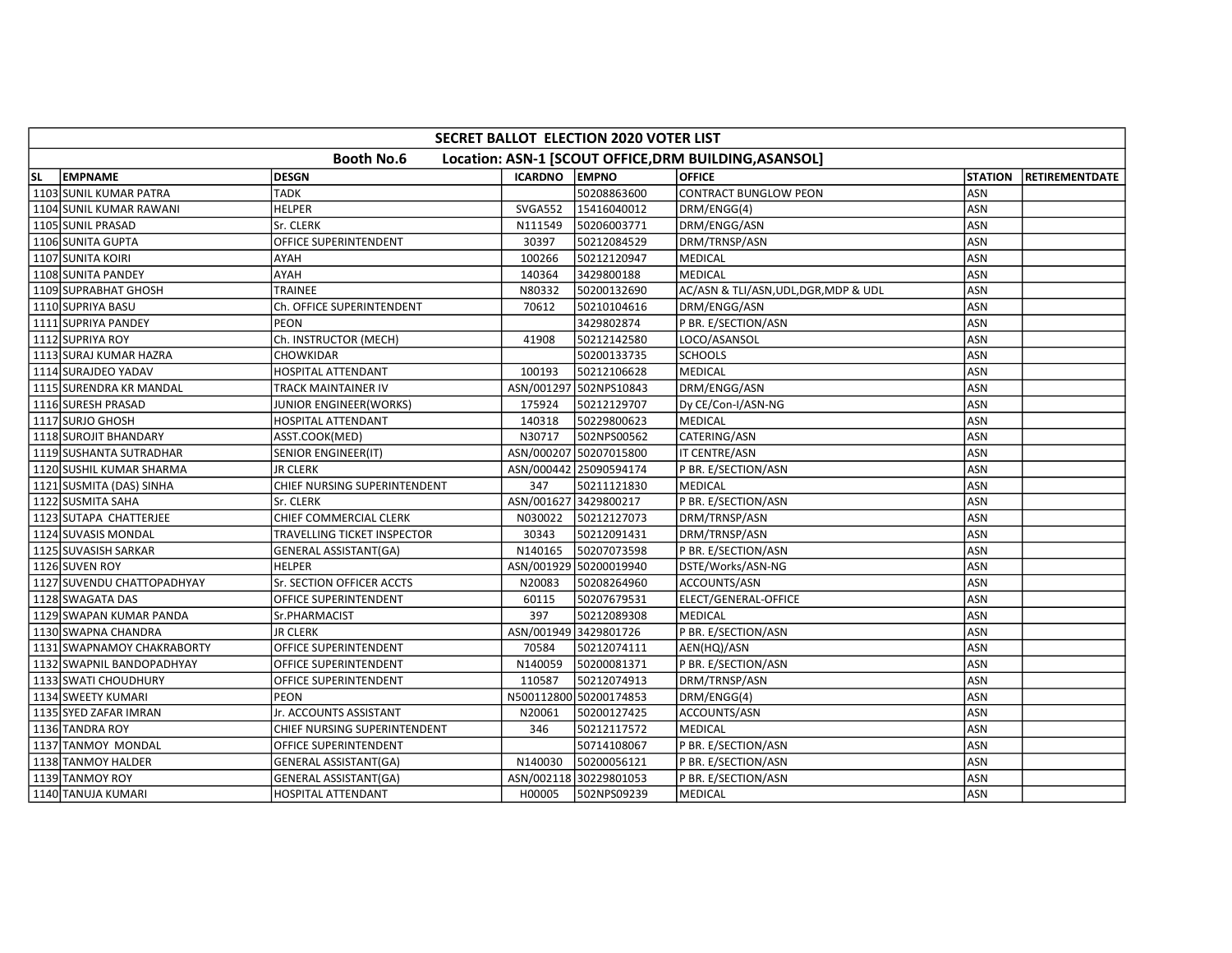|                                                                            | <b>SECRET BALLOT ELECTION 2020 VOTER LIST</b> |                                   |                      |                        |                            |                |                        |  |  |  |
|----------------------------------------------------------------------------|-----------------------------------------------|-----------------------------------|----------------------|------------------------|----------------------------|----------------|------------------------|--|--|--|
| <b>Booth No.6</b><br>Location: ASN-1 [SCOUT OFFICE, DRM BUILDING, ASANSOL] |                                               |                                   |                      |                        |                            |                |                        |  |  |  |
| SL.                                                                        | <b>EMPNAME</b>                                | <b>DESGN</b>                      | <b>ICARDNO EMPNO</b> |                        | <b>OFFICE</b>              | <b>STATION</b> | <b>IRETIREMENTDATE</b> |  |  |  |
|                                                                            | 1141 TANUSHREE MISHRA                         | Sr.COMMERCIAL CLERK               | N30757               | 502NPS07008            | DRM/TRNSP/ASN              | ASN            |                        |  |  |  |
|                                                                            | 1142 TANUSREE CHATTERJEE                      | SENIOR NURSING SUPERINTENDENT     | 140220               | 50205555644            | MEDICAL                    | ASN            |                        |  |  |  |
|                                                                            | 1143 TANUSREE GIRI                            | HOUSE KEEPING ASSISTANT(MEDICAL)  |                      | 50200171566            | <b>MEDICAL</b>             | ASN            |                        |  |  |  |
|                                                                            | 1144 TAPAN KUMAR MAJI                         | Ch. OFFICE SUPERINTENDENT         | 10023                | 50212123560            | P BR. E/SECTION/ASN        | ASN            |                        |  |  |  |
|                                                                            | 1145 TAPAN KUMAR ADHIKARY                     | OFFICE SUPERINTENDENT             | N130037              | 50208348807            | SO/RPF/ASN                 | ASN            |                        |  |  |  |
|                                                                            | 1146 TAPAN KUMAR BISWAS                       | TRAFFIC INSPECTOR                 | 30943                | 50209368784            | DRM/TRNSP/ASN              | <b>ASN</b>     |                        |  |  |  |
|                                                                            | 1147 TAPAN MAJI                               | HOSPITAL ATTENDANT                | N100028              | 50212134673            | <b>MEDICAL</b>             | ASN            |                        |  |  |  |
|                                                                            | 1148 TAPAS BHATTACHARYA                       | Sr. SECTION OFFICER ACCTS         | 20208                | 50208289931            | ACCOUNTS/ASN               | ASN            |                        |  |  |  |
|                                                                            | 1149 TAPAS BISWAS                             | Sr.SECTION ENGINEER(CnW)          | 1118010              | 502NPS08924            | C&W INSP./ASN              | ASN            |                        |  |  |  |
|                                                                            | 1150 TAPAS KUMAR GHOSH                        | <b>CHIEF TRAINS CLERK</b>         | 111319               | 50212078803            | CNL/ASN+DY.SM/BCQ+W.BR/ASN | <b>ASN</b>     |                        |  |  |  |
|                                                                            | 1151 TAPAS KUMAR MANDAL                       | TECH.(MOTOR VEHICLE DRIVER)-II    | 140297               | 50200404138            | <b>STAFF CAR DRVR</b>      | ASN            |                        |  |  |  |
|                                                                            | 1152 TAPAS MUKHERJEE                          | <b>JR CLERK</b>                   | N170434              | 50200096210            | SR.DSTE OFFICE/ASN         | ASN            |                        |  |  |  |
|                                                                            | 1153 TAPAS PAUL                               | TRACK MAINTAINER III              |                      | N500112123 50200136979 | AEN(HQ)/ASN                | ASN            |                        |  |  |  |
|                                                                            | 1154 TAPASH SUR ROY                           | CHIEF.TRAVELLING TICKET INSPECTOR | N30034               | 50212077859            | DRM/TRNSP/ASN              | <b>ASN</b>     |                        |  |  |  |
|                                                                            | 1155 TAPASI SANYAL                            | Ch. OFFICE SUPERINTENDENT         | 10109                | 50212034022            | P BR. E/SECTION/ASN        | <b>ASN</b>     |                        |  |  |  |
|                                                                            | 1156 TAPATI BANERJEE                          | Ch. OFFICE SUPERINTENDENT         | 30398                | 50212056017            | DRM/TRNSP/ASN              | <b>ASN</b>     |                        |  |  |  |
|                                                                            | 1157 TAPATI DAM                               | HOSPITAL ATTENDANT                | N140106              | 50200098929            | <b>MEDICAL</b>             | ASN            |                        |  |  |  |
|                                                                            | 1158 TAPATI ROY                               | OFFICE SUPERINTENDENT             |                      | N500111846 50212052012 | AEN(HQ)/ASN                | ASN            |                        |  |  |  |
|                                                                            | 1159 TARA SANKAR MUKHERJEE                    | STAFF WELFARE INSPECTOR           | N201498              | 50200043229            | <b>WELFARE INSP</b>        | ASN            |                        |  |  |  |
|                                                                            | 1160 TARAPADA DAS                             | TECH.(MOTOR VEHICLE DRIVER)-I     | N140070              | 50212123584            | AEN(HQ)/ASN                | ASN            |                        |  |  |  |
|                                                                            | 1161 TARIT KUMAR KARAK                        | Ch. OFFICE SUPERINTENDENT         | 10218                | 50212106276            | P BR. E/SECTION/ASN        | ASN            |                        |  |  |  |
|                                                                            | 1162 TARUN KUMAR DEEPAK                       | Sr. CLERK                         |                      | ASN/002307 50229800739 | P BR. E/SECTION/ASN        | ASN            |                        |  |  |  |
|                                                                            | 1163 TARUN KUMAR HANSDA                       | JUNIOR ENGINEER(DRAWING-CIVIL)    |                      | 50200129161            | DRM/ENGG/ASN               | ASN            |                        |  |  |  |
|                                                                            | 1164 TETRI DEVI                               | AYAH                              | N100039              | 50200069632            | <b>MEDICAL</b>             | ASN            |                        |  |  |  |
|                                                                            | 1165 THAKURMANI MEJHION                       | HOUSE KEEPING ASSISTANT(MEDICAL)  | N140159              | 50212119350            | <b>MEDICAL</b>             | ASN            |                        |  |  |  |
|                                                                            | 1166 TUFAN MANDAL                             | HOUSE KEEPING ASSISTANT(MEDICAL)  | H00023               | 3429801783             | <b>MEDICAL</b>             | <b>ASN</b>     |                        |  |  |  |
|                                                                            | 1167 TUHIN DUTTA                              | OFFICE SUPERINTENDENT             |                      | 39212AB0708            | P BR. E/SECTION/ASN        | <b>ASN</b>     |                        |  |  |  |
|                                                                            | 1168 TULTUL BANERJEE                          | COMMERCIAL CLERK                  | N30043               | 50212134417            | DRM/TRNSP/ASN              | ASN            |                        |  |  |  |
|                                                                            | 1169 TUMPA BAURI                              | HOUSE KEEPING ASSISTANT(PER)      | N10054               | 50200104929            | <b>SCHOOLS</b>             | <b>ASN</b>     |                        |  |  |  |
|                                                                            | 1170 TUSHAR KANTI BHATTACHARYYA               | OFFICE SUPERINTENDENT             | 10059                | 50212135902            | P BR. E/SECTION/ASN        | ASN            |                        |  |  |  |
|                                                                            | 1171 TUSHARKANTI SAHA                         | OFFICE SUPERINTENDENT             |                      | ASN/000958 50207080007 | P BR. E/SECTION/ASN        | ASN            |                        |  |  |  |
|                                                                            | 1172 UDAY BANERJEE                            | ACCOUNTS ASSISTANT                | N20136               | 50208215820            | ACCOUNTS/ASN               | ASN            |                        |  |  |  |
|                                                                            | 1173 UDAY RAJ RAI                             | TECH.(MOTOR VEHICLE DRIVER)-I     | 50013066             | 50200006490            | AEN(HQ)/ASN                | ASN            |                        |  |  |  |
|                                                                            | 1174 UDAY SANKAR DAS                          | Sr. SECTION ENGINEER(TRD-ELEC)    | 1915                 | 50212099661            | DEE/TRD/ASN                | ASN            |                        |  |  |  |
|                                                                            | 1175 UJJWAL KUMAR NANDI                       | <b>ACCOUNTS ASSISTANT</b>         | 20175                | 50208265021            | ACCOUNTS/ASN               | ASN            |                        |  |  |  |
|                                                                            | 1176 UKIL VERMA                               | TECH.(MOTOR VEHICLE DRIVER)-I     | 41197                | 50212085194            | <b>STAFF CAR DRVR</b>      | ASN            |                        |  |  |  |
|                                                                            | 1177 UMA DEVI                                 | AYAH                              | 100259               | 50212119398            | MEDICAL                    | ASN            |                        |  |  |  |
|                                                                            | 1178 UMA KUMAR                                | CHIEF.TRAVELLING TICKET INSPECTOR | 30348                | 50212049098            | DRM/TRNSP/ASN              | <b>ASN</b>     |                        |  |  |  |